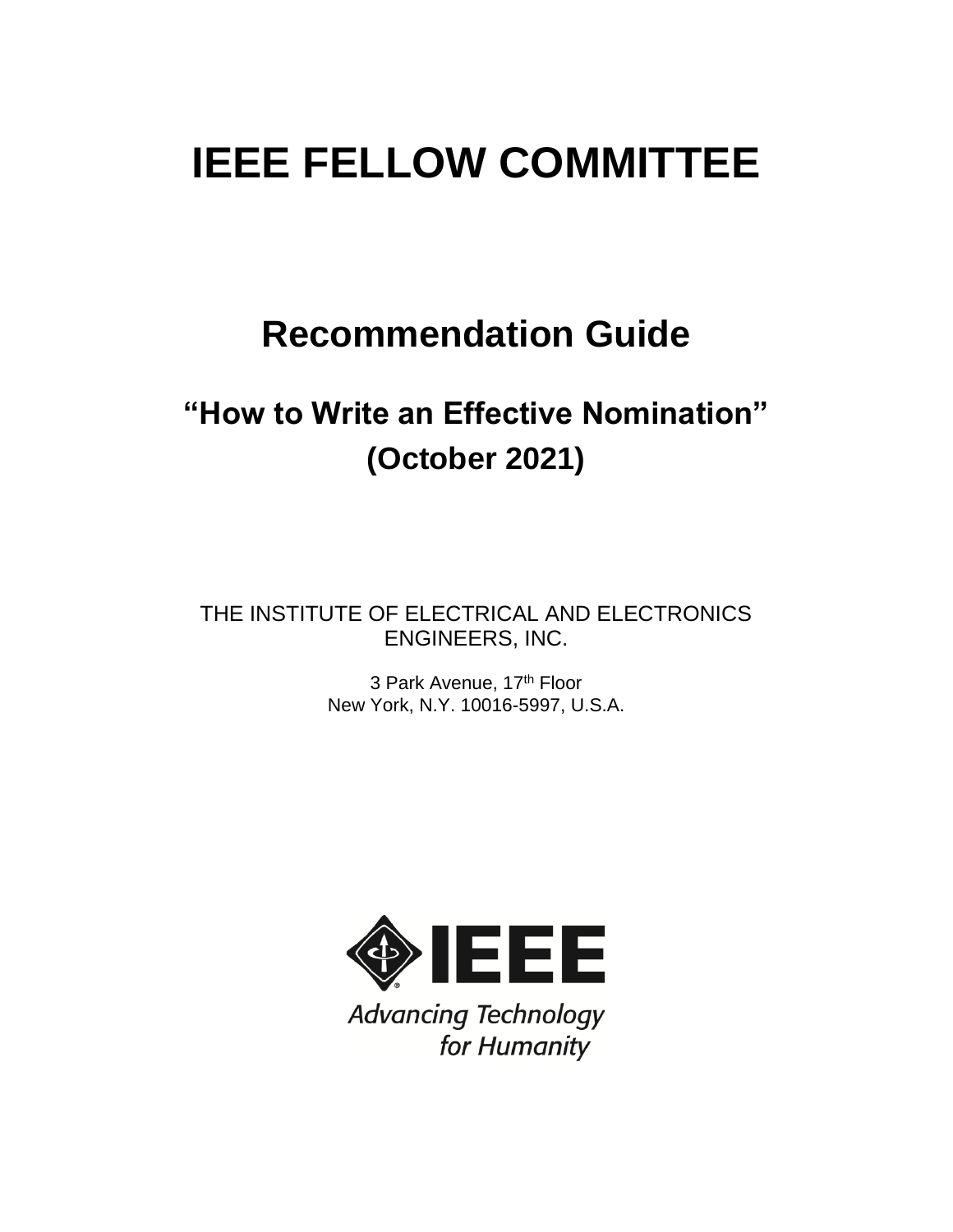# **IEEE FELLOW COMMITTEE RECOMMENDATION GUIDE HOW TO WRITE AN EFFECTIVE NOMINATION**

| 1.                          | <b>INTRODUCTION</b>                                                                                                                                                                                                                                                                            |                                        |  |  |  |  |
|-----------------------------|------------------------------------------------------------------------------------------------------------------------------------------------------------------------------------------------------------------------------------------------------------------------------------------------|----------------------------------------|--|--|--|--|
| 1.1                         | Changes from the Previous Versions of the Guide                                                                                                                                                                                                                                                |                                        |  |  |  |  |
| 2.                          | <b>FELLOW GRADE QUALIFICATION</b>                                                                                                                                                                                                                                                              | 3                                      |  |  |  |  |
| 3.                          | THE NOMINATION FORM                                                                                                                                                                                                                                                                            |                                        |  |  |  |  |
| 4.<br>4.1<br>4.2            | <b>HOW TO REQUEST ORCID AND SCOPUS IDENTIFIERS</b><br><b>ORCID</b><br><b>Scopus ID</b>                                                                                                                                                                                                         |                                        |  |  |  |  |
| 5.<br>5.1                   | THE CHOICE OF THE NOMINATION CATEGORY (SECTION 6.A OF THE<br><b>NOMINATION FORM)</b><br>The Four Fellow Nomination Categories<br>5.1.1<br>Application Engineer/Practitioner (AE/P)<br>5.1.2<br>Educator (EDU)<br>5.1.3<br>Research Engineer/Scientist (RE/S)<br>Technical Leader (TL)<br>5.1.4 |                                        |  |  |  |  |
| 6.                          | THE CHOICE OF THE EVALUATING S/TC (SECTION 6.B OF THE NOMINATION<br>FORM)                                                                                                                                                                                                                      | 9                                      |  |  |  |  |
| 7.<br>7.1<br>7.2            | THE CHOICE OF THE INDIVIDUAL CONTRIBUTIONS AND THEIR EVIDENCE<br>Technical or Educational Contributions (Sections 7.a/8.a of the Nomination Form)<br>Verifiable Evidence of Technical Contribution (Sections 7.b/8.b of the Nomination Form)                                                   | 9<br>10<br>10                          |  |  |  |  |
| 8.<br>8.1<br>8.2            | <b>IMPACT OF CONTRIBUTIONS AND THEIR VERIFIABLE EVIDENCE</b><br>Impact of contribution (Sections 7.c/8.c of the Nomination Form)<br>Verifiable Evidence of Impact (Section 7.d/8.d of the Nomination Form)                                                                                     |                                        |  |  |  |  |
| 9.                          | <b>AWARDS (SECTION 9 OF THE NOMINATION FORM)</b>                                                                                                                                                                                                                                               | 12                                     |  |  |  |  |
| 10.                         | IEEE AND NON-IEEE ACTIVITIES (SECTION 10 OF THE NOMINATION FORM)                                                                                                                                                                                                                               | 12                                     |  |  |  |  |
| 11.<br>11.1<br>11.2<br>11.3 | A REVIEW OF ITEMS OF EVIDENCE AND THEIR BEST USAGE<br><b>Publications</b><br><b>Patents</b><br><b>Standards</b><br>11.4 Products<br>11.5 The value of peer recognition<br>11.6 The case of contributions made on proprietary or classified technologies                                        | 13<br>13<br>14<br>15<br>15<br>15<br>15 |  |  |  |  |
| 12.                         | <b>GUIDELINES FOR THE PROPOSED CITATION (SECTION 11 OF THE NOMINATION</b><br>FORM)                                                                                                                                                                                                             | 16                                     |  |  |  |  |
| 13.                         | <b>REFERENCES (SECTION 12 OF THE NOMINATION FORM)</b>                                                                                                                                                                                                                                          | 16                                     |  |  |  |  |
| 14.                         | <b>ENDORSEMENTS (SECTION 13 OF THE NOMINATION FORM)</b>                                                                                                                                                                                                                                        |                                        |  |  |  |  |
| 15.                         | THINGS TO AVOID                                                                                                                                                                                                                                                                                | 17                                     |  |  |  |  |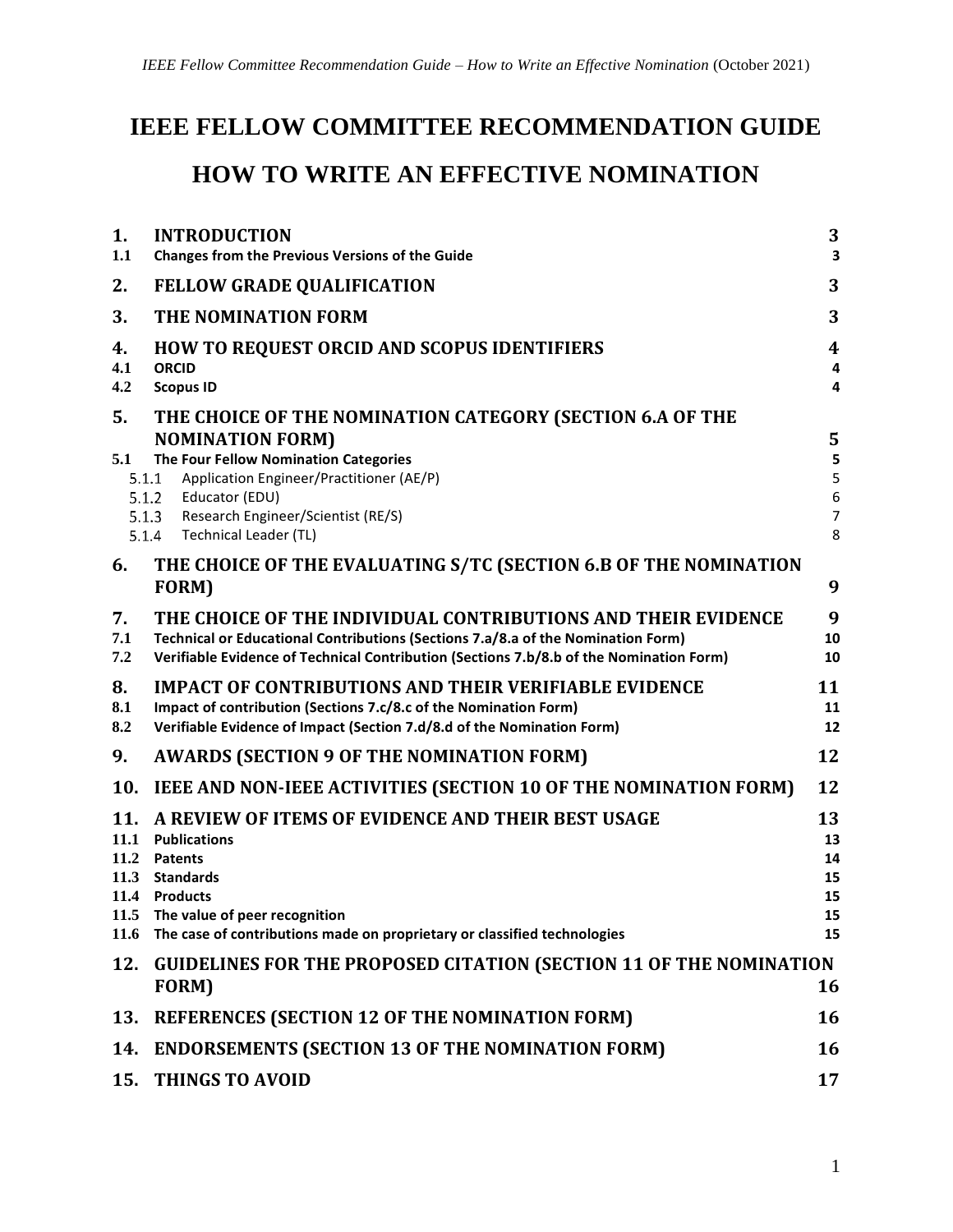| 15.1 | <b>Nomination</b>                                            | 17 |
|------|--------------------------------------------------------------|----|
|      | 15.2 References                                              | 18 |
|      | 15.3 Endorsements                                            | 18 |
|      | <b>16. FURTHER READING</b>                                   | 18 |
|      | 17. ANNEX - NOMINATION EXAMPLES                              | 19 |
|      | 17.1 Example of Application Engineer/Practitioner Nomination | 20 |
|      | 17.2 Example of Educator                                     | 24 |
|      | 17.3 Example of Research Engineer/Scientist Nomination       | 28 |
|      | 17.4 Example of Technical Leader Nomination                  | 20 |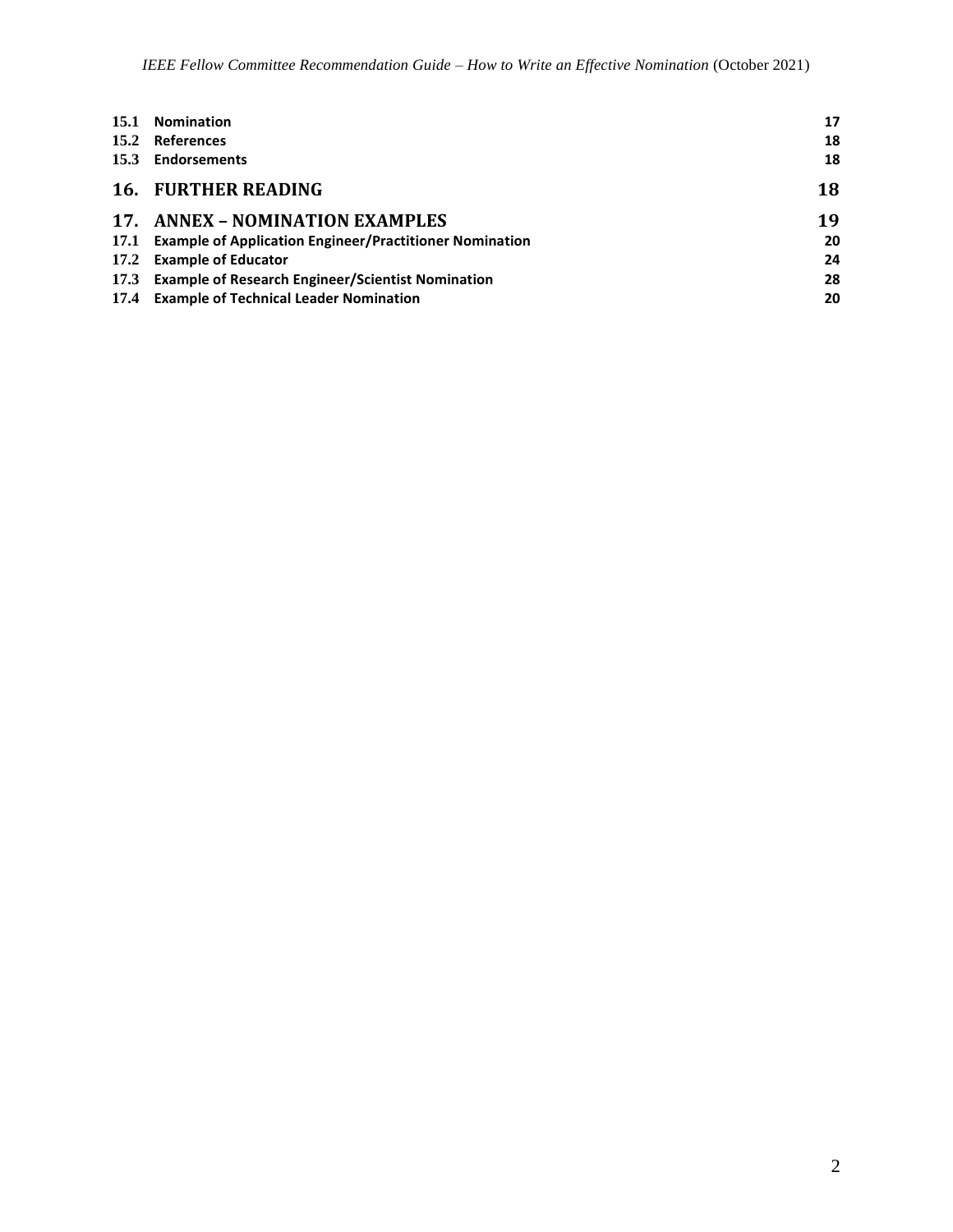# <span id="page-3-0"></span>**1. Introduction**

This IEEE Fellow Committee Recommendation Guide specifies recommendations and guidelines for Nominators on how to write an effective nomination. This Recommendation Guide is consistent with higher-precedence governing documents (IEEE Fellow Committee Operations Manual, Forms, and Handbooks) and its goal is to guide prospective IEEE Fellow Grade Nominators on best practices when preparing a nomination.

This Recommendation Guide is to be used as a reference. There are no normative requirements (other than reiterations of requirements noted in the Nomination Form itself). In case of any discrepancy, the IEEE Fellow Committee Operations Manual, Forms, and Handbooks take precedence.

Amendments to IEEE Fellow Committee Recommendation Guides require approval of the Fellow Strategic Programs Subcommittee and the IEEE Fellow Committee Chair.

# <span id="page-3-1"></span>**1.1 Changes from the Previous Versions of the Guide**

This Guide has been updated to reflect the changes introduced in the 2021 Nomination Form (now in its second year of use) and also contains more detailed guidance and examples to help Nominators in writing an effective nomination. Additional revisions include an updated Table 1 to further clarify appropriate items of evidence and impact. Minor additions have been made throughout the narrative to improve readability and provide clarification. Furthermore, an expanded Annex containing several complete examples of Nominations for all four Nomination Categories can be found at the end of this Guide.

# <span id="page-3-2"></span>**2. Fellow Grade Qualification**

The IEEE Bylaws define the qualifications for elevation to Fellow Grade in terms of unusual distinction in the profession, an outstanding record of accomplishments, advancement or application of engineering, science, and technology, bringing the realization of significant value to society (see IEEE Bylaw I-104.2 for more details). As such, it is not possible to define a precise closed set of criteria that ensures elevation.

The elevation to Fellow Grade is a competitive process as IEEE Bylaw I-305.6 defines the maximum number of elevations that can occur in a calendar year as 0.1% of IEEE voting membership, in the preceding calendar year. Note the 0.1% elevations cap is applied across IEEE as a whole, as per IEEE Bylaws, and must not be interpreted as a per Society allocation or guideline.

# <span id="page-3-3"></span>**3. The Nomination Form**

The Nomination Form is a critical document during the Fellow elevation process, and as such, its content is key to the success of the nomination. It is reviewed and assessed by three separate audiences: the Fellow Grade References (References), the Society/Technical Council (S/TC) Fellow Evaluating Committee (FEC) members (Evaluators), and the IEEE Fellow Committee members (Judges). Please refer to the *[Guide for S/TC-FEC Evaluators and IEEE Judges](https://www.ieee.org/content/dam/ieee-org/ieee/web/org/about/fellows/fellows-evaluators-judges.pdf)* for more information regarding the evaluation process.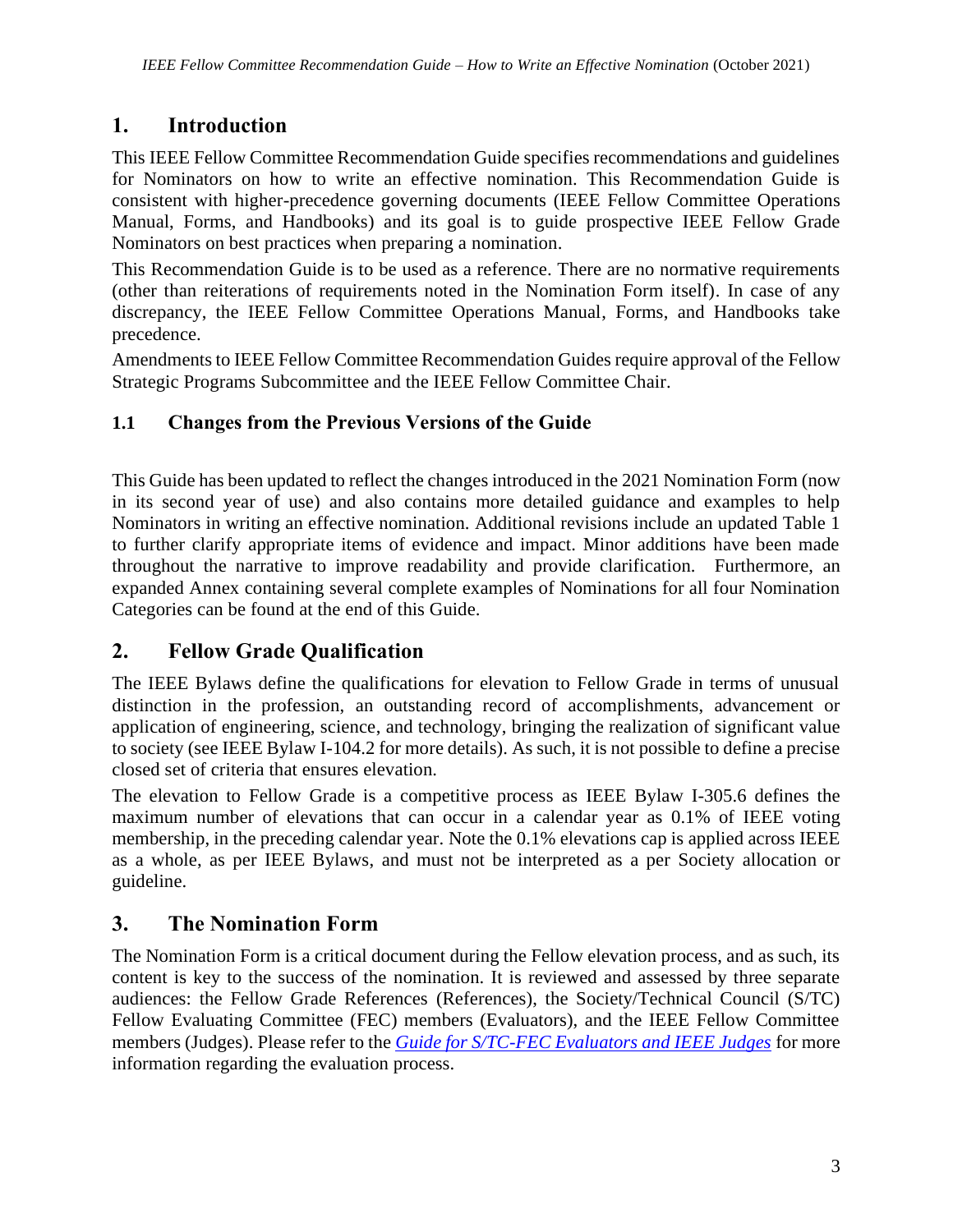The Nomination should not be written solely for experts in the Nominee's area of work, and any IEEE member who is experienced in any technical subject area within the IEEE fields of interest should be able to understand the importance and impact of the Nominee's contributions from the completed Nomination Form.

The best nomination packets are those that follow the instructions for completing the Nomination Form. Read the instructions carefully and do not deviate from them.

A well-documented case for elevation to Fellow Grade includes three fundamental aspects:

- 1. The *individual technical or educational contribution(s)* to the field made by the Nominee;
- 2. The *impact* from these contributions, which must have already occurred and be evident;
- 3. The verifiable *evidence* supporting the case.

Concise narratives that explicitly address these three aspects are more likely to be effective. Excessive narrative and flowery language can reduce the ability of Evaluators and Judges to identify the significance of the Nominee's contributions and their impact.

# <span id="page-4-0"></span>**4. How to Request ORCID and Scopus Identifiers**

# <span id="page-4-1"></span>**4.1 ORCID**

The Open Researcher Community ID (ORCID) is a permanent digital identifier used for name disambiguation purposes. The unique ORCID assigned to an author allows distinguishing an author from other authors with similar names. Since June 2015, an ORCID is required for any author publishing with IEEE. The implementation of this recent requirement is still ongoing across IEEE.

In order to create your ORCID, please go to<https://orcid.org/register> and register.

# <span id="page-4-2"></span>**4.2 Scopus ID**

A Scopus Author ID is issued by Elsevier and allows tracking and linking publications to the right author. The publications in the Scopus citation database include journal literature, trade journals, books, patent records, and conference publications.

A Scopus ID is automatically assigned to an author when his/her paper listed in the Scopus database is published. One may have more than one IDs in Scopus if publications from the same author show name variations and affiliations; however, multiple IDs can be merged. If you have never published or patented, you can skip this step as you don't have a Scopus ID.

Once an ORCID number is obtained, one can retrieve his/her Scopus ID and link it to ORCID as follows:

- 1. Log in you ORCID account.
- 2. Scroll down to the Section "Works" and:
	- a. Click on "+Add Words"
	- b. Click on "Search and Link"
	- c. Click on "Scopus Elsevier"
- 3. Select the profile in the list that matches you the best and follow the steps to confirm your profile name and papers.
- 4. Enter the email used for your ORCID account and click on "Send the Scopus ID to ORCID."
- 5. Click on "Send my publication list."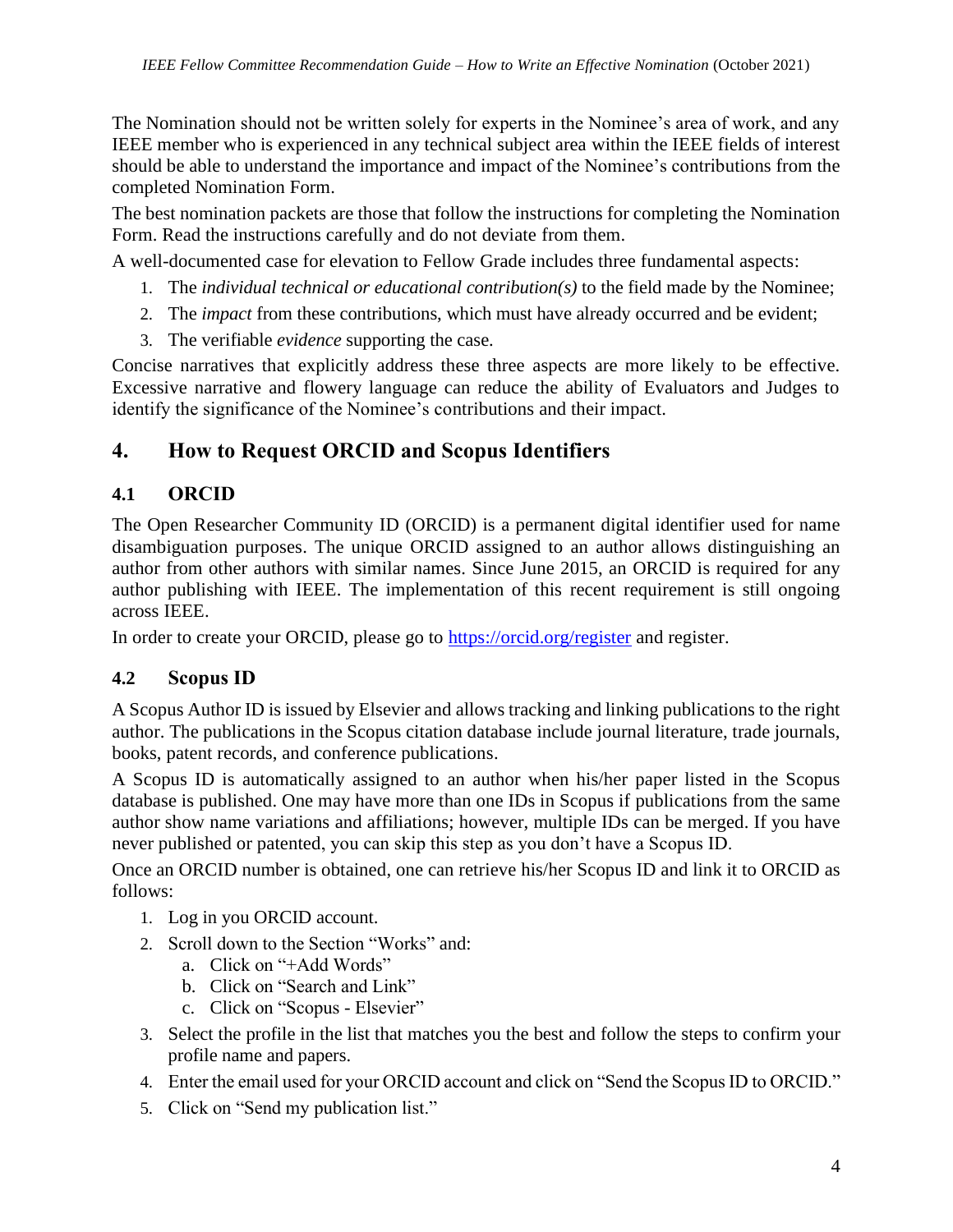6. Click on "Return to ORCID" to see your Scopus ID. It will be listed under "Other IDs."

# <span id="page-5-0"></span>**5. The Choice of the Nomination Category (Section 6.a of the Nomination Form)**

The Nominator should choose the Nomination Category that best fits the Nominee's most impactful contribution and available evidence. The Nominator should first identify the contributions of their Nominee that have the most impact, and then select the one or two contributions that have the strongest available supporting evidence. Then, the choice of the Nomination Category should be based on what type of evidence is being presented; see Section [11](#page-13-0) and [Table 1](#page-11-2) for more details. We also point out that the Fellow Manual states that "*Contributions by practitioners in the application of engineering, science, and technology shall be accorded equal recognition with theoretical developments*" so that "theory" and "practice" are to be considered at the same level.

While the entire career of a person may not be pigeonholed into one Nomination Category only, it is indeed easier to associate the evidence presented in support of one or two impactful contributions to a specific Nomination Category. On the other hand, it is also true that many impact results do not arise from a single major contribution but from a series of contributions with intermediate results. In these cases, the Nominator should also explain how these series of contribution and intermediate results have culminated towards the main impact results.

If a Nominator is unsure about which category may fit best, it may be useful to find other members previously elevated in each category. This can be done by accessing the "IEEE Fellows Directory" on the<http://www.ieee.org/fellows> website. Entering a Nomination Category in the search field will return a list of Fellows elevated under that Nomination Category.

# <span id="page-5-1"></span>**5.1 The Four Fellow Nomination Categories**

All Nomination Categories contain a mix of Nominees from various employment affiliation types (the following four types are tracked in the Fellow application: Industry, Academia, Government, and Other). The relevant evidence to present depends on the chosen Nomination Category, not on the affiliation type of the Nominee – see Section [11](#page-13-0) for more details. Thus, Nominees in any of the four employment affiliation types but nominated in the same Nomination Category are expected to present similar types of verifiable evidence and will be evaluated on the basis of such evidence.

In the following subsections, we briefly describe the existing Nomination Categories and mention typical types of contributions and expected evidence. Statistics are averaged over calendar years 2015-2019.

#### <span id="page-5-2"></span> $5.1.1$ **Application Engineer/Practitioner (AE/P)**

This Nomination Category accounts for 7% of all nominations. The composition of AE/P Nominees in terms of employment affiliation types is approximately as follows: 74% are in industry, 16% in academia, 7% in the government, and 3% are other.

AE/P may make significant technical contributions in the design and/or evolution into manufacturing of products or systems, the use, operation, or application of such products or systems, and the advancement of industry practices and standards. Key aspects to consider are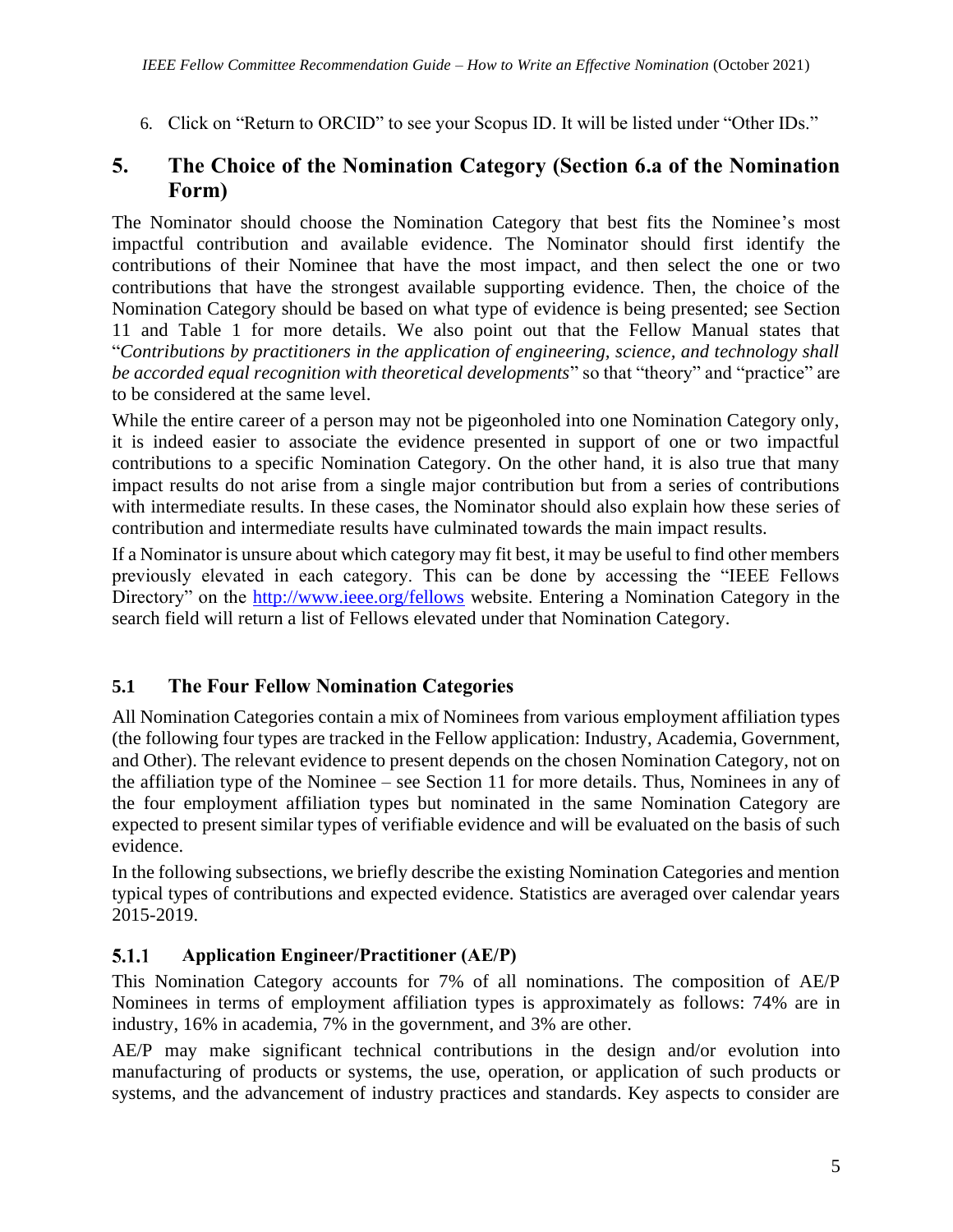innovativeness, originality, creativity, meeting market needs, regional as well as global impact on the profession or society at large, and advances in quality, reliability, cost effectiveness, and manufacturability.

Typical documentation is in the form of patents, contributions to industry practices and standards (IEEE or other), reports, and papers. Although a few impactful papers authored by the Nominee may exist in some cases, the quantity of scholarly publications is not meaningful for this category and lack thereof does not penalize the Nominee.

Aspects to cover when writing the nomination:

- What product development, advancement in systems, application or operation, project management or implementation activity, process design or improvement, manufacturing innovation, contributions to normative codes or standards and their implementation, etc., in the areas of technology application were the direct result of the Nominee's individual contributions?
- If contributions were made as part of a group such as a Standards Committee or a company team, what is the critical individual role the Nominee played?
- What innovation and/or creativity have been demonstrated? What has been the importance of the implemented technology development, advancement, or application?
- What is the most important tangible and verifiable evidence of the Nominee's contributions including relevant significant technical publications (patents, reports, articles) and presentations?

*Example:* Mr. Andersson invented a procedure to identify and locate hot spots in a transformer winding insulation. Such hot spots often occur before transformer failure. The proposed procedure has been implemented by TransformerX Inc. in their transformer monitoring equipment and has been employed consequently by several leading utilities worldwide. It is estimated that this procedure has saved utilities over \$500M by identifying transformers requiring maintenance before they failed.

Typical items useful as evidence of contribution are: patents, technical reports, standards contributions, contributions to products and software tools, journal and conference articles if any. Impact of contributions can be supported by: citations, patent licensing revenues, media reports, press releases, peer recognition (e.g., company awards, invited keynote, inventor's hall of fame, etc.), reference and endorsement statements supporting specific claims and the nominee's individual role.

#### <span id="page-6-0"></span>5.1.2 **Educator (EDU)**

This Nomination Category accounts for nearly 4% of nominations. The composition of EDU Nominees in terms of employment affiliation types is approximately as follows: 97% are in Academia and around 3% in Industry.

A Nominee in this category must have had an impact on engineering education. As an Educator, the Nominee's personal contributions can encompass the development of a new curriculum or courses that are innovative or unique. An accepted and widely used pioneering text is a significant useful contribution, as also published papers on engineering education matters. Publication of papers in the IEEE Transactions on Education or in other journals dedicated to engineering education and pedagogy constitute relevant evidence, but publications unrelated to the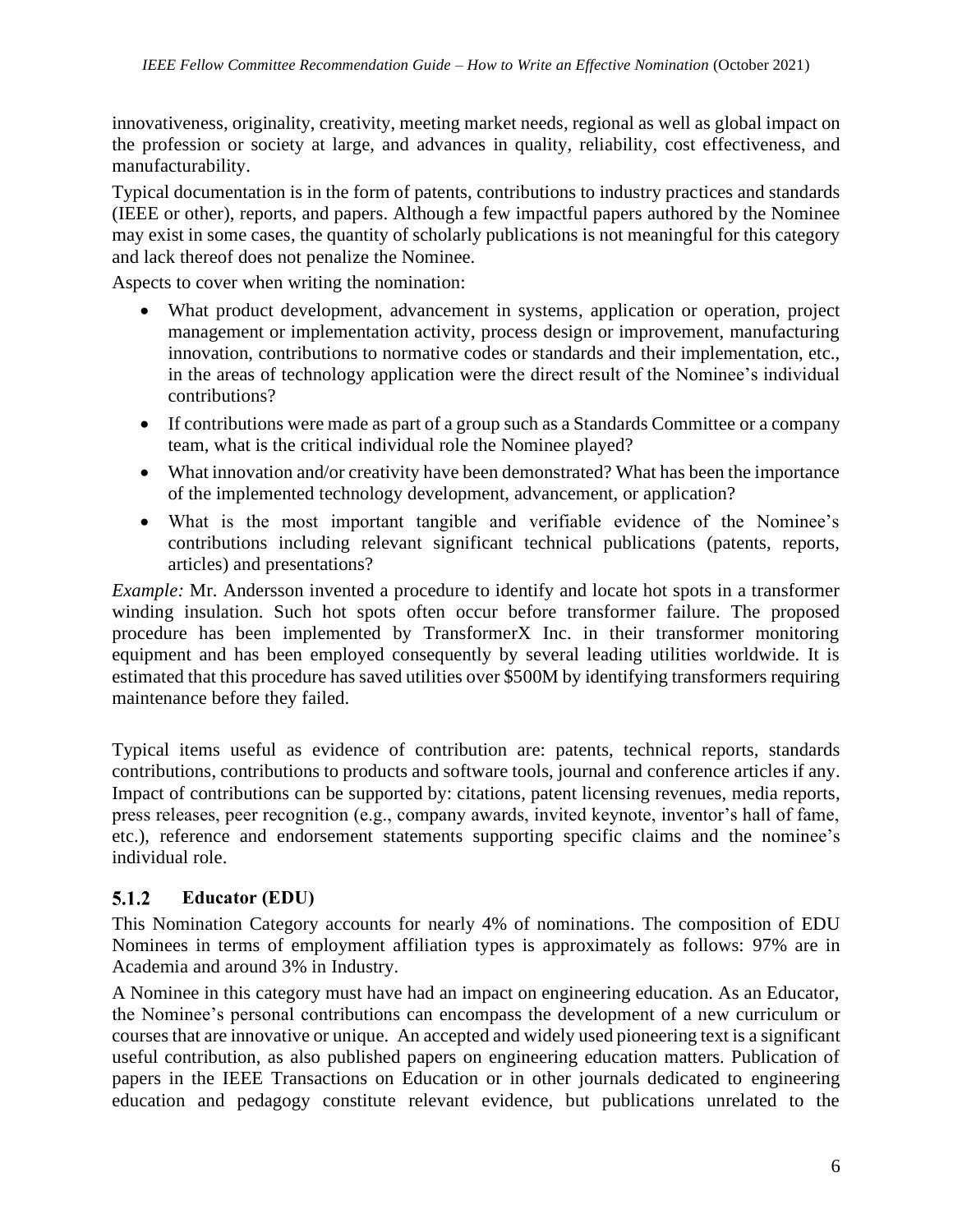advancement of engineering education are to be considered of lesser importance. The contributions, again, will be judged based on uniqueness, innovation, wide acceptance, etc. Another important aspect to consider is the degree of acceptance (local, national, international) of such innovations. Note that it is not sufficient to have taught for many years or held an administrative role to qualify for Fellow elevation under this Nomination Category.

Aspects to cover when writing the nomination:

- What impact has the Nominee's contribution had on education in the field of interest of the IEEE?
- What unique and innovative curricula or courses has the Nominee personally developed that have influenced teaching outside the Nominee's home institution? What innovative and unique contributions has the Nominee made to engineering education as an administrator?
- Has the Nominee written a pioneering text in his/her areas of professional specialization?

*Example:* Prof. Balewa has developed a comprehensive undergraduate curriculum on Digital Signal Processing applications. It includes a set of courses based on his textbook "Fundamentals of Digital Signal Processing" accompanied by a series of laboratory exercises, Matlab routines, and demonstrations. His courses have been a crucial factor in doubling enrollments to the electrical engineering program at his university during the last decade. His book and curriculum have been adopted by several universities in the Nominee's country and globally.

Typical items useful as evidence of contribution are: books, journal and conference articles on engineering education, development and accreditation of new academic courses. Impact of contributions can be supported by: citations, degree of acceptance beyond own institution, peer recognition (e.g., education awards), reference and endorsement statements supporting specific claims and the nominee's individual role.

#### <span id="page-7-0"></span>**Research Engineer/Scientist (RE/S)** 5.1.3

This Nomination Category accounts for nearly 80% of all nominations. The composition of RE/S Nominees in terms of employment affiliation types is approximately as follows: 80% are in Academia, 13% in Industry, 5% in Government, and 1% in Other.

For RE/S Nominees, sustained scholarly work is typically documented by significant (quality and quantity) scholarly contributions such as peer-reviewed publications, books, papers in technical reports, patents, or other publications. The focus of the evaluation is on inventions, discoveries, or advances in the state of the art made by the Nominee, all of which must confirm innovation, creativity, impact, and a distinct personal role of the Nominee.

Aspects to cover when writing the nomination:

• What inventions, discoveries or advances have been made by the Nominee in the state-ofthe-art of the science and/or technology? How do they demonstrate innovation and creativity? What is the importance of the research results and impact of the contributions in advancing the state of the industry or technology? Have they had a substantial influence on the subsequent research literature? Have they found applications in the industry or been implemented in products or systems? Have they been commercialized or used by other organizations?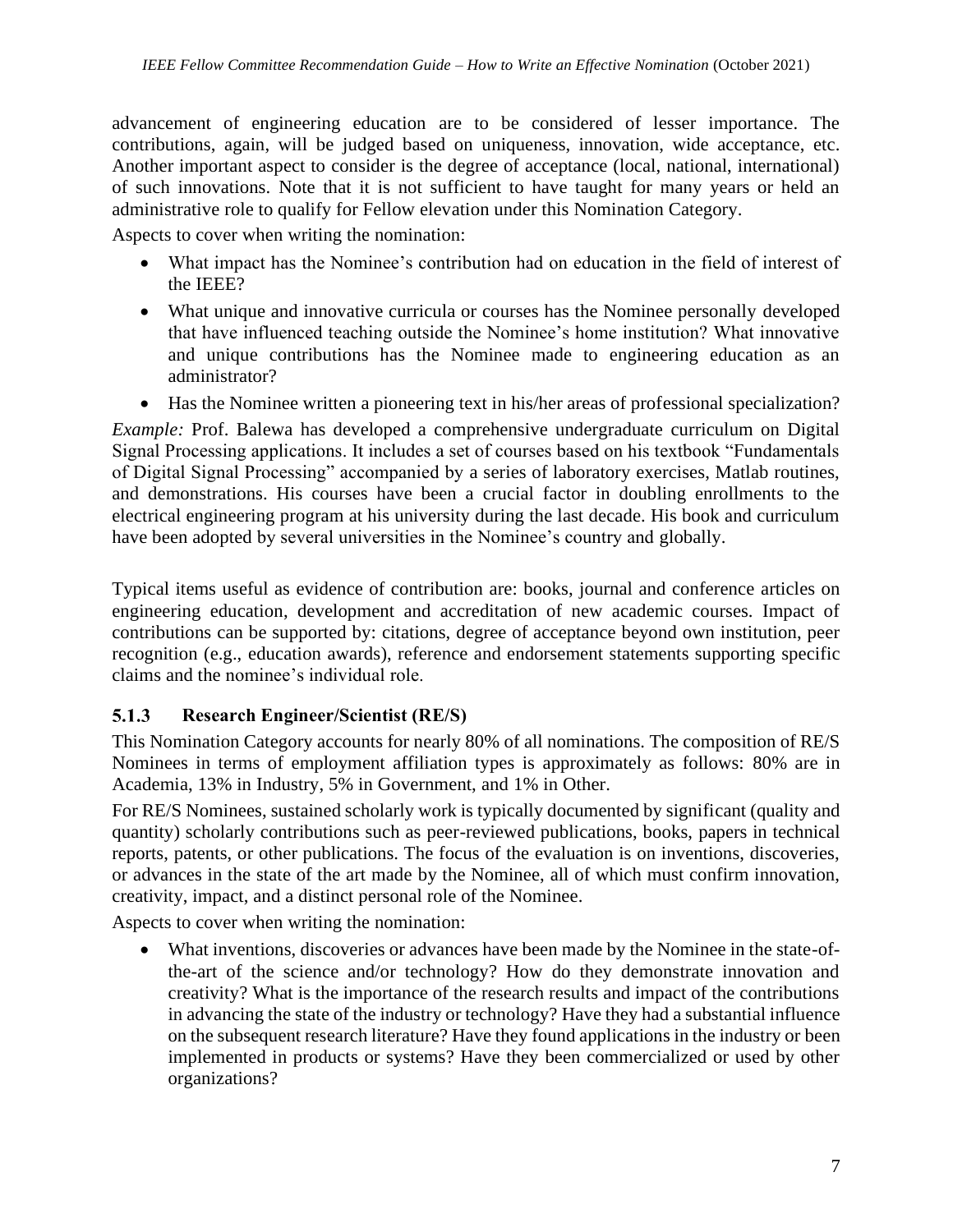• What patents, reports, refereed journal papers, research monographs, commercial software packages and other tangible and verifiable evidence have resulted from the Nominee's R&D accomplishments?

*Example*: Dr. Chen was the first person to develop an algorithm for real-time state estimation for power transmission systems. Her 1990 paper on the topic has been cited over 200 times in the past 25 years and is recognized as one of the seminal articles in this area. Her algorithm has been integrated into several commercial energy management system software packages, including EnSaver and MyEnergy.

Typical items useful as evidence of contribution are: journal and conference articles, patents, technical reports, standards contributions, contributions to products and software tools. Impact of contributions can be supported by: citations, patent licensing revenues, media reports, press releases, peer recognition (e.g., company awards, invited keynote, inventor's hall of fame, best paper awards, invited papers, etc.), reference and endorsement statements supporting specific claims and the nominee's individual role.

#### <span id="page-8-0"></span> $5.1.4$ **Technical Leader (TL)**

This Nomination Category accounts for around 10% of all nominations. The composition of TL Nominees in terms of employment affiliation types is approximately as follows: 51% are in the Industry, 28% in Academia, 17% in Government, and 4% in Other.

The individual contributions of TL Nominees can be exemplified through technical leadership of a team or company-wide effort that led to an important benefit to society, technical innovation, advancement of a device, and also idea or system leading to development, application and/or production. The technical innovation, risk involved, performance improvement, economic results, or other advantages must be above the norm. For TL Nominees, their leadership and technical role must be crucial for the successes of the cited accomplishments, and specific technical contributions by the Nominee which made the achievement possible must be present and supported by verifiable evidence.

As is the case for the AE/P category, having scholarly publications is not necessary for this Nomination Category and lack of publications does not penalize the Nominee.

A TL is neither a bureaucrat nor a project manager, so organizational positions alone cannot be used as sole evidence of accomplishments. Fellow elevation does not recognize members who had a successful career as a manager, executive or administrator unless extraordinary individual technical or educational accomplishments were made. Many awards and recognitions are available to recognize this very important segment of IEEE members.

Aspects to cover when writing the nomination:

- What outstanding engineering system implementation, application or scientific accomplishments have resulted from a team or company-wide effort led by the Nominee?
- What technical innovations, business and financial benefits and other advantages have been achieved?
- What technological and other challenges and problems, e.g., market acceptability, implementation difficulties, and financial risks have been faced and resolved?
- What were the crucial technical contributions and technological innovations provided by the Nominee?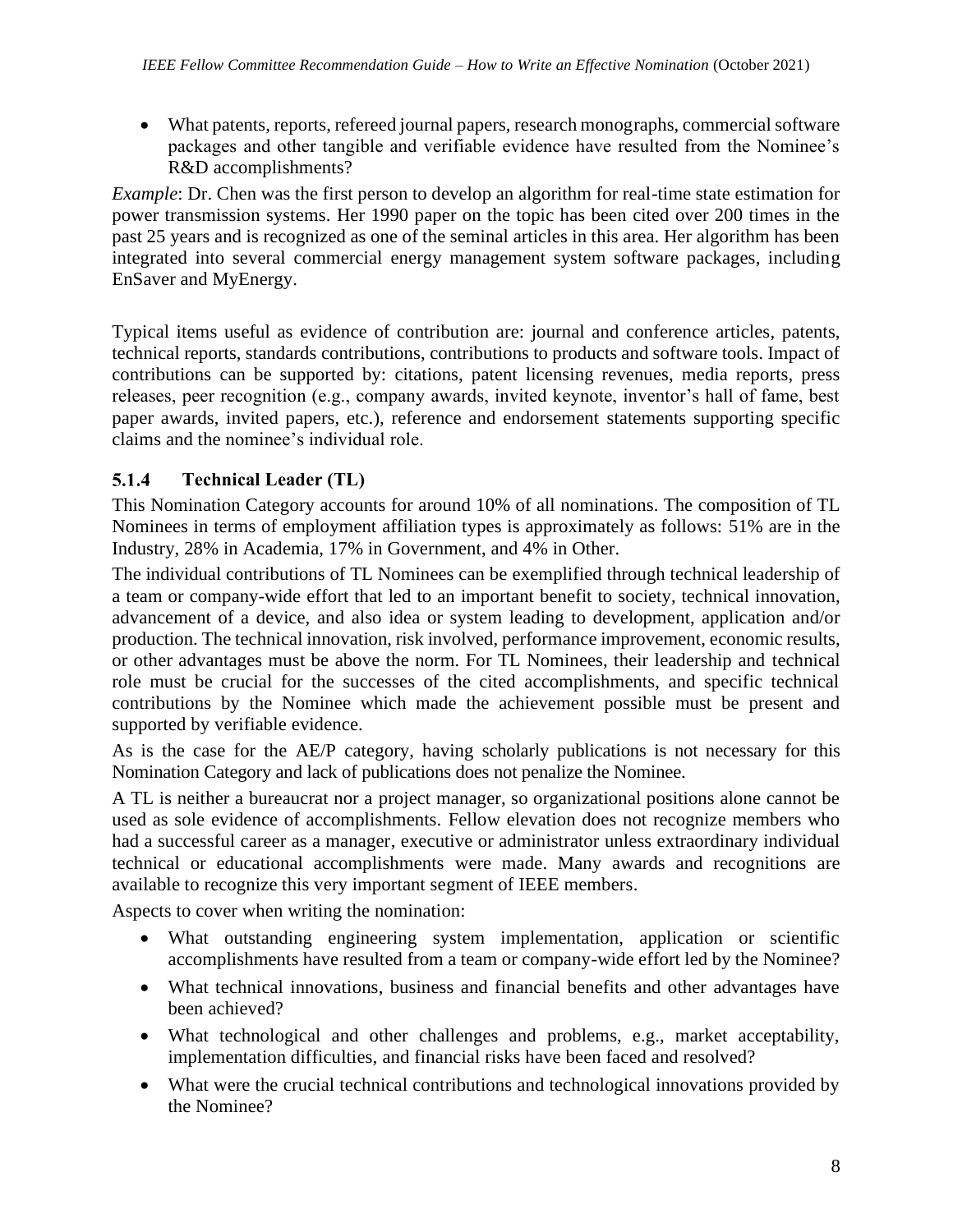*Example:* Mr. Das served as Chief Technology Officer for PowerNow Inc. from 2002-2009. During his time with the company, Mr. Das led the efforts to enable power distribution automation in over 500 substations in Southeast USA using the technology he had co-invented, developed, and patented with his PowerNow team. It has been confirmed that these upgrades significantly decreased the number and duration of the losses of power for customers in Georgia during Hurricane Katrina. Since 2009, Mr. Das has served as a consultant to several utilities to modernize their distribution systems. He currently serves as the chair of the PES substations committee and spearheaded the development of the standard C57-12.92-2010.

Typical items useful as evidence of contribution are: specific project/role to make case for leadership, patents, technical reports, standards contributions, contributions to products and software tools, journal and conference articles if any. Impact of contributions can be supported by: Citations, patent licensing revenues, media reports, press releases, peer recognition (e.g., company awards, invited keynote, inventor's hall of fame, etc.), reference and endorsement statements supporting specific claims and the nominee's individual role.

# <span id="page-9-0"></span>**6. The Choice of the Evaluating S/TC (Section 6.b of the Nomination Form)**

All Nominees must undergo an evaluation by a S/TC Fellow Evaluating Committee (FEC) before being evaluated by the IEEE Fellow Committee, regardless of whether the Nominee is a member of any Society or not. The Nominator should choose the Society or Technical Council whose fields of interest best match the Nominee's contributions and can provide to the IEEE Fellow Committee an independent, objective, and informed assessment of the importance and impact of the Nominee's contributions.

A Nominee may belong to several Societies, in which case it is recommended to select the *Society* that most closely aligns with the specific contributions listed in the nomination. Indeed, it is often the case that a more thorough evaluation can be provided by an FEC that is familiar with the Nominee's technical field and accomplishments. In the case in which Nominee's contributions are interdisciplinary and do not fall within the fields of interest of any single IEEE Societies, then a Technical Council may be selected as the evaluating body.

Note that the ranking and numerical score provided by the S/TC Fellow Evaluating Committee to the IEEE Fellow Committee is for informative purposes only and is not necessarily reflected in the final elevation recommendation made by the IEEE Fellow Committee to the Board of Directors.

# <span id="page-9-1"></span>**7. The Choice of the Individual Contributions and Their Evidence**

The Nominator must describe in this section the one or two most distinctive contribution(s) made by the Nominee. This should include a brief description of what the Nominee has invented, created, or discovered and the lasting impact of the contribution. Note that impact must have already occurred, and speculation on the Nominee's possible future impact is not helpful to strengthening the Nominee's case. Also note that elevation is based on comparing and ranking Nominees on the basis of specific one or two impactful contributions, not on their body of work. Being a prolific and well-cited author is not enough for elevation.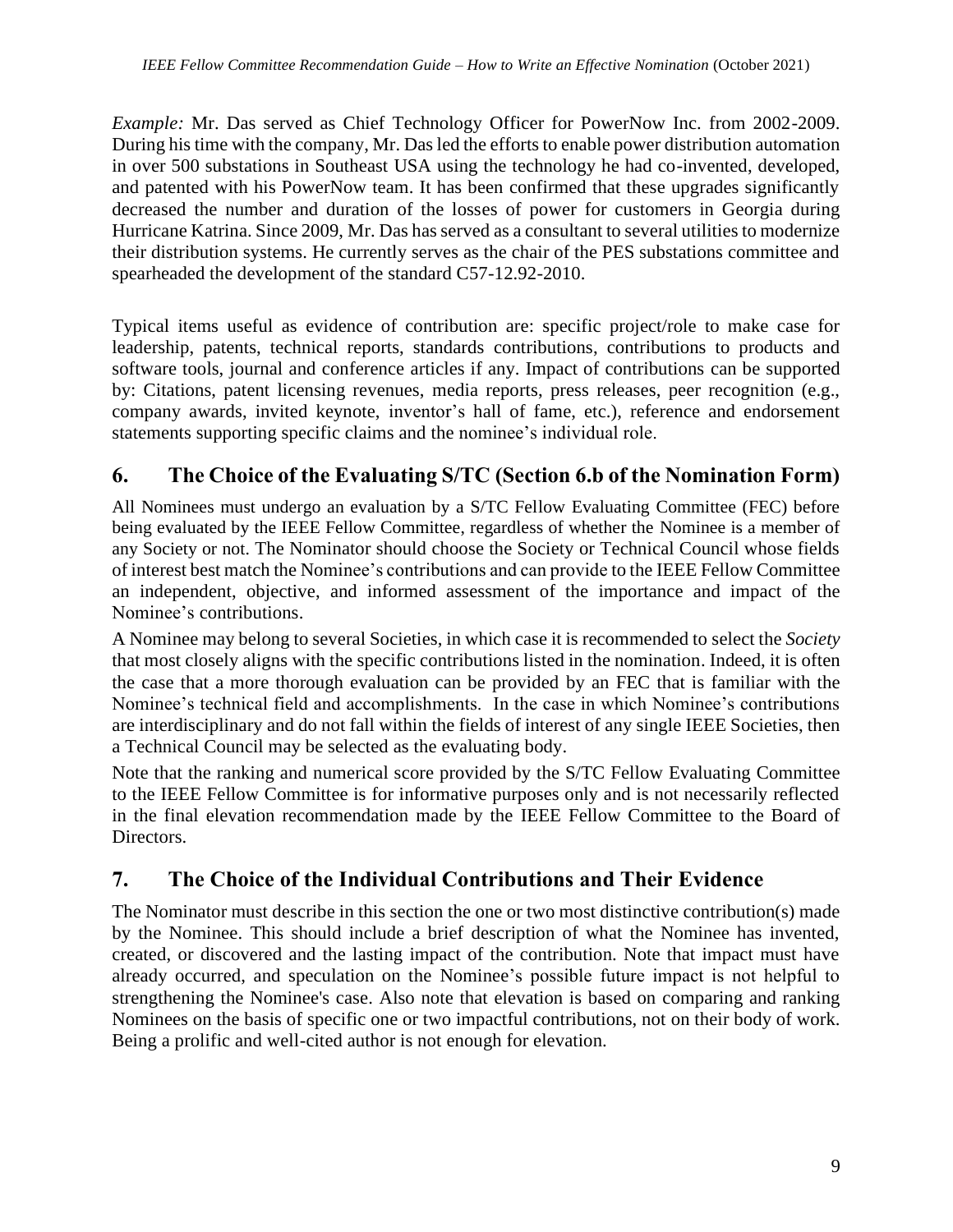## <span id="page-10-0"></span>**7.1 Technical or Educational Contributions (Sections 7.a/8.a of the Nomination Form)**

A review of typical technical or educational contributions used in Fellow Nominations has been mentioned in Section [5.1](#page-5-1) and its subsections. All Nominees must have had an individual and critical role in the development of the stated contributions.

Typical examples of technical contributions include but are not limited to inventions, discoveries, advances in the state of the art, improvements to the design and/or evolution into manufacturing of products or systems, the use, operation, or application of such products or systems, their implementation, and the advancement of industry practices and standards (IEEE or not).

Typical contributions to education in the fields of interest of IEEE include but are not limited to the development of a new curriculum or courses that are innovative or unique or accredited officially for the first time, authoring a widely used pioneering textbook, published books or papers on education and pedagogy or also in the popular press.

In describing the Nominee's contributions, Nominators should avoid jargon, define all acronyms, and briefly explain the state of the art before the Nominee's contribution, as some IEEE Judges may not be specialists in the same field of the Nominee. It is important to clearly describe the contribution in a way that any Judge can understand and appreciate. Overly specific descriptions with highly technical narratives hinder the ability of Judges to place the Nominee's contributions in context with other Nominations referred to other Societies.

As stated earlier, the availability of verifiable evidence of impact is critical for a successful nomination. Since impact often takes time to occur, it may take several years to ascertain the full weight of a contribution. Since impact must have already occurred and speculation on the Nominee's possible future impact is not helpful to strengthening the Nominee's case, it is strongly recommended that the Nominator chooses contributions that are not too recent and are corroborated by strong verifiable evidence of impact.

# <span id="page-10-1"></span>**7.2 Verifiable Evidence of Technical Contribution (Sections 7.b/8.b of the Nomination Form)**

The main goal of this Section of the form is to provide verifiable evidence that (a) establishes that the Nominee has indeed made the claimed contributions and had a critical individual role in its development; (b) confirms when the contributions were made; and (c) explains the evolutionary process that led to those important contributions. Demonstrating the actual impact of the claimed contributions is not to be argued here, but in Sections 7.d and 8.d of the form (Section [8](#page-11-0) of this Guide).

Items of verifiable evidence should constitute *specific evidence* that the contributions claimed in the nomination were made by the Nominee. Providing a verifiable date for when the item of evidence was produced is also very important, especially when claiming that the Nominee was the first to discover/implement/propose something that later had great impact. The Nominator's choice of these items serves to focus the reader's attention to the most important pieces of evidence supporting the Nominee's individual role in the development of the claimed technical contributions.

A specific number of evidence items is not required anymore, but a simple listing of items is neither sufficient nor enlightening. Nominators are encouraged to provide a narrative describing the importance of each item in supporting the technical contribution and its impact and how the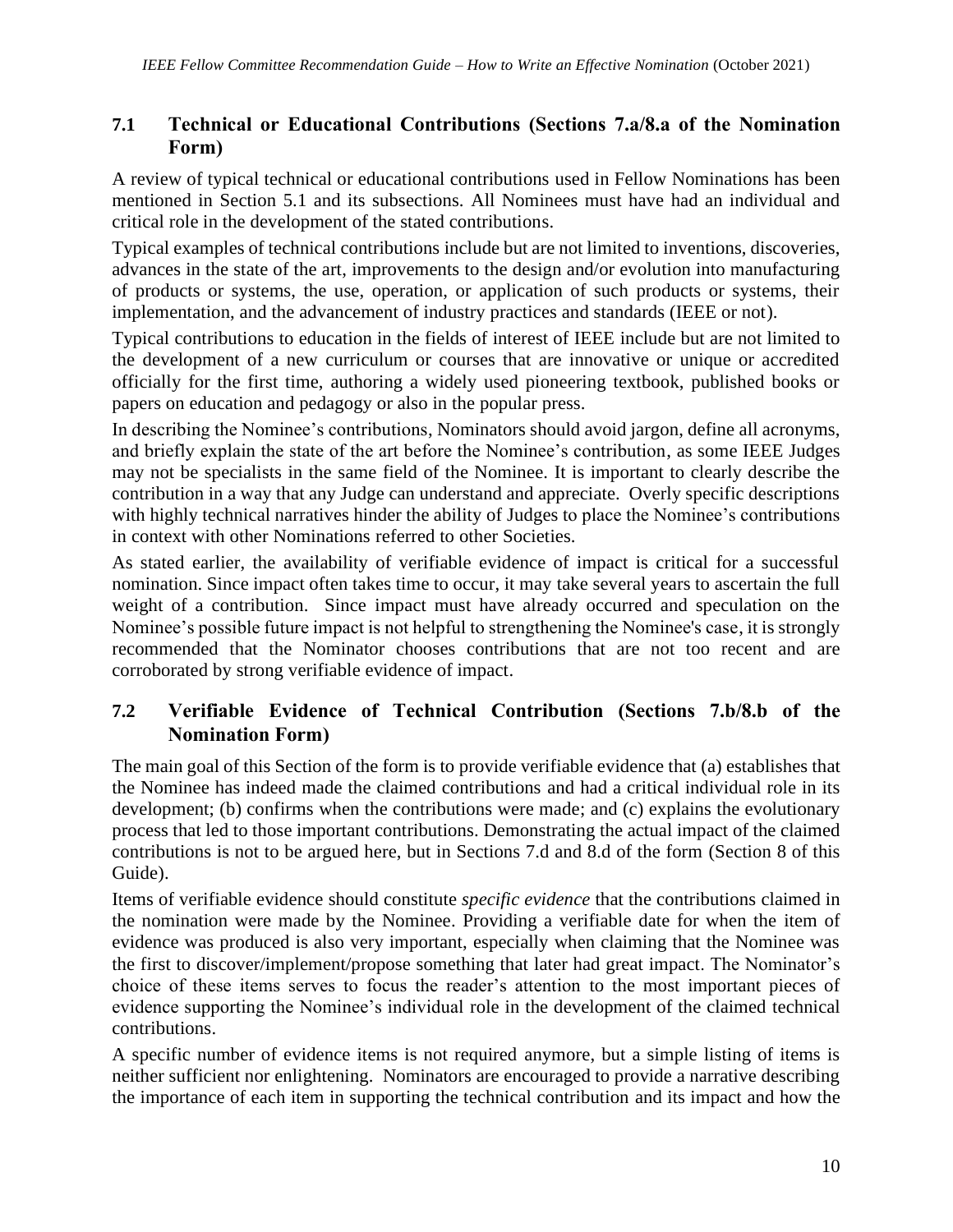items form a cohesive story of the Nominee's prowess. An item of evidence may be (but is not limited to) a journal or conference article, a book, patent, report, standard, policy, product, service, press release, product, tools, software, demonstration, installation, etc. All presented items should refer directly to the Nominee's distinctive contributions as noted in Section 7.a/8.a of the Nomination Form. [Table 1](#page-11-2) lists appropriate types of evidence for each of the Nomination Categories. For all Nomination Categories, Nominators should consider using Endorsements for providing additional evidence and confirmation of the impact of the Nominee's contributions – see Section [14](#page-16-2) of this Guide for more details. Endorsements are particularly useful to AE/P nominees that may have not have strong verifiable evidence of impact. For example, if the contribution has had significant financial savings, safety improvements, or initiated a new product line (as examples), an appropriate Endorser can provide verification of the claims made in the nomination narrative. This table is not intended to be prescriptive in nature, but is to be used as a guideline for selecting items of evidence that are well-suited for the category of nomination.

| Nom.         | <b>Types of Technical/Educational Contributions</b>                                                                                                                                                                                                                                                                                                           |                                                                                                                                                                                                                                                                                                                                                                                                                                                |                                                                                                    |                                                                                                                                                                                                                                               | <b>Types of Evidence of Impact (Examples)</b>                                                                                                                                                                                                                                                                                                                                                                                                                                                                                                                     |                                                                                                                                                                                                                                                                                                                                                                                                                                                                                                                                                                                                                                                                                                                                                                                                                                                                                                                                                                                                                                                                                                                                                                                                                                                                                                                                                                                                                                                                                                                                                                                                                                                                                |  |
|--------------|---------------------------------------------------------------------------------------------------------------------------------------------------------------------------------------------------------------------------------------------------------------------------------------------------------------------------------------------------------------|------------------------------------------------------------------------------------------------------------------------------------------------------------------------------------------------------------------------------------------------------------------------------------------------------------------------------------------------------------------------------------------------------------------------------------------------|----------------------------------------------------------------------------------------------------|-----------------------------------------------------------------------------------------------------------------------------------------------------------------------------------------------------------------------------------------------|-------------------------------------------------------------------------------------------------------------------------------------------------------------------------------------------------------------------------------------------------------------------------------------------------------------------------------------------------------------------------------------------------------------------------------------------------------------------------------------------------------------------------------------------------------------------|--------------------------------------------------------------------------------------------------------------------------------------------------------------------------------------------------------------------------------------------------------------------------------------------------------------------------------------------------------------------------------------------------------------------------------------------------------------------------------------------------------------------------------------------------------------------------------------------------------------------------------------------------------------------------------------------------------------------------------------------------------------------------------------------------------------------------------------------------------------------------------------------------------------------------------------------------------------------------------------------------------------------------------------------------------------------------------------------------------------------------------------------------------------------------------------------------------------------------------------------------------------------------------------------------------------------------------------------------------------------------------------------------------------------------------------------------------------------------------------------------------------------------------------------------------------------------------------------------------------------------------------------------------------------------------|--|
| Categ<br>ory | <b>Scholarly Publications</b><br>(Books, articles, conferences, etc.,<br>except tutorials/surveys)                                                                                                                                                                                                                                                            | Non-Scholarly Books &<br><b>Technical/Educational Documents</b>                                                                                                                                                                                                                                                                                                                                                                                | Patents                                                                                            | <b>Standardization Work</b>                                                                                                                                                                                                                   | <b>Types of Evidence of Impact</b><br>(Nomination Category Specific)                                                                                                                                                                                                                                                                                                                                                                                                                                                                                              | Types of Evidence of Impact of stated<br><b>Contributions (Common)</b>                                                                                                                                                                                                                                                                                                                                                                                                                                                                                                                                                                                                                                                                                                                                                                                                                                                                                                                                                                                                                                                                                                                                                                                                                                                                                                                                                                                                                                                                                                                                                                                                         |  |
| AE/P         | Impactful published application-<br>based papers are helpful but not<br>required.<br>Note that lack of scholarly work<br>does not penalize the Nominee.                                                                                                                                                                                                       | Examples: tutorials, survey papers, position<br>papers, white papers, articles in popular press,<br>internal reports, books about practice in the<br>field, and other documents describing the<br>development/application of products,<br>systems, facilities, services or software, etc.                                                                                                                                                      | Any type of document<br>protecting Intellectual<br>Property.                                       | Any type of publicly available<br>standard contribution.<br>Note: It is essential to articulate the<br>individual role in the contributions<br>claimed for the nominee vis-à-vis<br>those of colleagues in same compan<br>and Working Group.  | Endorsements/References attesting to:<br>- The individual role of the nominee in the<br>team/initiative (if any);<br>- The level of adoption of the technical<br>contribution;<br>The financial impact of the technical<br>contribution, e.g., generated revenues or<br>costs reduction, etc.<br>The societal impact of the technical<br>contribution.                                                                                                                                                                                                            | <b>Scholarly papers</b><br>(not tutorials/surveys)<br>a) Citations in scholarly literature;<br>b) Citations in standards and patents, etc.<br>Books/Papers/Documents/Textbooks<br>(a) Citations in the literature:<br>(b) Citations in standards and patents, etc.<br>(c) Evidence of impact at local/national/ international<br>level<br>Products, systems, facilities, services or software<br>a) Level of adoption (company-wide, national,<br>international):<br>b) Generated revenues or cost reductions:<br>c) Advances in quality, reliability, efficiency, safety,<br>growth, profitability, adoption, cost effectiveness,<br>manufacturability, etc.<br>Patents:<br>a) Citations:<br>b) Importance of Standards:<br>c) Part of patent pools:<br>d) Generated revenues from licensing, etc.<br>Standards:<br>a) Major contributor to a standard, family and/or<br>generations of standards, etc.<br>b) Leadership in creating a framework, architecture,<br>design or building technical consensus for a standard,<br>family and/or generation of standards.<br><b>Peer Recognition</b><br>a) Awards and recognitions (e.g., best paper; technical<br>excellence; IEEE or other professional awards; election<br>to technical leadership positions in standards working<br>groups, technical committees or technical initiatives:<br>induction to inventor's Hall of Fame; engineering<br>academy prizes; company awards; etc.)<br>b) Invited papers, keynotes, etc.<br>Note:<br>Endorsers/References can strengthen and corroborate<br>nominator's claims on impact and individual role of<br>Nominee, technical leadership and influence on<br>standardization, etc. |  |
| EDU          | <b>Examples: widely used pioneering texts,</b><br>papers on engineering education, especially<br>when published in journals dedicated to<br>engineering education and pedagogy;<br>highly subscribed MOOC courses, etc.<br>Note that publications unrelated to the<br>advancement of education in the fields of<br>interest of IEEE are of lesser importance. | Examples: tutorials, survey papers, position<br>papers, white papers, articles in popular press<br>and other documents describing innovative<br>courses.<br>Note that documents unrelated to the<br>advancement of education in the fields of<br>interest of IEEE are of lesser importance.                                                                                                                                                    | Any type of document<br>protecting Intellectual<br>Property, including<br>Copyrights of textbooks. | Any type of publicly available<br>standard contribution.<br>Note: It is essential to articulate the<br>individual role in the contributions<br>claimed for the nominee vis-à-vis<br>those of colleagues in same<br>company and Working Group  | Level of adoption of textbooks, highly<br>subscribed MOOC courses, highly<br>subscribed/downloaded TED<br>presentations,<br>Level of outreach to underrepresented<br>populations and/or regions, etc.                                                                                                                                                                                                                                                                                                                                                             |                                                                                                                                                                                                                                                                                                                                                                                                                                                                                                                                                                                                                                                                                                                                                                                                                                                                                                                                                                                                                                                                                                                                                                                                                                                                                                                                                                                                                                                                                                                                                                                                                                                                                |  |
| RE/S         | Examples: Scholarly cited articles, refereed<br>papers in archival journals (preferably not<br>survey papers), edited or authored books,<br>papers in technical reports or other<br>publications, etc.                                                                                                                                                        | Examples: tutorials, survey papers, position<br>papers, white papers, articles in popular press,<br>internal reports, etc.                                                                                                                                                                                                                                                                                                                     | Any type of document<br>protecting Intellectual<br>Property, including<br>Copyrights of textbooks. | Any type of publicly available<br>standard contribution.<br>Note: It is essential to articulate the<br>individual role in the contributions<br>claimed for the nominee vis-à-vis<br>those of colleagues in same<br>company and Working Group  | Role of nominee in articles authorship,<br>impact on literature (article citations),<br>impact on technology (patent citations),<br>impact on standards (standards citations),<br>Impact on standards (contribution and/or<br>reference of research results to standards)<br>Impact on society at large (articles in<br>popular press), etc.                                                                                                                                                                                                                      |                                                                                                                                                                                                                                                                                                                                                                                                                                                                                                                                                                                                                                                                                                                                                                                                                                                                                                                                                                                                                                                                                                                                                                                                                                                                                                                                                                                                                                                                                                                                                                                                                                                                                |  |
| TL.          | Impactful published application-<br>based papers are helpful but not<br>required.<br>Note that lack of scholarly work<br>does not penalize the Nominee.                                                                                                                                                                                                       | Examples: position papers, white papers,<br>articles in popular press, tutorials, survey<br>papesr, internal reports, books about practice<br>in the field, and other documents describing<br>advancement of a product, service, idea or<br>system leading to development, application<br>and/or production, etc.<br>Note that the specific technical contributions<br>by the nominee must be present and<br>supported by verifiable evidence. | Any type of document<br>protecting Intellectual<br>Property.                                       | Any type of publicly available<br>standard contribution.<br>Note: It is essential to articulate the<br>individual role in the contributions<br>claimed for the nominee vis-à-vis<br>those of colleagues in same company<br>and Working Group. | Endorsement/References attesting to:<br>- The role of the nominee in the technical<br>leadership of a team, company or industry-<br>wide effort.<br>- The technical contribution or innovation.<br>technical risk, performance improvement,<br>socio-economic benefits, or other relevant<br>aspects;<br>- The level of adoption of the technical<br>contribution<br>- The financial impact of the technical<br>contribution, e.g., generated revenues,<br>reduced costs, etc.<br>- The level and/or extent of deployment of<br>conforming products and services. |                                                                                                                                                                                                                                                                                                                                                                                                                                                                                                                                                                                                                                                                                                                                                                                                                                                                                                                                                                                                                                                                                                                                                                                                                                                                                                                                                                                                                                                                                                                                                                                                                                                                                |  |

<span id="page-11-2"></span>**Table 1. Types of evidence of contribution and impact.** 

# <span id="page-11-0"></span>**8. Impact of Contributions and Their Verifiable Evidence**

# <span id="page-11-1"></span>**8.1 Impact of contribution (Sections 7.c/8.c of the Nomination Form)**

The main goal of this Section of the form is to argue the importance and long lasting impact of the Nominee's contributions listed in Sections 7.a/8.a on the field (theory and practice), industrial ecosystem, engineering practice, engineering education, and society at large. Note that the task of providing the actual verifiable evidence to support the stated impact is left for Sections 7.d/8.d. A contribution's impact is measured by the amount it has extended the boundaries of the current state of technology. Impact can be assessed by quantifying improvements in understanding,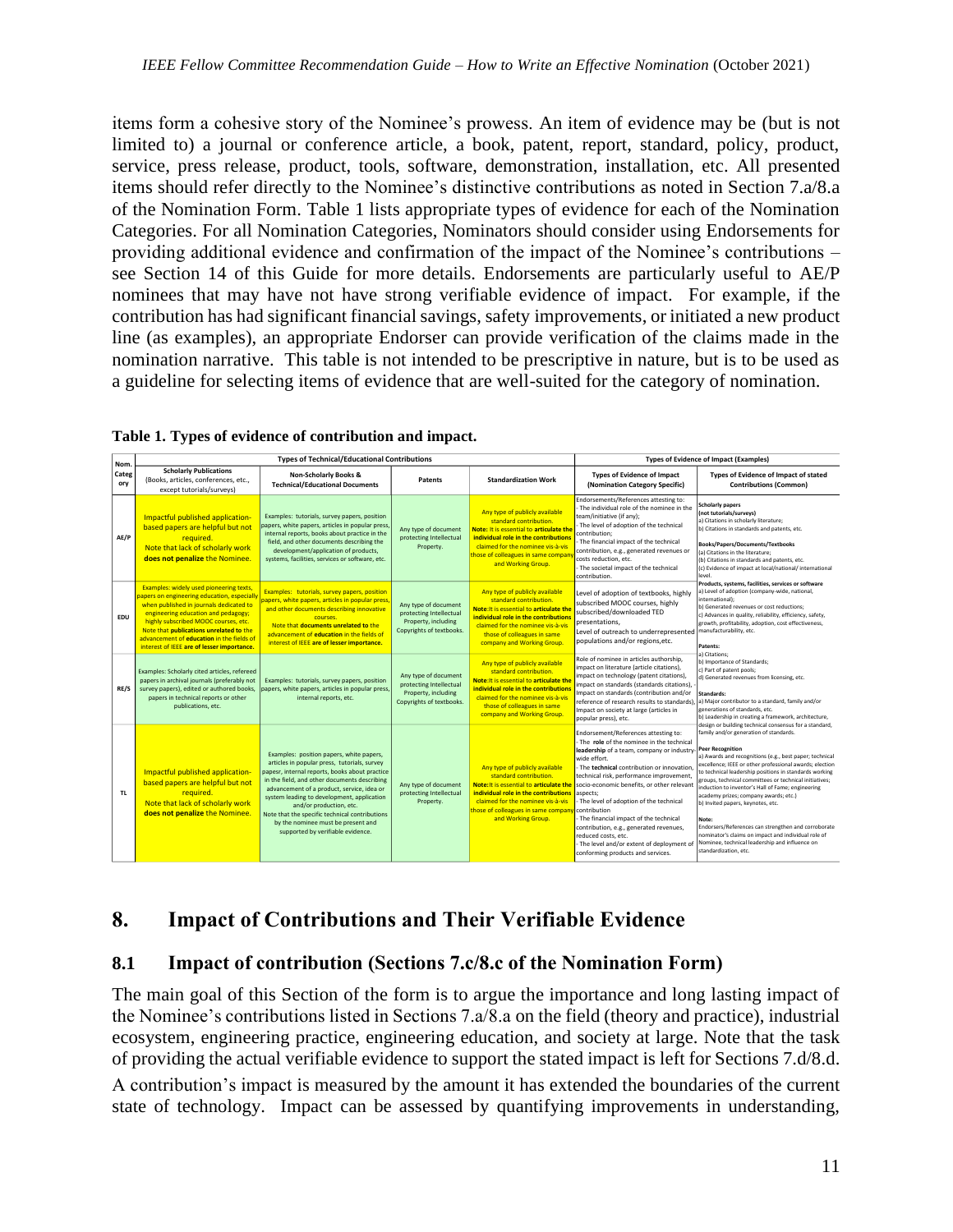process, cost, reliability, safety, size, etc., and whether or not the contribution has been implemented in practice and with what success in terms of performance, popular usage, and degree of acceptance.

It is important that the Nominator writes this Section keeping in mind that Nominees are evaluated by Judges who may not be experts in the specific area of the Nominee's contributions. This requires attention to describe the contribution and impact in a way that any Judge can understand and appreciate. Overly detailed descriptions with highly technical narratives hinder the ability of Judges to place the Nominee's contributions in context with other Nominations who contributed to other fields.

## <span id="page-12-0"></span>**8.2 Verifiable Evidence of Impact (Section 7.d/8.d of the Nomination Form)**

The main goal of this Section of the form is to provide verifiable evidence to support the claims of impact made in Sections 7.c/8.c of the Form. The guidelines for evidence in this section are similar to the ones for items of evidence for technical contribution and of course depend on the specific contributions listed in Section 7.a/8.a of the Nomination form.

One effective approach is to choose evidence that documents a timeline of the evolution of the Nominee's contribution to the field. Similarly, items that provide a summative narrative or show how the contributions have been used outside of being merely cited by other authors are also effective. Verifiable items of evidence that can confirm how the Nominee's contributions have improved a device/process/control by making it faster/smaller/more efficient/cheaper/safer can show impact.

Sound evidence should provide an overview of how the contribution was initially introduced to the field, further technological developments, and adoption by the field at large. If possible, include links to products, tools, or online software which are based on or reference the Nominee's work. Online software download counts may indicate the breadth of usage. Items that are not in the archival literature can also be entered here, for example links to newspaper articles and company press releases. Contribution impact can pertain to a single item of evidence or can be based on the culmination of related evidence items. A high citation count for a paper is not necessarily indicative of high impact.

# <span id="page-12-1"></span>**9. Awards (Section 9 of the Nomination Form)**

Awards and prizes that the Nominee has won should be listed in this section, but priority should be given to those awards that are directly related to the contributions that are listed in Sections 7 and 8 of the Nomination form.

Two categories only are provided:

- a) IEEE Awards
- b) Non-IEEE Awards

The second category may include some forms of peer recognitions such as recognitions from a company or association, honorary degrees, academic awards for teaching and education, Fellowship in other organizations (e.g., OSA, ACM), induction in national academies, etc.

## <span id="page-12-2"></span>**10. IEEE and Non-IEEE Activities (Section 10 of the Nomination Form)**

Nominators should use this section to document the professional activities that the Nominee has undertaken over her or his career for IEEE and other professional organizations. Lack of IEEE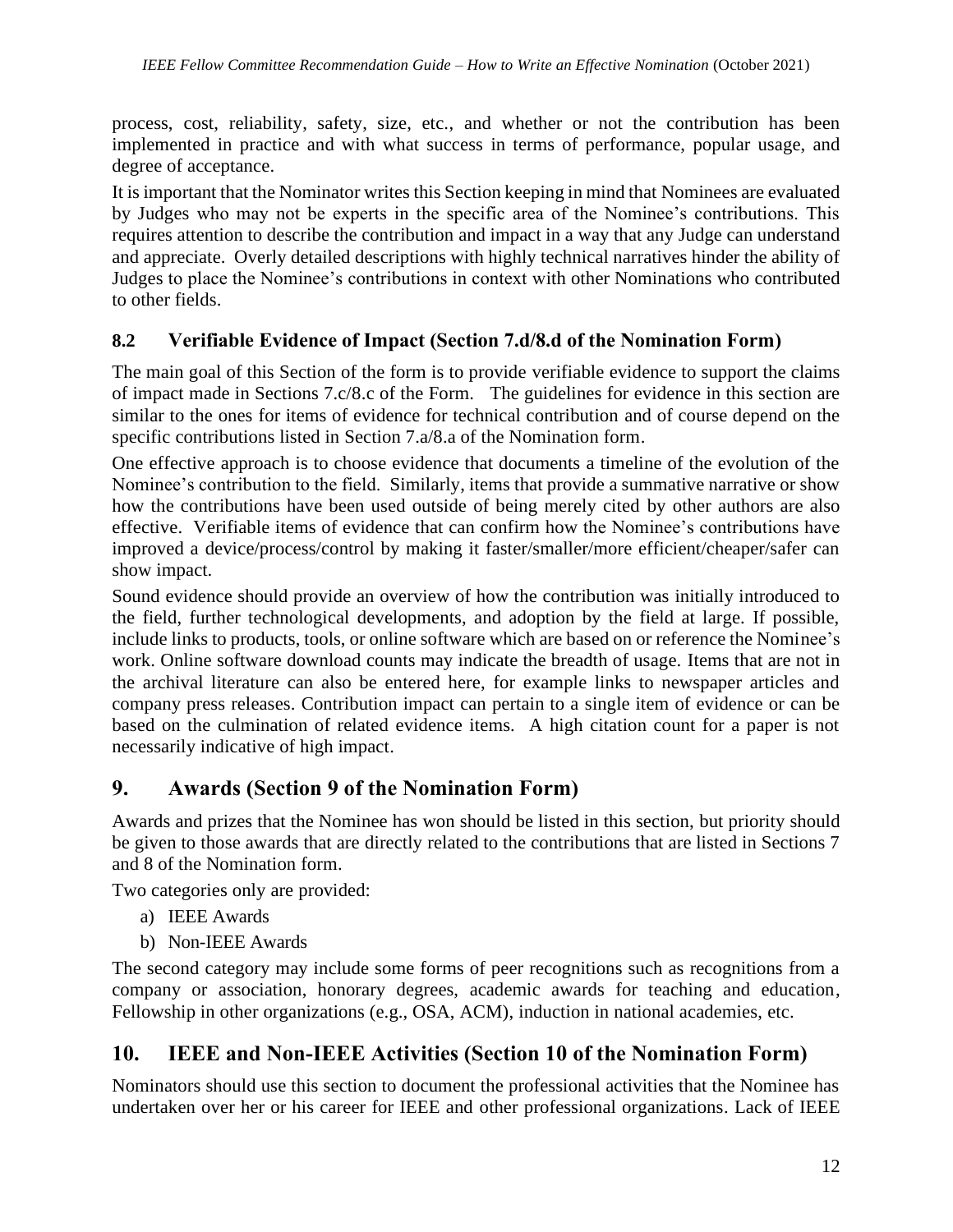activities does not disqualify a Nominee from consideration for IEEE Fellow elevation; indeed, every year Nominees who have not been active volunteers in IEEE are elevated.

Two categories only are provided:

- a) IEEE Activities
- b) Non-IEEE Activities

IEEE Activities include volunteering at the Institute, Society, Region, Section, Chapter level committee leadership roles, distinguished lecturer engagements, participation in IEEE editorial boards, IEEE Standards development, IEEE conference organization, etc. Roles such as conference chairs, TPC chairs, and steering committee membership should be emphasized relative to program committee memberships.

Relevant Non-IEEE Activities should be limited to roles within the technical and educational community at large, such as editorial roles, conference leadership roles, mentoring programs, etc.

# <span id="page-13-0"></span>**11. A Review of Items of Evidence and Their Best Usage**

# <span id="page-13-1"></span>**11.1 Publications**

If articles are used as evidence, it may be helpful to include citation indices as well, preferably from a source such as Scopus. Provide clear information on the *personal* publication contributions of the Nominee, particularly when joint work with co-authors, collaborative teams, standards committees, supervised post-graduates, etc., is involved. This may take the form of a sentence or two following each item, describing the Nominee's personal contribution into the identified accomplishments, and how it supports the narrative in the "Individual Contributions" section. This is particularly important because not all IEEE communities use the same convention regarding the order of authors' names.

If scholarly papers are used as items of evidence, it is perfectly legitimate to consider bibliometric indices as a means to assess impact; however, Evaluators and Judges do not use citations as the only means to assess impact. Although Nominators often stop at using citations only, other types of impact can be more powerful than citations: impact on technology or practice, inclusion in standards, impact on products, or impact on society at large. In addition to citation numbers, it is useful to include a narrative on how the contribution described in the article has changed the state of the art. Evaluators and Judges are also aware that citation counts for highly influential articles differ across technical areas, that a survey paper may have many more citations than a research contribution that has been more influential, and that "practical" papers tend to be less cited than theoretical ones. If possible, Nominators are encouraged to place the citation metrics in context with the technical field by citing publication citation or download statistics for a particular journal for reference.

A frequently made mistake by Nominators is to list items that are too recent (this is also relevant to patents and other types of evidence) often making it difficult to demonstrate that the contributions have had a lasting societal impact (which typically would require a relatively extended period of time, sometimes a decade or even more).

Tutorial papers are often highly cited, but cannot by themselves serve as confirmation of impact of technical contributions. However, they can be sometimes helpful to document the Nominee's maturity, especially if the paper is invited.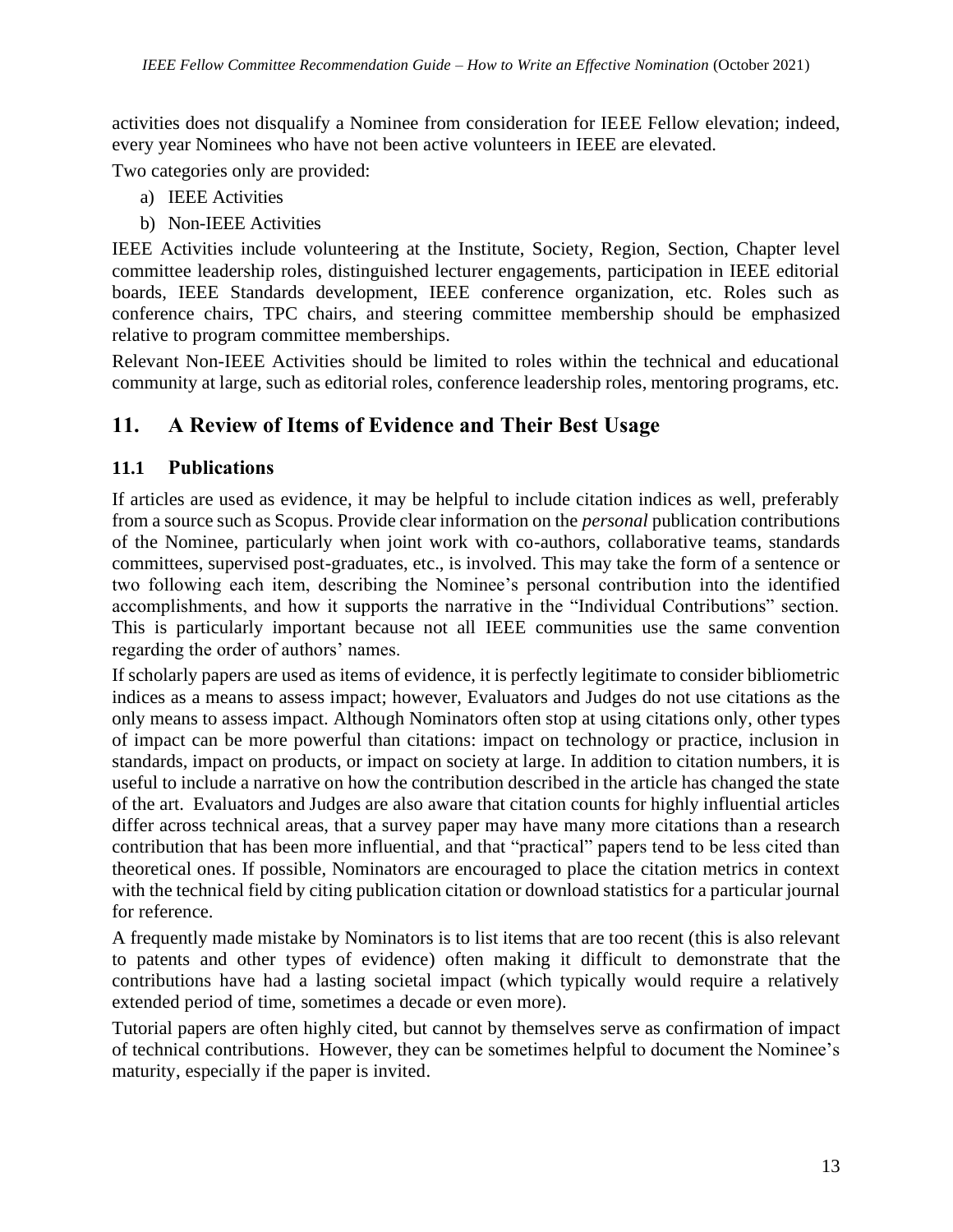As mentioned in Section [5.1,](#page-5-1) AE/P and TL Nominees are not required to have scholarly publications and are not penalized for not having them. Nevertheless, many AE/P and TL nominations often use papers as items of evidence. In this case, lowly-cited papers can be used as evidence of contribution (Sections 7.b/8.b) but the Nominator must still provide verifiable evidence of impact (Sections 7.d/8.d). If the citation count of a paper (or patent) is objectively low, the Nominator should elaborate and provide verifiable evidence on other types of impact, e.g., inclusion in standards, licensing revenues, implementation in successful products, etc. Effective endorsements by the appropriate persons are key to strengthen these cases.

# <span id="page-14-0"></span>**11.2 Patents**

If the Nominee has relevant issued patents, a list of patents and/or patent applications as maintained on the U.S. Patent and Trademark Office, the European Patent Office [Espacenet], or another national patent office can be included. The Nominator should clarify:

- Whether the patent is classified as Design or Utility patent (US patents only). Utility patents typically describe functional use either by structure, method, or a combined set of these type claims. Design patents typically are ornamental, lacking functional components. An explanation of why a Design patent is included as evidence is highly recommended
- Which patent claims (independent or dependent) were contributed solely by the Nominee, in the case there is more than one inventor associated with a patent?

A summary statement describing the expected use or sale of patent IP should accompany each patent cited as evidence. General questions the Nominator should address are:

- Has the patent been sold or licensed to a third party for use? If yes, what revenues is it generating?
- Is the patent important for the assignee to remain on the cutting edge of the technology area being described? If yes, please explain the competitive edge the patent describes.
- Has the patent initiated new business for the assignee? If yes, please describe the new business venture in terms of how it is benefitting the assignee and the society at large.
- Has the inventor published a refereed technical publication in addition to the patent? If yes, please specify where the publication has appeared.
- Has the patent been often cited?
- Has the patent been deemed essential to products or standards?
- What is the specific contribution of the Nominee to the patent?
- Has this patent subsequently created a new family of IP? If yes, a brief summary of the family or families created would be provided and/or supported by a Reference or Endorser. *Example:* In 2008, the Nominee issued a US patent describing vertical semiconductor devices. The Nominee was responsible for the structure (encompassing Claims 1-10) while others cited in this patent were responsible for the method of fabrication, as also confirmed in the Endorsement provided by Ms. Smith. Presently there are an additional 350 US and EU patents referencing the 2008 patent and further improving upon the structure originally claimed in 2008. These vertical devices are today integrated in every semiconductor manufacturer, as confirmed in the Reference letter provided by Prof. Xiao.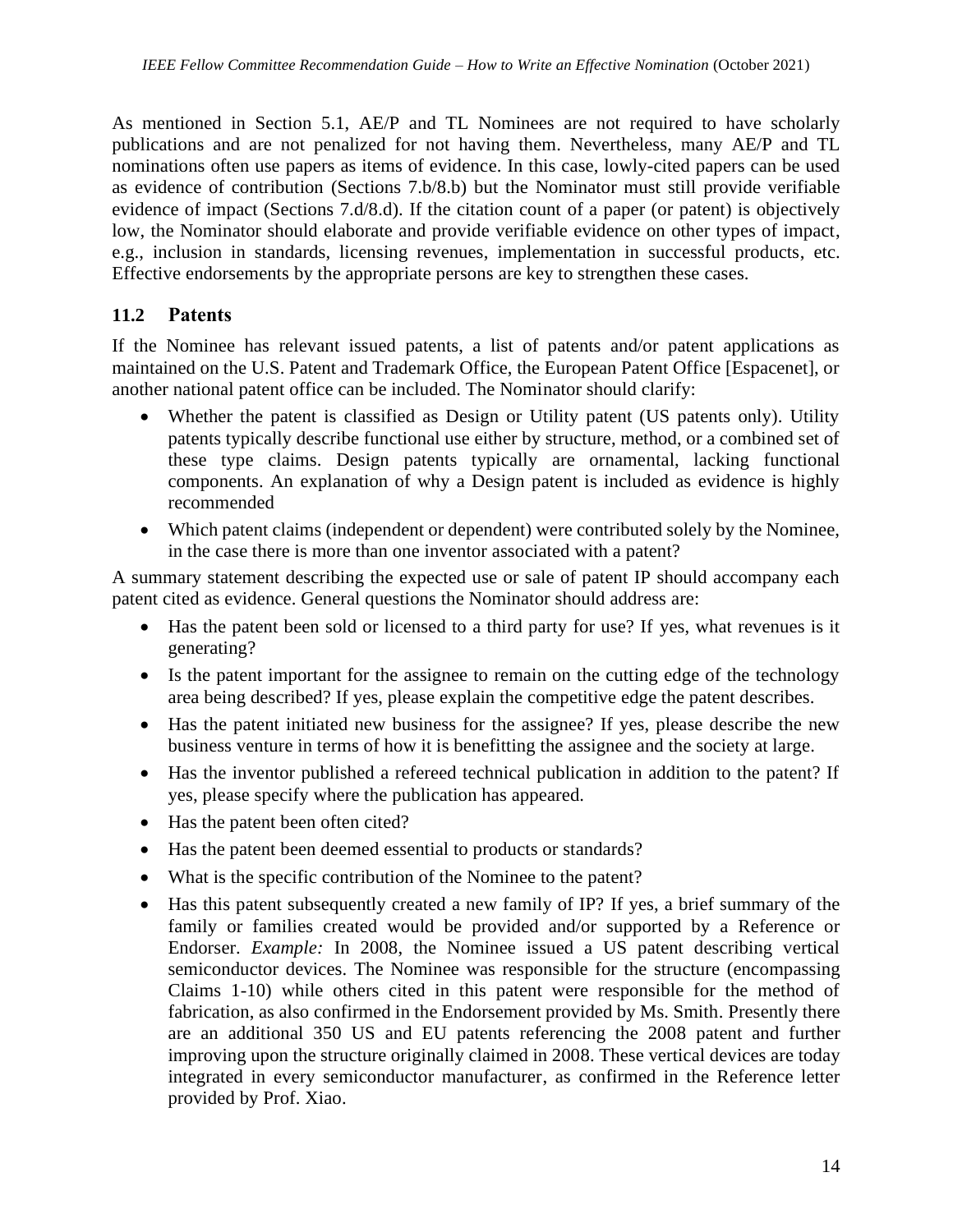Note that Endorsement and References that speak directly to the contribution are the most helpful; letters that restate information found in the narrative or use general supportive statements are less helpful.

# <span id="page-15-0"></span>**11.3 Standards**

Impact on standardization can be achieved in many ways: submitting influential contributions that were included in the issued Standard (especially if supporting mandatory features); led technical discussions and drove the Working Group to consensus; writing an influential paper containing findings that were adopted in a popular standard; an inventor whose forward-looking patents became later essential to popular standards. As Standards are the work-product of a group of people (not only those attending the standards meeting, but also those supporting their colleagues from the office), it is very important to demonstrate the individual role the Nominee had in the development of the standard.

# <span id="page-15-1"></span>**11.4 Products**

It is often difficult to provide evidence of impact of products and what to use varies widely depending on the type of product. Impact of products can be measured by popular usage, mentions in press releases, level of innovation versus state of the art, revenue stream generation, etc. The right Endorser could clarify these aspects, including shedding light on the individual role of the Nominee.

# <span id="page-15-2"></span>**11.5 The value of peer recognition**

Peer recognition can take many forms: awards and recognitions (technical, best paper, company recognitions, induction in national academies, inventor's hall of fame, etc.), invited keynotes, honorary degrees, invited papers, etc. Also notoriety in the popular press can be indicative of having had impact on a field, e.g. appearing in TV to discuss technology, being mentioned in newspapers articles, etc.

Peer recognition can sometimes help with the assessment of the impact of contributions, especially when they are directly related to the contributions listed in Sections 7.a/8.a of the form.

## <span id="page-15-3"></span>**11.6 The case of contributions made on proprietary or classified technologies**

Some Nominees have spent their career in the labs of defense contractors working on classified projects, or for companies which have preferred keeping their technologies as trade secrets and thus have forbidden publishing or patenting them. It is certainly true that for those Fellow Nominees whose careers have not enabled many of their contributions to be published in the open literature or made available publicly via some other means, it can be a difficult task not only to find enough Fellows to write References, but also to find sufficient evidence to document their impact on the field. In these cases, Endorsements can be especially helpful here as they allow providing additional evidence of technical impact.

Unfortunately, in some cases sufficient *verifiable* evidence of contributions and their impact cannot be provided. In these cases, it will be extremely difficult to make a case for elevating the Nominee, since the Fellow recognition depends critically on verifiable evidence of contribution and impact.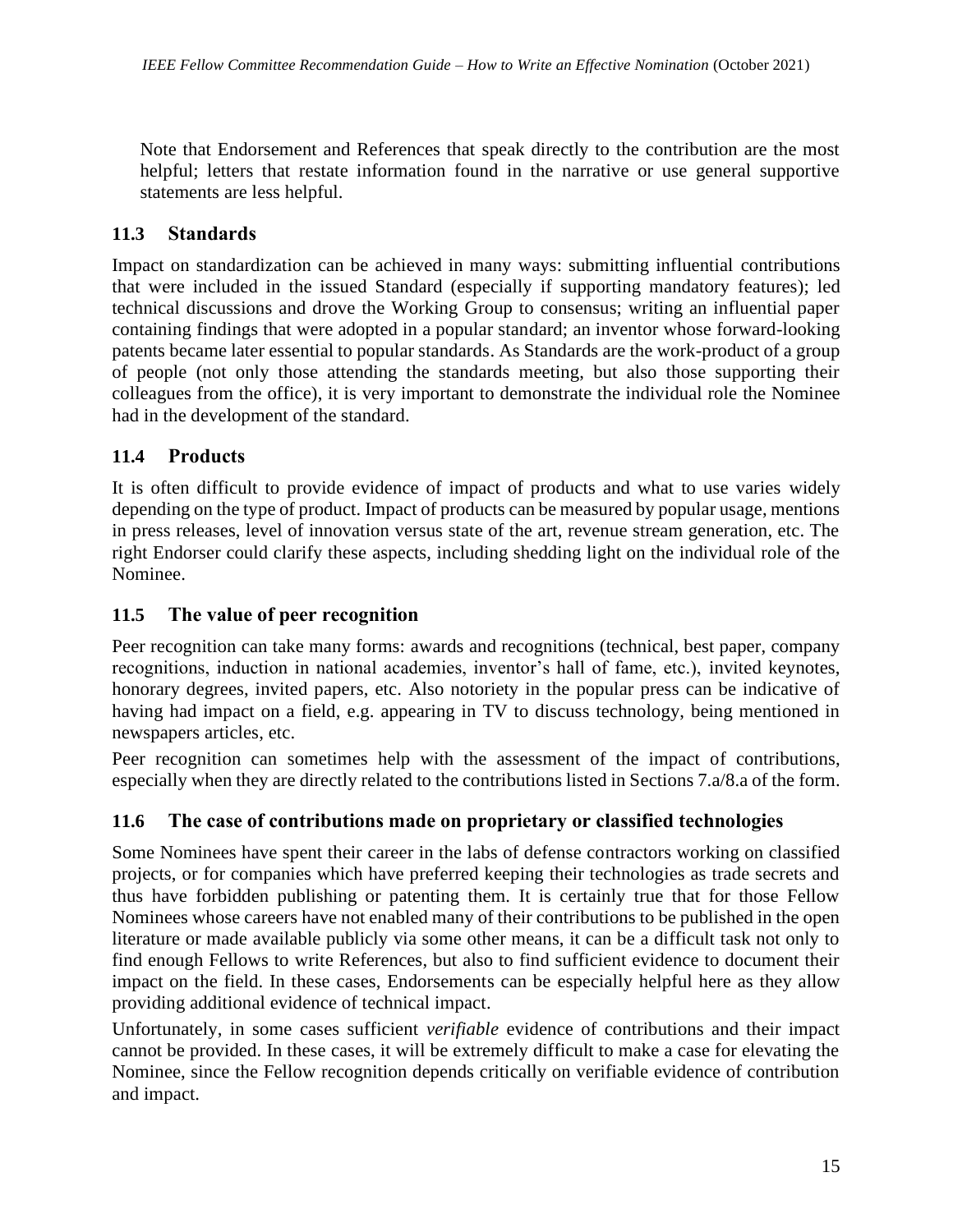# <span id="page-16-0"></span>**12. Guidelines for the proposed citation (Section 11 of the Nomination Form)**

The citation must begin with "*for*" and not include any indication of a time period. The citation should be specific, but not too wordy (15 words at most). It should be concise, but broad enough to encompass the Nominee's contributions. For more details, see Section 14 of the [Fellow](https://www.ieee.org/content/dam/ieee-org/ieee/web/org/about/fellows/fellow-committee/fellow-commitee-handbook.pdf)  [Committee Handbook.](https://www.ieee.org/content/dam/ieee-org/ieee/web/org/about/fellows/fellow-committee/fellow-commitee-handbook.pdf)

The IEEE Fellow Committee may alter the citation suggested by the Nominator, if needed. Examples:

- For contributions to real-time state estimation for nonlinear systems (good).
- For contributions to the development of iterative recursive algorithms used for real-time state estimation in EMS systems (too wordy).

# <span id="page-16-1"></span>**13. References (Section 12 of the Nomination Form)**

The Nominator must secure at least three, but no more than five, References from IEEE Fellows who are able to assess the Nominee's contributions and their impact. References for Nominees in IEEE Region 9 may also be submitted by Senior Members that reside in Region 9. For Nominees in all other Regions, all References must be Fellows.

References are chosen by the Nominator to advocate for the Nominee and provide information about the value and impact of the Nominee's contributions. Thus, the References should be experts in the specific field of the Nominee's contributions. The Nominator should communicate in advance with each potential Reference to ascertain their familiarity with the contribution of the Nominee. While being familiar with the Nominee's contributions and impact is key, it is not necessary that References know the Nominee personally.

A good practice for the Nominator to follow is to choose References that are not affiliated with the Nominee but know and understand the Nominee's work. These References strengthen the nomination as they provide an independent opinion and verification.

It is often the case that References comment on the body of work of a Nominee, and this is not very useful. References should focus on the specific contributions listed in the nomination rather than on the career of the Nominee and provide specific examples of how the Nominee's contributions have impacted the technical field, the industry, research at other institutions, or resulted in new practices, products or standards.

The Nominator should encourage References to make specific statements with respect to their personal knowledge rather than blanket statements regarding contribution and impact. Furthermore Nominators should request that References follow the recommendations of the IEEE Fellow Committee Recommendation Guide on ["Effective References and Endorsements.](https://www.ieee.org/content/dam/ieee-org/ieee/web/org/about/fellows/fellows-references-endorsements-guide.pdf)"

# <span id="page-16-2"></span>**14. Endorsements (Section 13 of the Nomination Form)**

Anyone can submit Endorsements, regardless of IEEE membership or grade. The Endorsements are optional, and a maximum of three may be submitted. An Endorsement strengthens the nomination only when it supplements the Nomination Form with specific evidence about the Nominee's achievements and their impact on the profession or society and does not merely reiterate items in the nomination. Endorsements allow the presentation of additional evidence of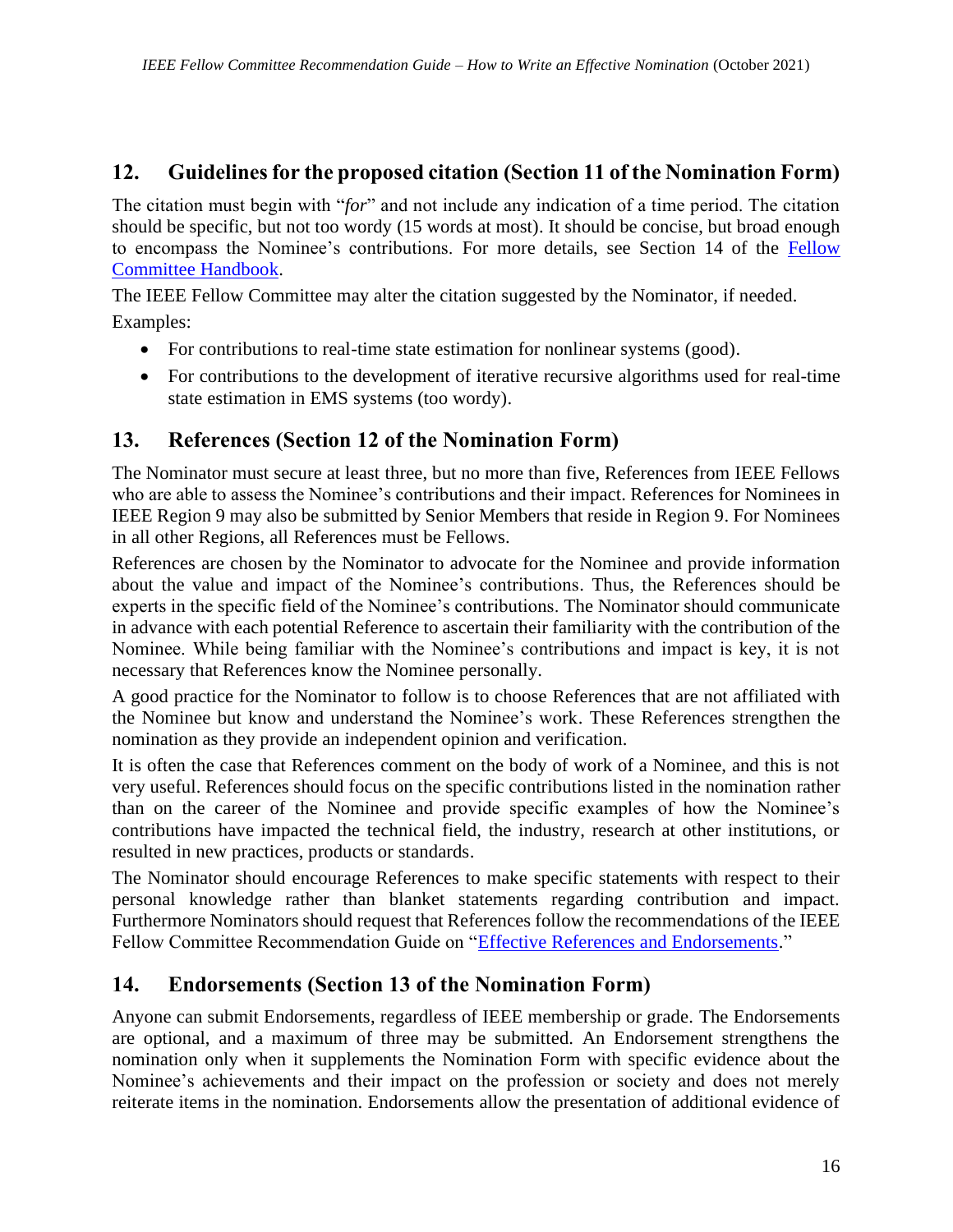technical impact for contributions that may have been proprietary at the time they were developed or not available for citation in the open literature.

Endorsements can be very helpful, particularly to those Nominees who have been nominated in the AE/P and TL categories – which include not only members from industry but also a substantial number of academics. They can also be very useful to support RE/S nominations when the Nominee performed proprietary or classified work for which there is little availability of public evidence, and to support EDU nominations, for example to attest to broad adoption of a textbook or educational leadership. In these cases, Endorsements are most effective when from a company officer, program director, committee chair for a technical community or standards body, or a colleague, and, more generally, anyone who can attest and verify the Nominator's claims on the impact and individual role of the Nominee.

<span id="page-17-0"></span>The Nominator should encourage Endorsers to make specific statements with respect to their personal knowledge rather than blanket statements regarding contribution and impact, specifically verifying claims made in the narrative that cannot be confirmed elsewhere. Furthermore Nominators should request that References follow the recommendations of the IEEE Fellow Committee Recommendation Guide on ["Effective References and Endorsements.](https://www.ieee.org/content/dam/ieee-org/ieee/web/org/about/fellows/fellows-references-endorsements-guide.pdf)"

# **15. Things to avoid**

## <span id="page-17-1"></span>**15.1 Nomination**

- Do not base a nomination on a body of work, rather focus the narrative on not more than two areas of impact.
- Do not provide items of evidence that do not directly support the areas of impact. Pieces of evidence that cannot be correlated with one of the impact areas are superfluous. For example, a paper that has many citations may not be relevant if it does not support the identified area of impact.
- Do not submit a nomination too early. Carefully consider when might be the right time to prepare a nomination, taking into account the Nominee's career progression and achieved accomplishments. Allow time for the Nominee's impact to be recognized and adopted as well as for the technical accomplishments to be implemented and utilized.
- Do not use the Education category unless the Nominee has been truly focused on improving technical and engineering education and achieved tangible significant results in the field. Being a good teacher or academic administrator does not constitute sufficient grounds for IEEE Fellow elevation.
- Do not use the Technical Leader category unless the Nominee contributed with creativity and technical innovation to resolving the challenges of the project, and both his/her leadership and technical role were crucial to the success of the project. A Technical Leader is not solely a manager, even if a successful one. Thus, organizational positions alone cannot be used as sole evidence of accomplishments.
- Large projects or research contracts awarded to the Nominee are not evidence of impact. Only the scientific, technical, or educational outcomes may be considered contributions. Similarly, general awards and recognitions are not items of impact unless they specifically pertain to the cited contribution.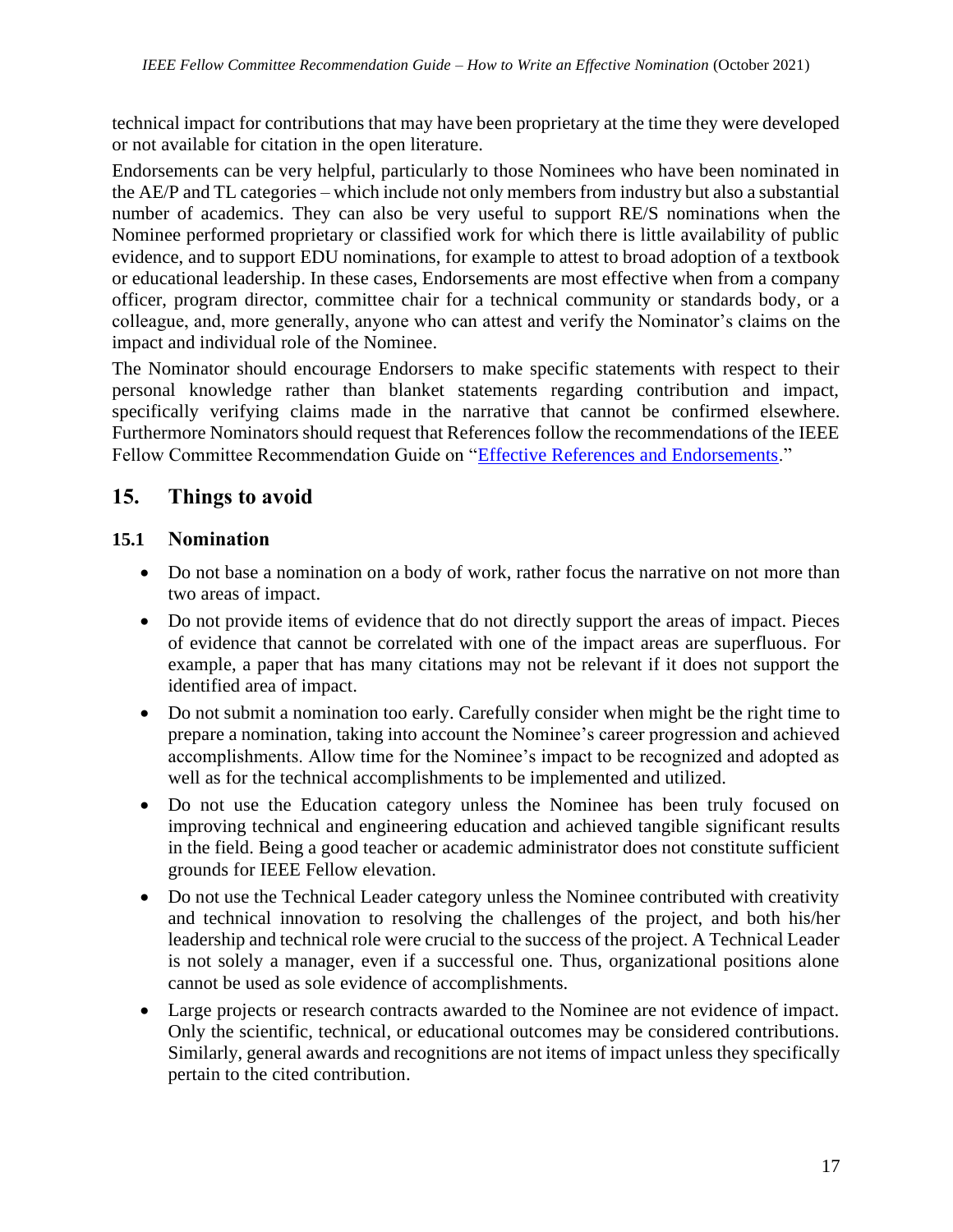## <span id="page-18-0"></span>**15.2 References**

- References are highly valued when provided by experts in the *specific* field of the Nominee's contributions, so do not choose the most famous References in the field if they do not know the Nominee's work and are not able to address the Nominee's specific accomplishments.
- Do not choose References from only one region of the world.
- Do not choose too many References from a single affiliation or all from the same company.
- Do not choose only References who have collaborated with the Nominee.

## <span id="page-18-1"></span>**15.3 Endorsements**

- Do not misuse Endorsements by using them as pseudo-References.
- Do not forget that Endorsements have a specific role: to strengthen the Nominee's contributions in those instances for which verifiable evidence is not available (as in the case of proprietary or classified work), or to provide additional information directly supporting the technical accomplishments or their impact as well as professional contributions that may be missed in the nomination.
- Do not have all Endorsement Forms from a single organization or institution.

# <span id="page-18-2"></span>**16. Further Reading**

For further details on the normative requirements for the IEEE Fellow nomination and evaluations process as well as the eligibility requirements of all the participants in the IEEE Fellow process, please see the IEEE Fellow Committee governing documents and Recommendation Guides posted at [http://www.ieee.org/fellows.](http://www.ieee.org/fellows) Also, please note that this Recommendation Guide does not replace the [Help Guide](file:///C:/StefanoGalli/Activities-IEEE/IEEE-FEC/Fellows-Operations-Manual/2016-Pending/RG%20-%20Effective%20nominations/HelpGuide_Draft01062017.docx) for using the Fellow nomination web application.

The fellow evaluation process has never been as transparent as today and IEEE members have at their disposal several resources:

- 1. All Fellow principles are clearly specified in the [Fellow Operations Manual.](https://www.ieee.org/content/dam/ieee-org/ieee/web/org/govern/fellow_operations_manual.pdf) Nominators should start by reading section 17 of the manual and then move to the Fellow Guides.
- 2. All forms currently in use are specified in the [Fellow Nomination and Evaluation Forms.](https://www.ieee.org/content/dam/ieee-org/ieee/web/org/about/fellows/nomination-and-evaluation-forms.pdf)
- 3. Additional details on how the IEEE and S/TC Fellow Committees operate are specified in two Fellow Handbooks:
	- a. [The Fellow Committee Handbook](https://www.ieee.org/content/dam/ieee-org/ieee/web/org/about/fellows/fellow-committee/fellow-commitee-handbook.pdf)
	- b. [The Society/Technical Council Fellow Evaluating Committee Handbook](https://www.ieee.org/content/dam/ieee-org/ieee/web/org/about/fellows/fellow-committee/fellow-commitee-handbook-society-tech-eval.pdf)
- 4. Three Fellow Guides have been Issued:
	- a. [How to Write an Effective Nomination](https://www.ieee.org/content/dam/ieee-org/ieee/web/org/about/fellows/fellows-nominations.pdf)
	- b. [Effective References and Endorsements](https://www.ieee.org/content/dam/ieee-org/ieee/web/org/about/fellows/fellows-references-endorsements-guide.pdf)
	- c. [S/TC-FEC Evaluators and IEEE Judges.](https://www.ieee.org/content/dam/ieee-org/ieee/web/org/about/fellows/fellows-evaluators-judges.pdf) Note that, although this Guide is intended for Evaluators and Judges, it can also be helpful to Nominators as it explains how evaluations are made and what evaluators and judges look for.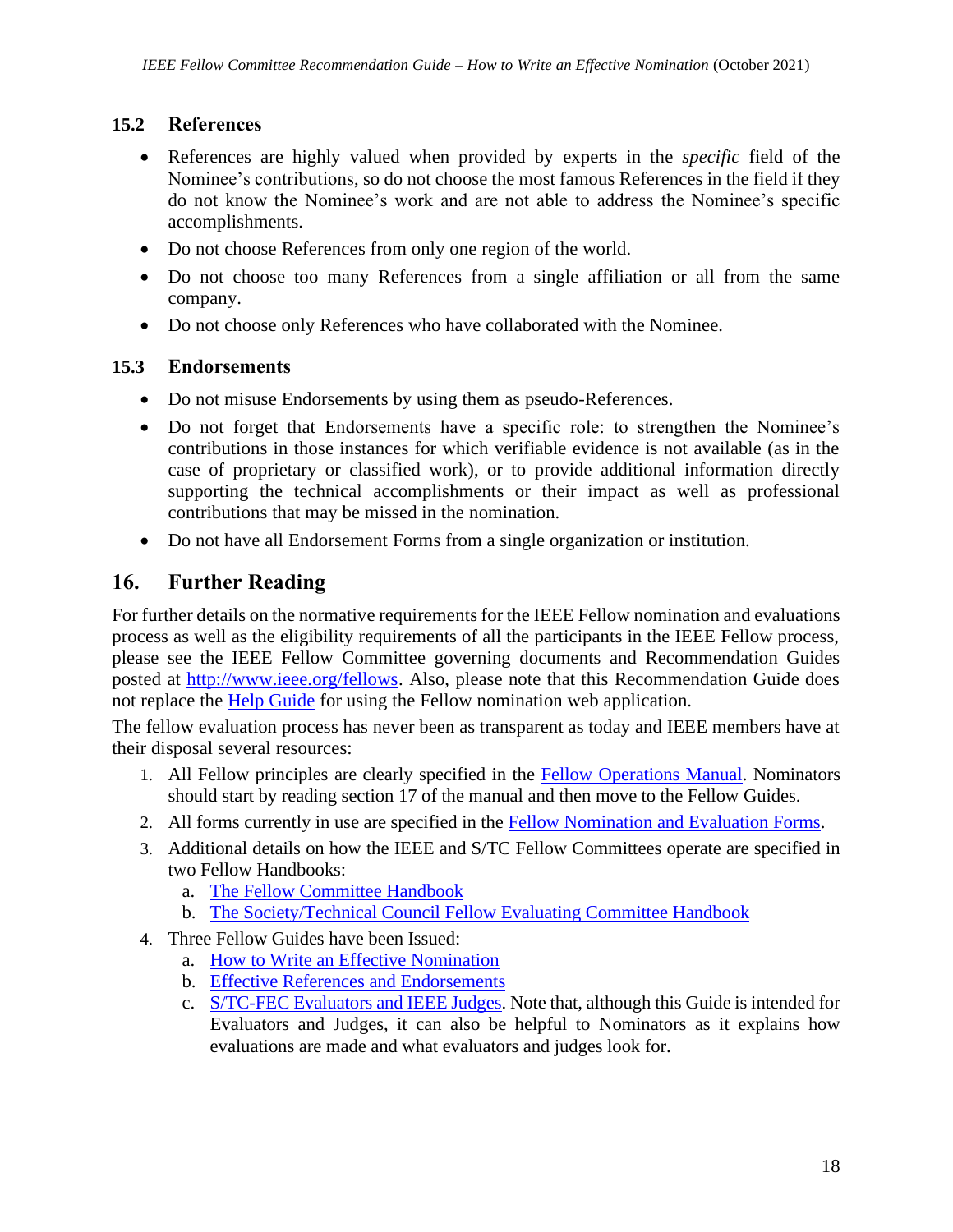# <span id="page-19-0"></span>**17. Annex – Nomination Examples**

The following subsections provides an example of a nomination in each of the nomination categories. These are based on actual IEEE Fellows. These are only intended as guideline examples; a nomination that is written differently or with different types of contributions and evidence may also be successful.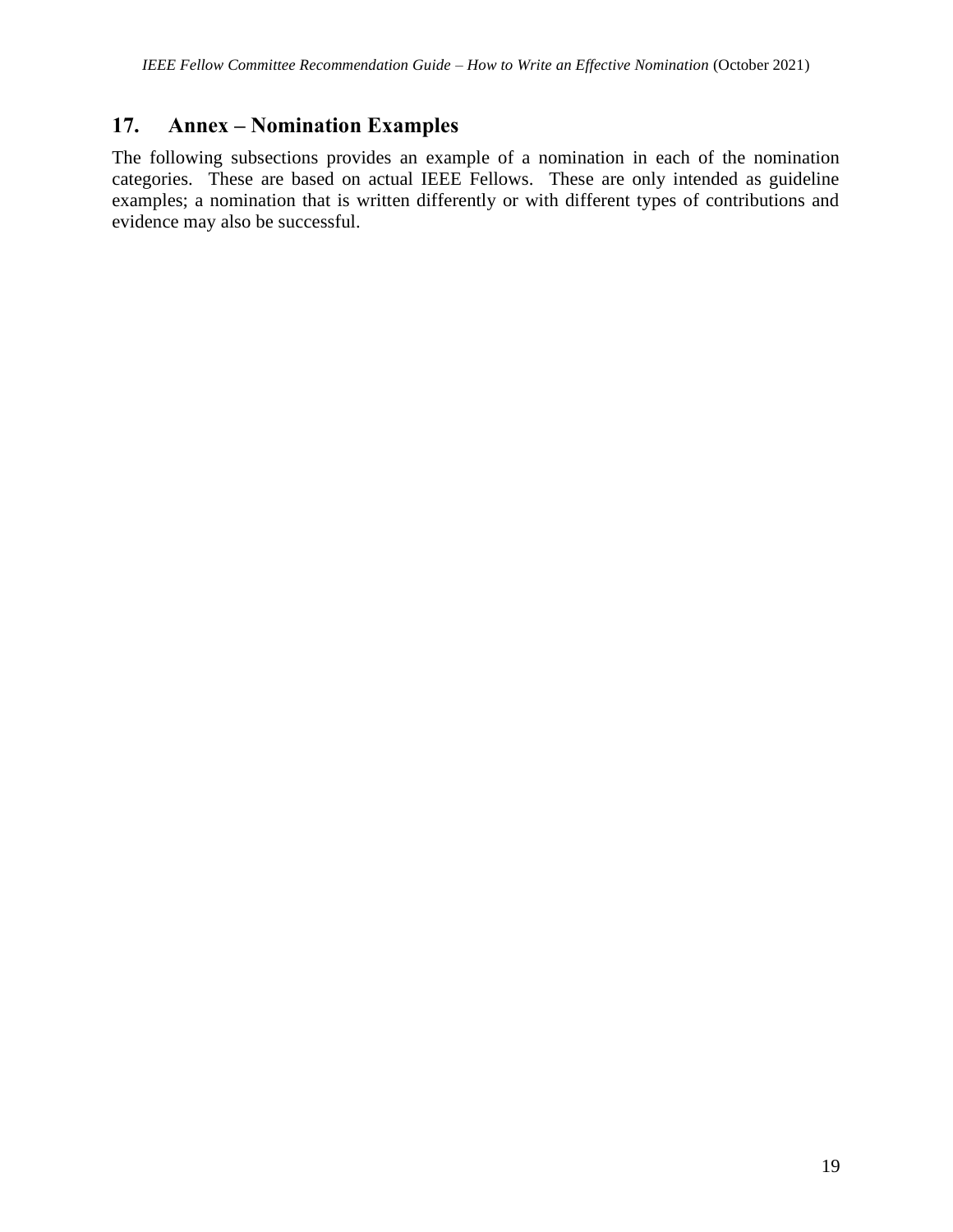### <span id="page-20-0"></span>**17.1 Examples of Technical Leader Nomination**

#### <span id="page-20-1"></span> $17.1.1$ **Example A of Technical Leader Nomination**

#### **7.a. Identify the first individual contribution which qualifies the Nominee for Fellow grade (maximum 200 words).**

Steve Wozniak was the inventor of the Apple I computer, and along with Steve Jobs, founded the Apple Computer Company in 1976 to manufacture the Apple I computer. Along with the Apple II computer, which Steve also designed, these computers were the first broadly available personal computers. Many of the elements now common to all personal computers were first demonstrated in the Apple I and II computers. The Apple I, Apple II, and the Apple Macintosh computers are designated IEEE Engineering Milestones for their pioneering contributions to computing.

Steve designed several novel technical features in the Apple I. He structured it as a video terminal with a built-in monitor program. This was a major usability improvement compared to other front panel oriented PCs of the time. This was the first computer to use DRAMs (4KB). With the Apple II, Steve extended the video design to include color and designed the Sweet16 firmware subsystem to emulate 16-bit processors, which enabled the digital board to handle 48 KB of DRAM. He then designed a backplane bus for IO expansion which included reserved memory areas for IO devices and BIOS ROM extensions for the first "plug and play" functionality of the era.

#### **7.b. Verifiable Evidence of contribution (maximum 400 words):**

- 1) US Patent No. 4,136,359, Stephen Wozniak, issued Jan. 23, 1979: Microcomputer For Use with Video Display.
- 2) US Patent No. 4,210,959, Stephen Wozniak, issued Jul. 1, 1980: Controller for magnetic disc, recorder, or the like

The features essential for a personal computer were first encompassed by the Apple I and designed by Steve Wozniak. The Apple I defined the elements of a personal computer, thus making it affordable and useful for "normal" people. The cost reductions that made this possible were 1) an integrated and fully assembled working computer circuit board based on the powerful 1-MHz 6,502 microprocessor, 2) stateof-the-art but low-cost DRAM, 3) the clever sharing of components, 4) the use of a typewriter-style keyboard to replace the front panel, and 5) NTSC output to an owner's existing TV. The Apple I was thus able to realize the goal of a low-cost, easy-to-use personal computer a fully-assembled circuit board with dynamic RAM, video interface, keyboard, mass storage, operating system and a high-level programming language. This affordable computer platform triggered a software industry that grew as the sophistication of these essential features grew, and the Apple I thus helped launch the personal computer revolution.

3) US Patent No. 4,217,604, Stephen Wozniak, received Aug. 12, 1980: Apparatus for digitally controlling PAL color display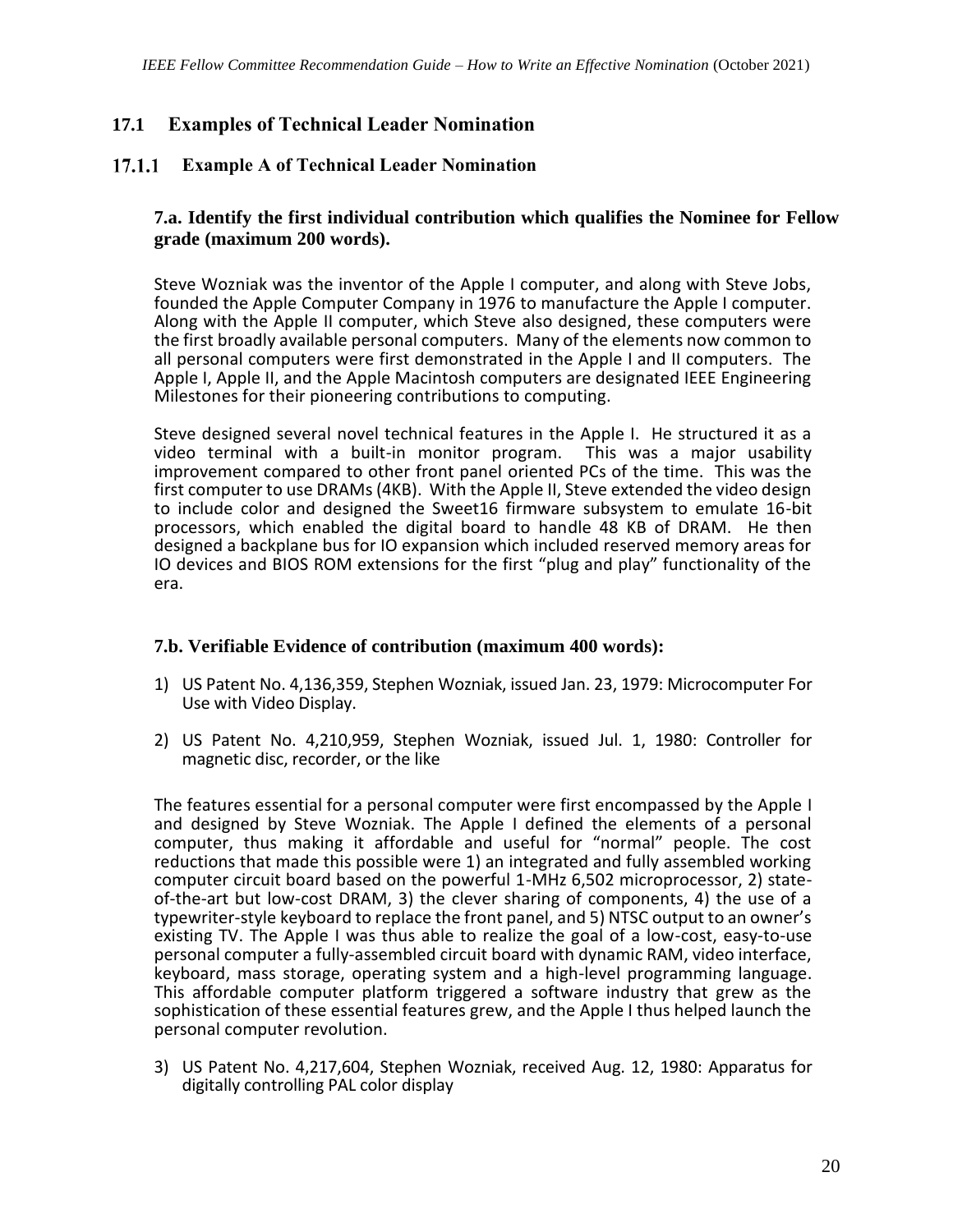4) US Patent No. 4,278,972, Stephen Wozniak, received Jul. 14, 1981: Digitally-controlled color signal generation means for use with display

The Apple II was the first low-cost computer to offer quick start-up, pre-addressed standard expansion slots, processor RAM-based bit-mapped NTSC color graphics and random-access storage in a compact package and was designed by Steve Wozniak, except for the computer case and switching power supply. Combined with a BASIC interpreter and assembler in ROM, gaming and graphics features, and an economy of design, this device spurred software and hardware suppliers to help create the worldwide personal computing industry. From its introduction in 1977 to the final production of the Apple II computer in 1993, 5-6 million Apple II computers were sold. The Apple II computer series was one of the longest running personal computer products (17 years).

#### **7.c. Impact of contribution (maximum 200 words):**

Prior to the Apple I, hobbyist computers were sold as kits that included components from different companies. Early hobby computers were programmed with frontmounted toggle switches, and indicator lights on the front panel provided output. Separate hardware was required to allow connection to a computer terminal. The Apple I computer was the first product that was sold as a single assembled piece of computer hardware that could be easily used in the home and that was marketed as a personal computer. Unlike earlier hobbyist computers, the Apple I was sold as a fully assembled circuit board containing more than 60 chips.

The Apple II computer was the first broadly successful personal computer, and it helped to create the personal computer industry and future generations of microcomputer-based consumer electronic products. Unlike its predecessors, the Apple II was a complete system: it consisted of built-in input (keyboard, cassette interface, and game paddles), built-in output (color graphics, sound, and cassette interface), and built-in software that executed out of ROM (monitor, BASIC interpreter, and mini-assembler). All of these components were included in a small, portable case that was usable with a standard color television set, and was additionally easily and inexpensively expandable.

#### **7.d. Verifiable Evidence of Impact (maximum 200 words):**

Today, Apple Computer, the company that Steve Wozniak and Steve Jobs founded in 1976 is one of the largest companies in the world. It has grown from its humble Apple I beginnings to a multinational technology company that designs, develops, and sells consumer electronics, computer software, and online services. It is considered one of the Big Tech technology companies. Its worldwide annual revenue totaled \$265 billion for the 2018 fiscal year (see Endorsement by MM). As of January 2020, more than 1.5 billion Apple products are actively in use worldwide.

The impact of Apple and its founders on the personal computer industry has been commemorated in numerous recent books including:

1) Revolution in the Valley, Andy Herztfeld, O'Reilly Media, October 2011.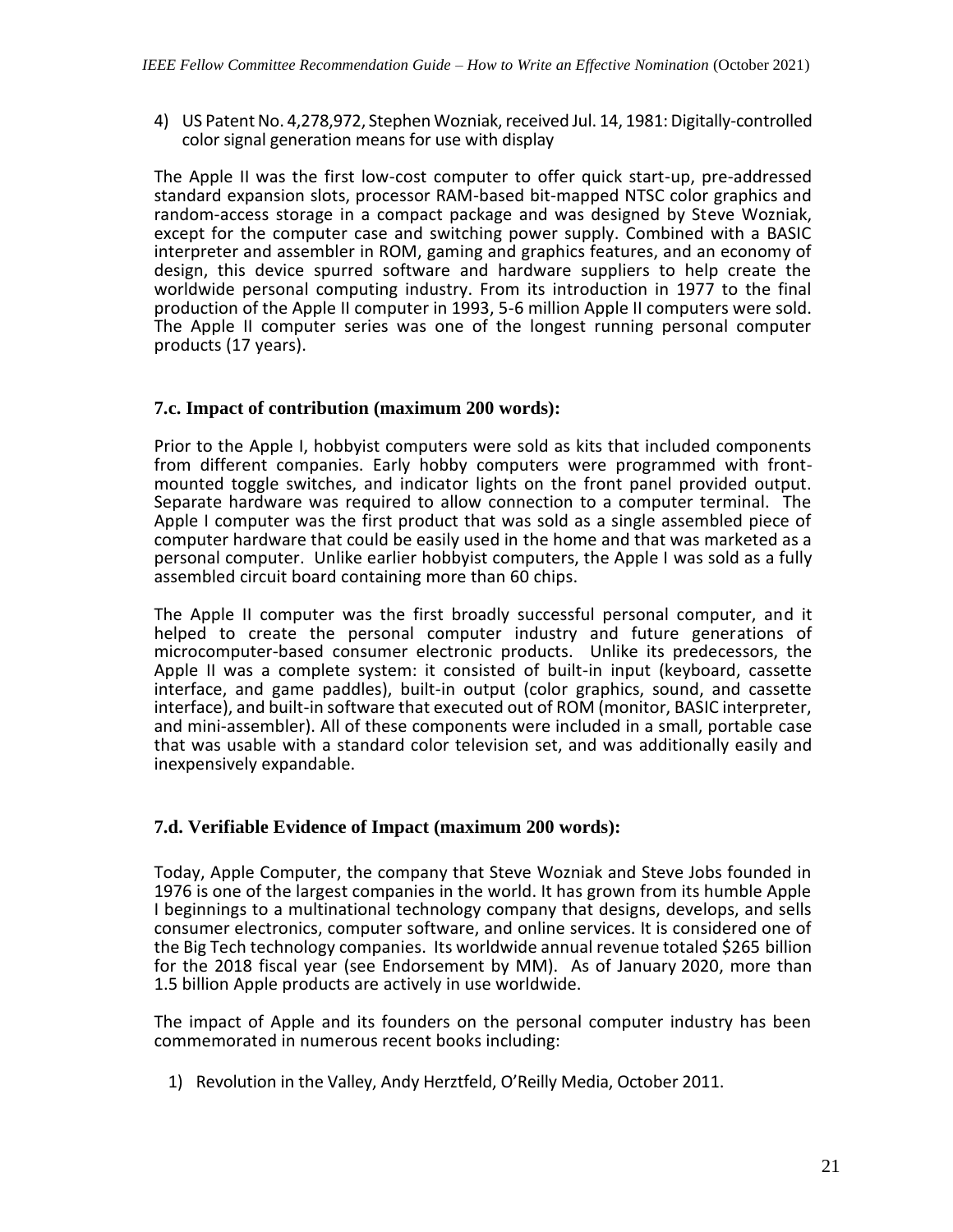- 2) Fire in the Valley: The Birth and Death of the Personal Computer, Michael Swaine and Paul Freiberger, 3rd Edition, Pragmatic Bookshelf, October 2014.
- 3) The First Apple, Bob Luther, MassMedia mobi, August 2013.

#### **Example B of Technical Leader Nomination**

#### **7.a. Identify the first individual contribution which qualifies the Nominee for Fellow grade (maximum 200 words).**

Jim McDowall has made significant and lasting contributions in the development of standards for stationary batteries and grid energy storage systems. In the 1990s, he determined that the standard method of battery testing was causing premature replacement of batteries used in short-duration applications. Jim identified errors in current standards regarding battery testing procedures. These standards, which were developed when batteries were used primarily as back-up for power plants, were not sufficient for estimating battery lifetimes when batteries were being used in cycling applications. He was the first to establish that the "IEEE testing method ignores the changing efficiency of the battery at different discharge times." This is a critical observation and affected IEEE Standards 450 (lead-acid) and 1106 (Ni-Cd). Despite widespread resistance to change, he spearheaded new test procedures that led to a major revision of IEEE Std 450 in 2002, and subsequently of IEEE Std 1106 and IEEE Std 1184. This new procedure specified in all three standards is now globally accepted as standard practice. He served as chair/vice chair of nine IEEE Working Groups, as Chair of the IEEE PES Stationary Battery Committee for 6 years, and as Standards Coordinator for 9 years.

#### **7.b. Verifiable Evidence of contribution (maximum 400 words):**

Jim McDowall has addressed the shortcomings of earlier IEEE battery standards and led the development of new standards resulting in significant improvement in industry practices for the deployment of grid based energy storage. Examples include:

IEEE Std 1106-1995, IEEE Recommended Practice for Installation, Maintenance, Testing, and Replacement of Vented Nickel-Cadmium Batteries for Stationary Applications (Chair)

IEEE Std 1106-2005, ibid (Chair)

IEEE Std 1106-2015, ibid (Chair)

IEEE Std 1115-2000, IEEE Recommended Practice for Sizing Nickel-Cadmium Batteries for Stationary Applications (Chair)

IEEE Std 1115-2014, ibid (Chair)

IEEE Std 1115a-2007, IEEE Recommended Practice for Sizing Nickel-Cadmium Batteries for Stationary Applications, Amend 1: Additional Discussion on Sizing Margins (Chair) IEEE Std 1660-2008, IEEE Guide for Application and Management of Stationary Batteries Used in Cycling Service (Vice Chair)

IEEE Std 1679-2010, IEEE Recommended Practice for the Characterization and Evaluation of Emerging Energy Storage Technologies in Stationary Applications (Chair) IEEE Std 1679.1-2017, IEEE Guide for the Characterization and Evaluation of Lithium-Based Batteries in Stationary Applications (Vice Chair)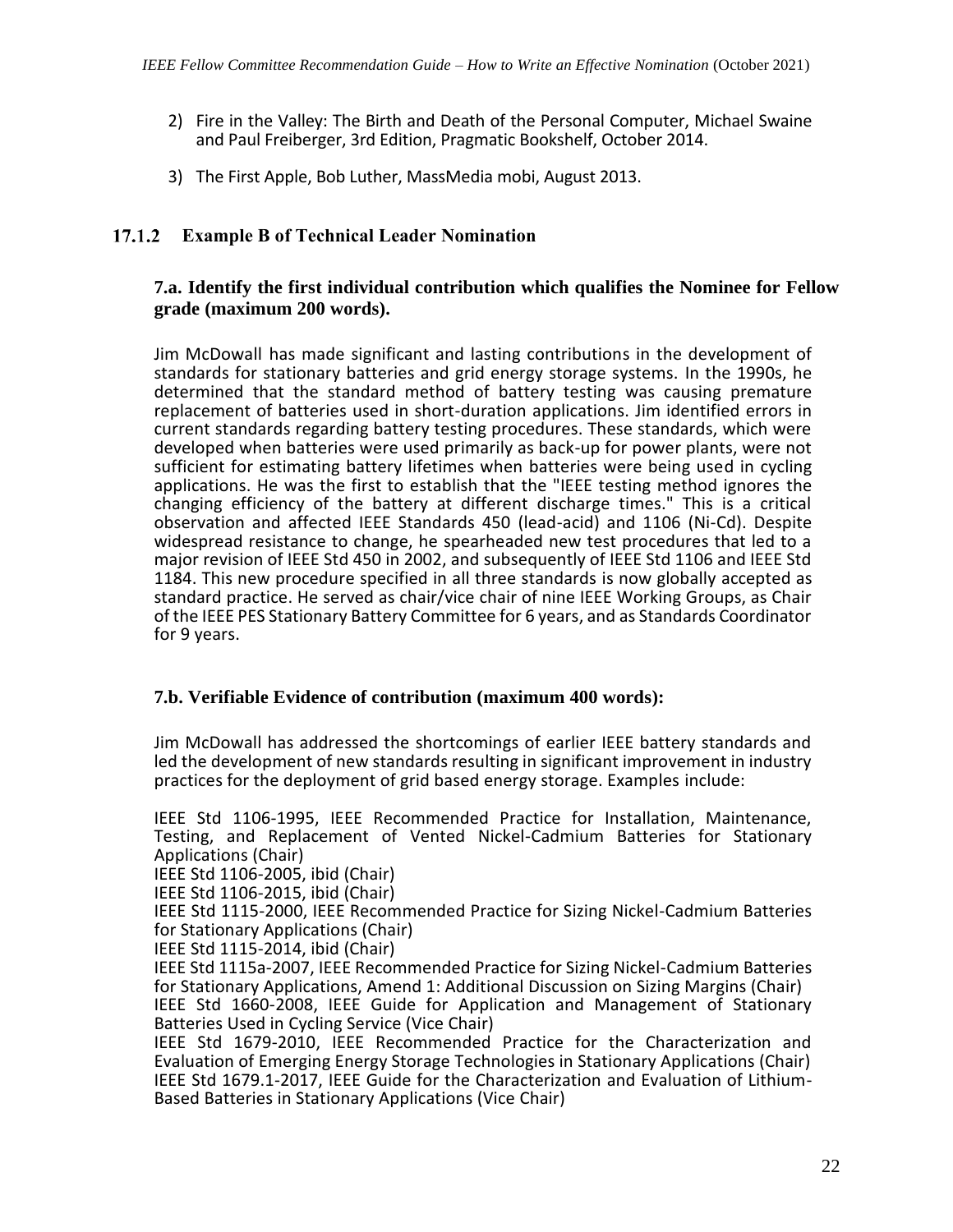Starting in 1985, he was also instrumental in developing procedures for sizing, installation, maintenance and testing of Ni-Cd batteries, now incorporated in IEEE Std 1106 and IEEE Std 1115. These best practices have been adopted worldwide for Ni-Cd batteries in telecom, industrial and utility applications, providing increased acceptance of this battery type and allowing system reliability to be improved. He also addressed shortcomings in IEEE battery testing procedures, which led to updating industry testing procedures. In addition to contributing for IEEE standards development, he also presented published recommended practice guides, developed tutorials and gave a number of presentations at events geared for practicing engineers. Examples his papers and presentations are listed:

J. McDowall, "Misleading Results Using IEEE Battery Testing Procedures," Proceedings of Battcon Conf 1999

J. McDowall, "Opportunities for Electricity Storage in Distributed Generation and Renewables," IEEE PES Transmission & Distribution Conference, 2001

J. McDowall, "Battery Life Considerations in Energy Storage Applications and Their Effect on Life-Cycle Costing," IEEE PES Summer Meeting, 2001

J. McDowall, "Integrating Energy Storage with Wind Power in Weak Electricity Grids," Proceedings of 24th International Power Sources Symposium, April 2005

B. Roberts, J. McDowall, "Commercial Successes in Power Storage," IEEE Power and Energy Magazine, vol. 3, no. 2, pp. 24 – 30, 2005

E. John, M. Holmberg, J. McDowall, "FACTS Devices with Battery-Based Energy Storage – Extending the Reach of Traditional Grid-Stability Systems," IEEE PES Transmission & Distribution Conference, 2012.

#### **7.c. Impact of 1st contribution (maximum 200 words):**

Jim McDowall has been the most influential leader in the development of standards for batteries for stationary batteries and grid energy storage systems within the IEEE. As standards coordinator for Power & Energy Society Energy Storage and Stationary Battery Committee, he has been instrumental in the development of number of standards that are widely adapted in the telecom and electric power industries. For example, in the mid-2000s, Jim McDowall became aware of a mismatch between the information provided by developers of new energy storage technologies and the expectations of prospective users. He proposed a new IEEE standard on the subject and chaired the working group for the project, leading to publication of IEEE Std. 1679- 2010 on the characterization and evaluation of emerging technologies. Jim was the Vice Chair and major contributor for a subsequent project providing guidance for the application of IEEE Std 1679 for lithium-based batteries, recently published as IEEE Std 1679.1-2017. Jim is providing guidance on similar projects for sodium-beta, flow and alkaline batteries. His work has provided the industry with the necessary tools to make sound choices on the adoption of new technologies and is helping users avoid the safety and operational consequences of uninformed decisions.

#### **7.d. Verifiable Evidence of Impact (maximum 200 words):**

His impact is evident from the worldwide adaptation of the IEEE Standards and Best Practice Guide as standard industry practices. Many federal agencies such as the Nuclear Regulatory Commission, U.S. Fire Administration, Department of Energy, etc.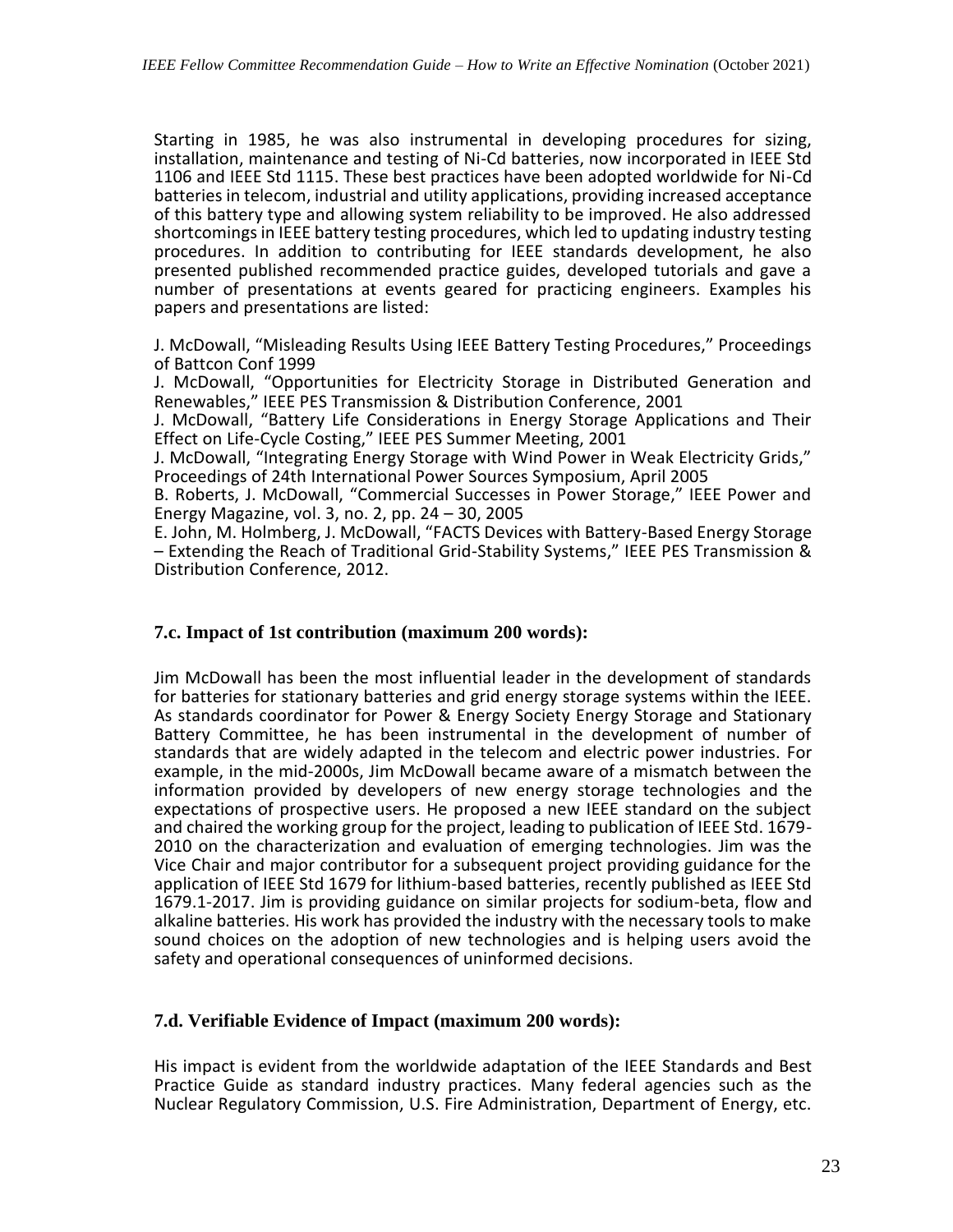rely on IEEE standards for public safety regarding stationary battery installations. For example, the US Bureau of Reclamation of the Department of the Interior has published a manual on "Storage Battery Maintenance & Principles" that specifically cites IEEE Std. 1106 for guidance on the use of Nickel-Cadmium batteries on federal government land. The importance of these standards is also evident in the number of times, over several decades, that the standards have been revised and updated rather than abandoned. For example, IEEE Std. 1106 was first approved in 1995 and has been updated in 2005 and again in 2015, which is indicative of its relevancy. Jim's Endorsers will speak to the impact that his Standards work has had on the improved safety, efficiency, and reliability of energy storage systems in multiple applications.

## <span id="page-24-0"></span>**17.2 Examples of Educator Nomination**

#### $17.2.1$ **Example A of Educator Nomination**

#### **7.a. Identify the first individual contribution which qualifies the Nominee for Fellow grade (maximum 200 words).**

Professor Barbara Oakley's lasting contribution to the field lies in her efforts to make math and engineering education accessible to a wide audience. She employed engineering approaches to incorporate aspects of societal interaction and the human condition to communicate difficult concepts in a manner that is easier to teach and helps students become more effective learners. This work was embodied in her LHTL approach: "Learning How To Learn: Powerful Mental Tools to Help You Master Tough Subjects." This new, engineering-based approach formed the framework for her widely successful massive open online course (MOOC) taught through UC San Diego-Coursera with her colleague Dr. Terrence Sejnowski, the Francis Crick Professor at the Salk Institute. LHTL is currently the world's most popular MOOC, with 1.5 million registered learners from over 200 countries in its first 2 years. Unlike most MOOCs, which decline in popularity after an initial peak, LHTL continues to attract 10,000 new learners a week. Her research and teaching on how to do robust and effective online coursework has been globally disseminated so that many others can design similarly

#### **7.b. Verifiable Evidence of contribution (maximum 400 words):**

1. The Massive Open Online Course (MOOC) "Learning How to Learn."<br>https://www.classcentral.com/course/learning-how-to-learn-2161. Rated 4.9/5.0 [https://www.classcentral.com/course/learning-how-to-learn-2161,](https://www.classcentral.com/course/learning-how-to-learn-2161) with 14,610 reviews.

Learning How to Learn is the world's largest and most popular online course, reaching 1.5 million enrolled students in the first two years alone, with many of the students using the course to help them to switch into or support careers in STEM. The course is so exceptionally useful that it is included by the US Department of Education as one of the handful of MOOCs that is to be accepted for continuing education credit by all US K-12 teachers. This is an extraordinary example of responsiveness to a strong educational need, external impact, and successful implementation of the neuroscience-based engineering concept to enhance learning in the STEM disciplines.

2. "A Mind for Numbers" Dr. Oakley's book, published by Tarcher-Perigee in 2014 (100+citations/Google Scholar) describes effective learning in the STEM disciplines. It is the book upon which the MOOC "Learning How to Learn" was based. In a rare coup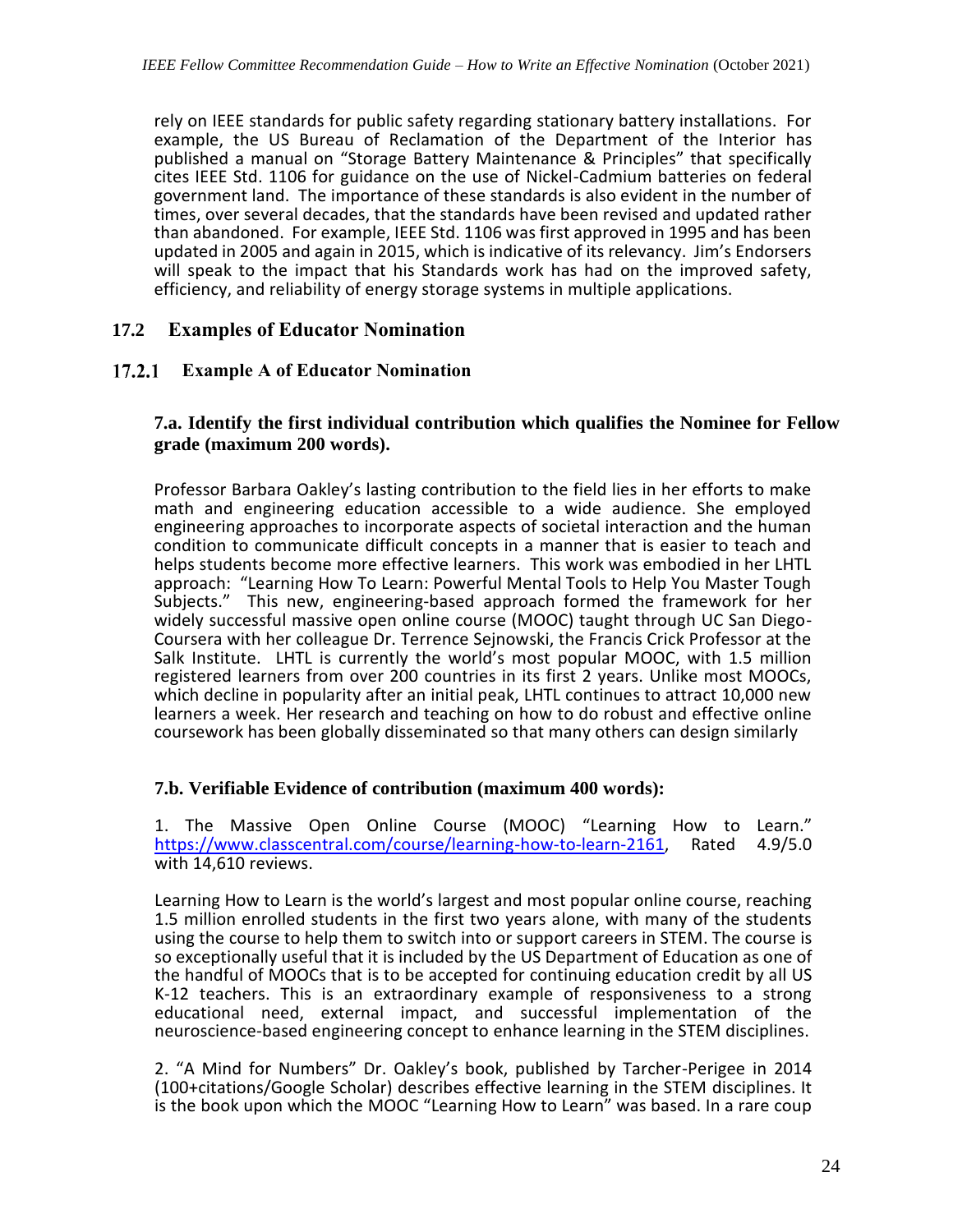for the world of engineering, the book has become an international bestseller, climbing to The New York Times list of best-selling science books, selling over 100,000 copies, and being translated into 11 different languages. A Mind for Numbers introduces students to their untapped potential for learning in the STEM disciplines in part by leading them through Dr. Oakley's own inspirational story—a particular exemplar for women in STEM. She learned the STEM disciplines, not by following her initial passions, but rather, by learning to broaden her passions. Through her writing, teaching, and mentoring, Dr. Oakley is allowing millions of students around the world the opportunity to follow in her footsteps.

3. "Turning student groups into effective teams" by Barbara Oakley, Richard M Felder, Rebecca Brent, Imad Elhajj in Journal of Student Centered Learning, vol. 2, no. 1, pp. 9- 34. (900+ citations/Google Scholar). This paper is a guide to the effective design and management of team assignments in a college classroom where little class time is available for instruction on teaming skills. Topics discussed include forming teams, helping them become effective, and using peer ratings to adjust team grades for individual performance. A Frequently Asked Questions section offers suggestions for dealing with several problems that commonly arise with student teams, and forms and handouts are provided to assist in team formation and management.

#### **7.c. Impact of contribution (maximum 200 words):**

There are many challenges in education, but perhaps the most important challenge of all is that teachers and students worldwide often have little means of learning about the best ways to learn. Disadvantaged students worldwide frequently have access to cell phones, but have little direct, face-to-face contact with top quality teachers or professors who are cognizant of the latest in research in how to leverage students' brains to learn more effectively. Even in highly industrialized countries, students may be expected to take up to 16 years of education—yet rarely are these students presented with course material that can help them to be more effective learners. Students are taught what to learn—not how to learn. LHTL has broken new ground in many different areas. It has been used in programs to help refugees in Jordan, Somalia, and Afghanistan. It is being used by mentally disabled students with IQs of 70 and below in a newly devised "Inclusive Education Certificate Program" (based out of Colorado Springs), that allows these students, for the first time, to actually attend college rather than to become incarcerated in isolated facilities. The course is translated or being translated into over two dozen different languages.

#### **7.d. Verifiable Evidence of Impact (maximum 200 words):**

It is unusual for engineering texts to make the break to mainstream literature, but that is exactly what Barbara Oakley has accomplished. In addition to print and e-print versions, three of her books (A Mind for Numbers, Learning How to Learn, and Mindshift) are also available as audiobooks from Audible, the leading audiobook purveyor. Her book A Mind for Numbers is also available from Amazon as Abre tu mente a los números (Spanish), Una mente per i numeri (Italian), (K)ein Gespür für Zahlen (German), and On ne naît pas brillant, on le devient (French). Book translations can also be found in Chinese, Japanese, Polish, Portuguese, Russian, Turkish, and Ukrainian. This wildly popular book indicates how deeply effective and impactful Prof. Oakley's melding of engineering and psychology to explain the science behind how to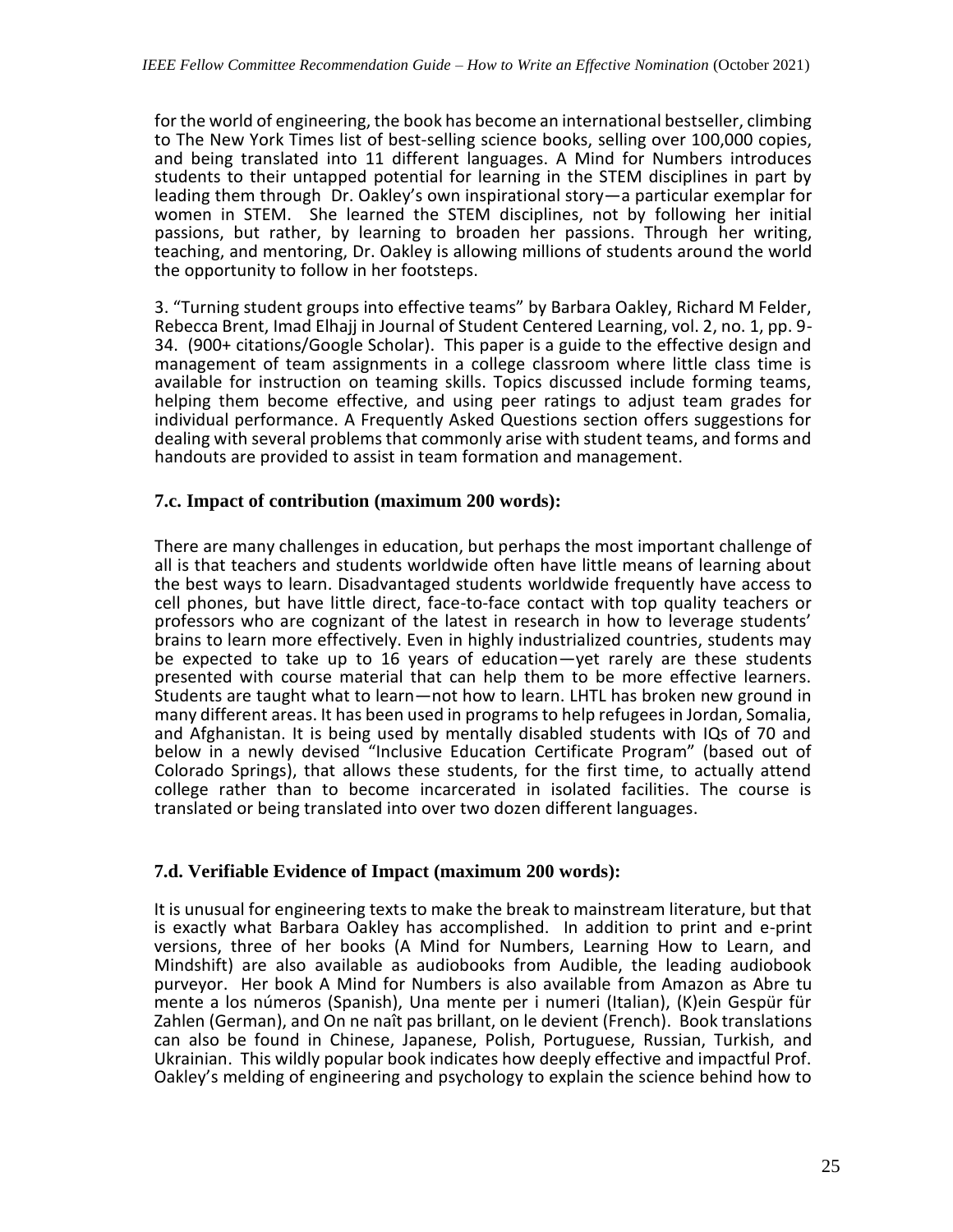grasp complex subjects has become. Students and teachers are both receptive audiences for her straightforward approach to becoming an effective learner.

#### $17.2.2$ **Example B of Educator Nomination**

#### **7.a. Identify the first individual contribution which qualifies the Nominee for Fellow grade (maximum 200 words).**

Dr. Cindy Finelli has provided leadership and vision for engineering faculty development for nearly 20 years. She is known nationally and internationally for her research on the development and assessment of ethics in engineering students and organizations. She has extended this focus to include effective teaching strategies and dissemination of these practices to engineering faculty worldwide. She is a recognized expert on best practices for encouraging academic integrity in students. She led the development of the US National Science Foundation sponsored Leadership Virtual Community of Practice learning community for faculty developers across the nation. In addition, she has designed and conducted a variety of faculty development programs and seminars promoting evidence-based teaching that have been offered at numerous university and conference venues. These widespread electrical engineering education activities were an outgrowth of faculty teaching resource centers that she had established at her home institutions. These centers have served as a framework for the establishment of similar centers globally. In her role as founding director of these two engineering teaching centers, she worked diligently to establish a culture of teaching and learning, to promote instructional change among engineering instructors, and to support the work of other faculty development centers and programs.

#### **7.b. Verifiable Evidence of contribution (maximum 400 words):**

[1] Finelli, C. J., Ott, M., Gottfried, A. C., Hershock, C., O'Neal, C. M., & Kaplan, M. L. (2008, Oct). Utilizing instructional consultations to enhance the teaching performance of engineering faculty. Journal of Engineering Education, 97(4), 397-411.

Dr. Finelli is lead author on this paper about the impact of instructional consultations informed by a range of data. The study showed that the efficacy of instructional consultations varies depending on the kind of data used to guide them, with midterm student feedback data having the largest positive impact.

[2] Finelli, C. J., Daly, S. R., & Richardson, K. M. (2014, Apr). Bridging the research topractice gap: Designing an institutional change plan using local evidence. Journal of Engineering Education, 103(2), 331-361.

Dr. Finelli is lead author of this paper which was invited for a special issue of the Journal of Engineering Education on the "Complexities of Transforming Engineering Higher Education." From 53 proposals for papers, the special issue editors invited eleven papers; after peer review, only six were published. In this article, Dr. Finelli and her coauthors reported three research studies that together informed the design of faculty learning communities as a sustainable structure for faculty development at her institution. The process used by her research team has been adopted by other institutions to build administrative support for faculty development efforts.

[3] Finelli, C. J., Nguyen, K. A., DeMonbrun, R. M., Borrego, M., Prince, M. J., Husman,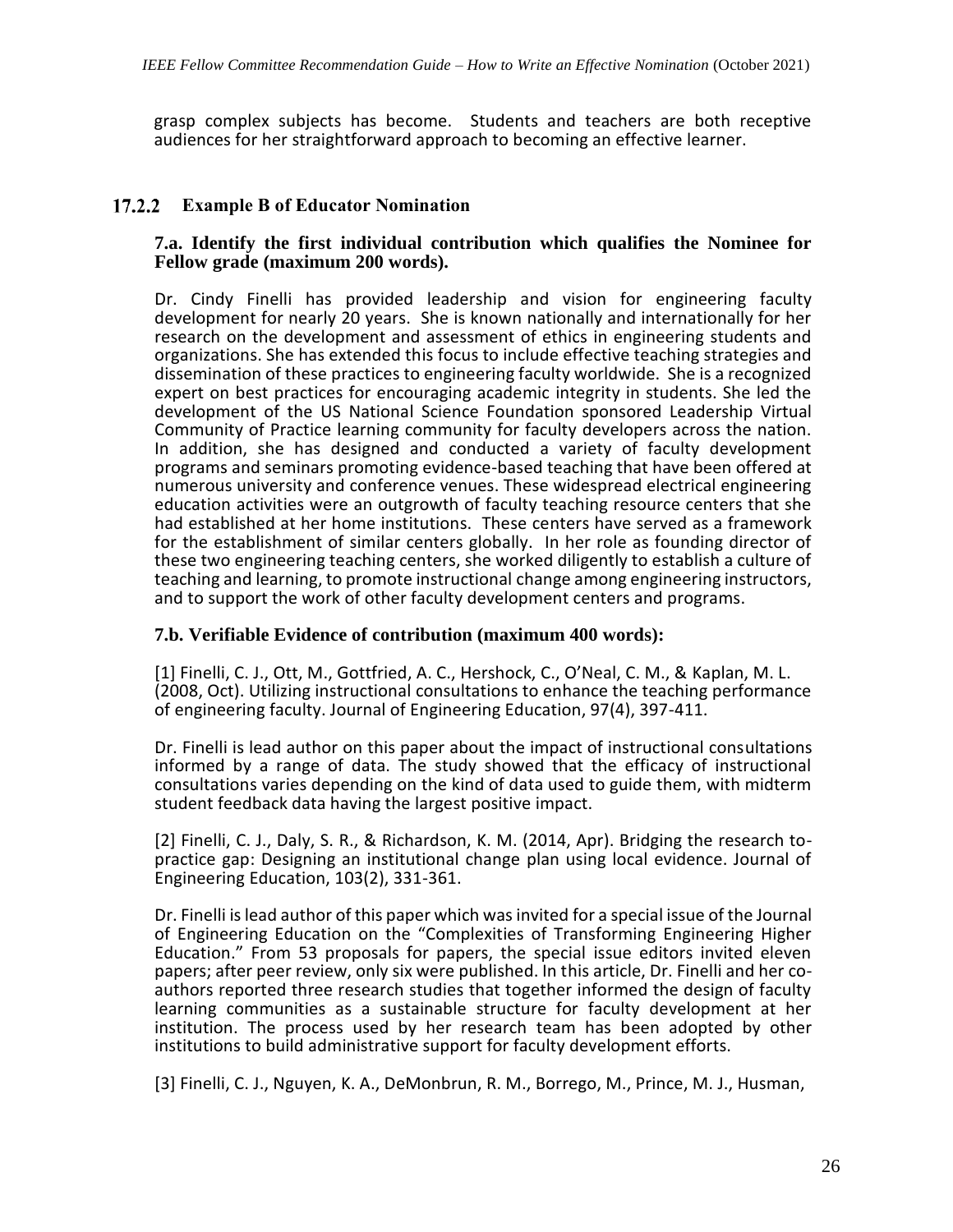J., Henderson, C., Shekhar, P., & Waters, C. K. (2018). Reducing student resistance to active learning: Strategies for instructors. Journal of College Science Teaching, 47(5), 80-91.

Dr. Finelli is lead author on this paper addresses the student resistance to active learning by analyzing data survey data from more than 1,000 undergraduate students in 18 introductory engineering courses where active learning was implemented. The study found that students' perceptions of their instructors' use of explanation and facilitation strategies can have a significant impact on student resistance.

#### **7.c. Impact of contribution (maximum 200 words):**

Her mission is to promote excellence in learning and teaching by conducting and cultivating engineering education research, facilitating the adoption of research-based teaching practices, seeking continual improvement of teaching and student learning, and providing local, national, and international leadership for engineering education. Dr. Finelli's research in evidence-based college level teaching has resulted in concrete evidence that using those strategies is correlated to greater levels of student engagement and participation, improvements in the value and positivity students have towards the instruction, and higher student evaluations of teaching. Her work has identified practical strategies instructors can use in the classroom to lower student resistance to new educational approaches. In the first ten years of service, the center she established at Michigan reported interaction with 74% of the engineering teaching faculty; over 25,000 students had provided feedback to their instructors through the midterm student feedback service; and almost 10,000 participants had attended workshops and seminars. The successful outcomes of her efforts with faculty teaching resource centers have been disseminated widely and have been adopted by numerous institutions nation-wide.

#### **7.d. Verifiable Evidence of Impact (maximum 200 words):**

[1] Finelli, C. J., & Borrego, M. (2019). Adoption of research-based instructional strategies in engineering and computer science. In S. Laursen (Ed.), Levers for change: An assessment of progress on changing STEM instruction (p. 69-79). Washington, DC: American Association for the Advancement of Science.

Dr. Finelli was commissioned to contribute to report for the American Association for the Advancement of Science. The report assessed the state of reform in STEM undergraduate instruction and to identify effective levers for changing undergraduate teaching and learning both within and across STEM disciplinary clusters. This report synthesized her own research and that of others about the current state of instruction in STEM and offers suggestions to promote instructional change.

[2] She was co-developer of the Comprehensive Assessment of Team-Member Effectiveness (CATME) tool. CATME was released publicly in 2005 and has since been used by more than 1.4 million students of more than 20,000 faculty at more than 2400 institutions in 87 countries. The primary publication of the validation of that instrument received the 2013 Maryellen Weimer Scholarly Work on Teaching and Learning Award from the Teaching Professor, recognizing outstanding scholarly contributions with the potential to advance college level teaching and learning practices.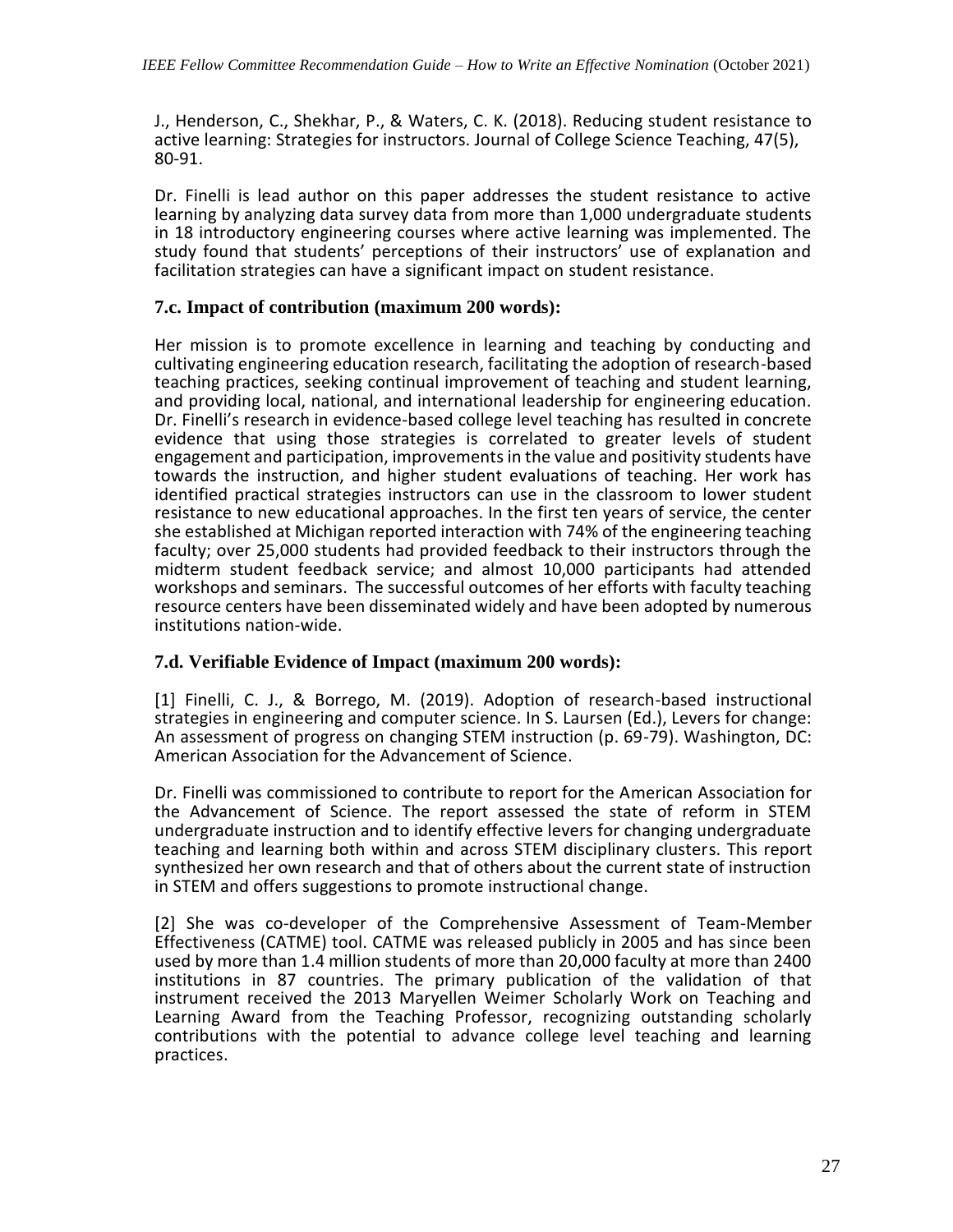### <span id="page-28-0"></span>**17.3 Example of Research Engineer/Scientist Nomination**

#### $17.3.1$ **Example A of Research Engineer/Scientist Nomination**

#### **7.a. Identify the first individual contribution which qualifies the Nominee for Fellow grade (maximum 200 words).**

Prof. Ilic's most significant contribution to the field of power system dynamics and control is her thorough and rigorous approach to developing and documenting power systems dynamic model-based controls for mitigation of voltage instabilities leading to blackouts. She was one of the first researchers to formalize the complete differentialalgebraic model structure of electric energy systems as hierarchical dynamical systems for control design. In this approach, she explicitly exploited temporal and spatial decompositions to define primary, secondary, and tertiary regions of control. Ilic was the first to formalize the end-to-end modeling of electric energy systems as hierarchical dynamical systems in normal operation. Motivated by the real-world blackouts caused by voltage problems, she analyzed the conditions for the existence and uniqueness of equilibria in nonlinear decoupled active and reactive power networks. This enabled her to propose new controls using the proposed nonlinear dynamical models in standard state space form. Examples of these controls include applications to excitation control and system-wide voltage control. Much of her work in this area has been adopted and validated on actual electric power systems (New York Power Pool, Electricite de France).

#### **7.b. Verifiable Evidence of contribution (maximum 400 words):**

[A.1] M. Ilić, R. Marino, S. M. Peresada, D.G. Taylor, "Feedback linearizing control of switched reluctance motors," IEEE Transactions on Automatic Control, 32 (5), 371-379, 1987 (549 citations/GS).

This paper is the first to introduce the concept of feedback linearization to power engineering problems that exhibit classes of nonlinearities suitable for feedback linearization. By translating the models via the feedback linearization approach, controls were developed that were robust over a wider range of operation. This work provided the framework for the later extension of feedback linearization control to application in the bulk electric power system. This work was one of the earliest applications of nonlinear control to power engineering problems which heretofore had been addressed only through linear control.

[A.2] J.W. Chapman, M.D. Ilic, C.A. King, L. Eng, H. Kaufman "Stabilizing a multimachine power system via decentralized feedback linearizing excitation control," Transactions on Power Systems, 8 (3), 830-839, 1993 (427 citations/GS)

This paper extended feedback linearization to multi-machine power system excitation system voltage control. This work showed that multiple excitations systems across distributed geographical areas could be simultaneously controlled to alleviate voltage instabilities. This increased operating range included heavily burdened transmission systems that were previously highly susceptible to conditions leading to cascading failures (i.e. blackouts). Chapman was Ilic's Ph.D. student. The co-authors King, Eng and Kaufman were with New York Power Pool, Niagara Mohawk Power, and Empire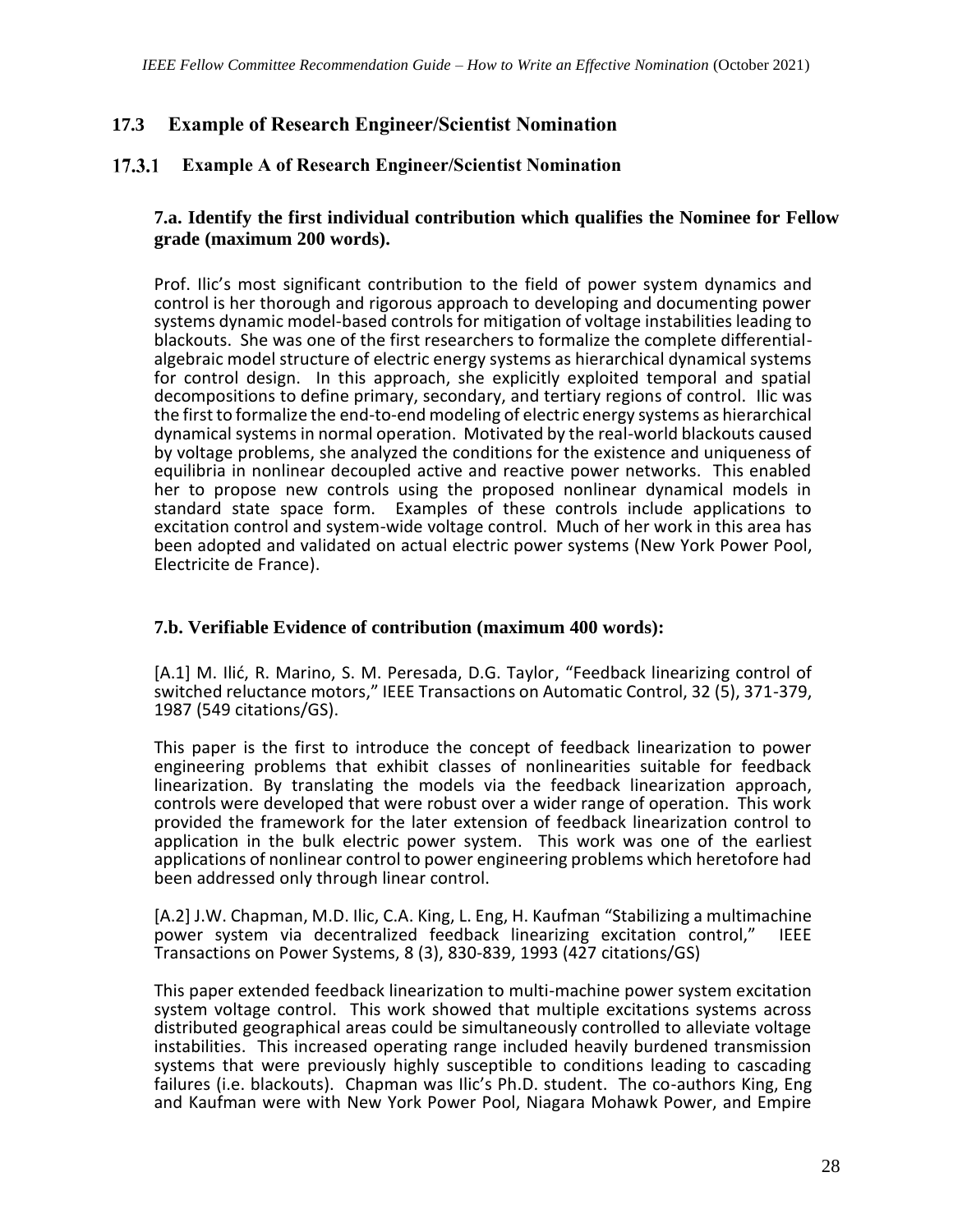State Electric Energy respectively. This collaboration between academic (Chapman, Ilic) and industry (King, Eng, Kaufman) authors indicates the importance and impact of this work.

[A.3] M. Ilic, J. Christensen, K. L. Eichorn, "Secondary voltage control using pilot point information," IEEE Transactions on Power Systems, 3 (2), 660-668, 1988 (122 citations/GS).

This early paper posed power system voltage control as a series of hierarchical control regions that could be coordinated to provide decentralized control by augmenting generator control (via the excitation system) with transmission system based voltage controllers, such as synchronous condensors and capacitor banks that are strategically placed at pilot buses which are selected to provide improved observability and controllability. This is one of the first works to propose the use of "pilot" points that could serve as both geographic indicators of stability problems and points at which control actions are most effective throughout the bulk electric power system. Coauthor Eichorn was with Central Illinois Light Company which indicates the importance of this control approach to the industry.

#### **7.c. Impact of contribution (maximum 200 words):**

Her work on hierarchical voltage control frameworks has spurred the development of secondary and tertiary voltage control systems at a number of utilities worldwide including the New York Power Pool, Électricité de France, the National Transmission System Operator (GRTN) of Italy, and the Northeast Electric Power Grid (NCPG) of China. Ilic's use of pilot buses for secondary voltage control initiated a substantial investment in this approach of control throughout the industry and now nearly every system uses this approach. Her team also introduced the concept of tertiary voltage, control which is the first time voltage and reactive power control was studied as a holistic power system level objective.

#### **7.d. Verifiable Evidence of Impact (maximum 200 words):**

The following two papers provide evidence that the theoretical work initially developed by Ilic and her students have been successfully integrated into application to provide improved control and performance of the bulk electric power grid.

[A.4] C. A. King, J. W. Chapman, M. D. Ilic, [Feedback linearizing excitation control on a](javascript:void(0))  [full-scale power system model,](javascript:void(0)) IEEE Transactions on Power systems 9 (2), 1102-1109, 1994 (150 citations/GS).

This paper provides a follow-up to the previous paper [A.2] from the electric utility standpoint (King was with New York Power Pool). In this paper, the developed feedback linearization excitation control developed by Ilic and her student Chapman is shown to be able to effectively stabilize a series of faults in the Northeast Power Coordinating Council System which includes New York City.

[A.5] M.D. Ilic, X. Liu, G. Leung, M. Athans, C. Vialas, P. Pruvot, "Improved secondary and new tertiary voltage control", IEEE Transactions on Power Systems, 10 (4), 1851- 1862, 1995 (119 citations/GS).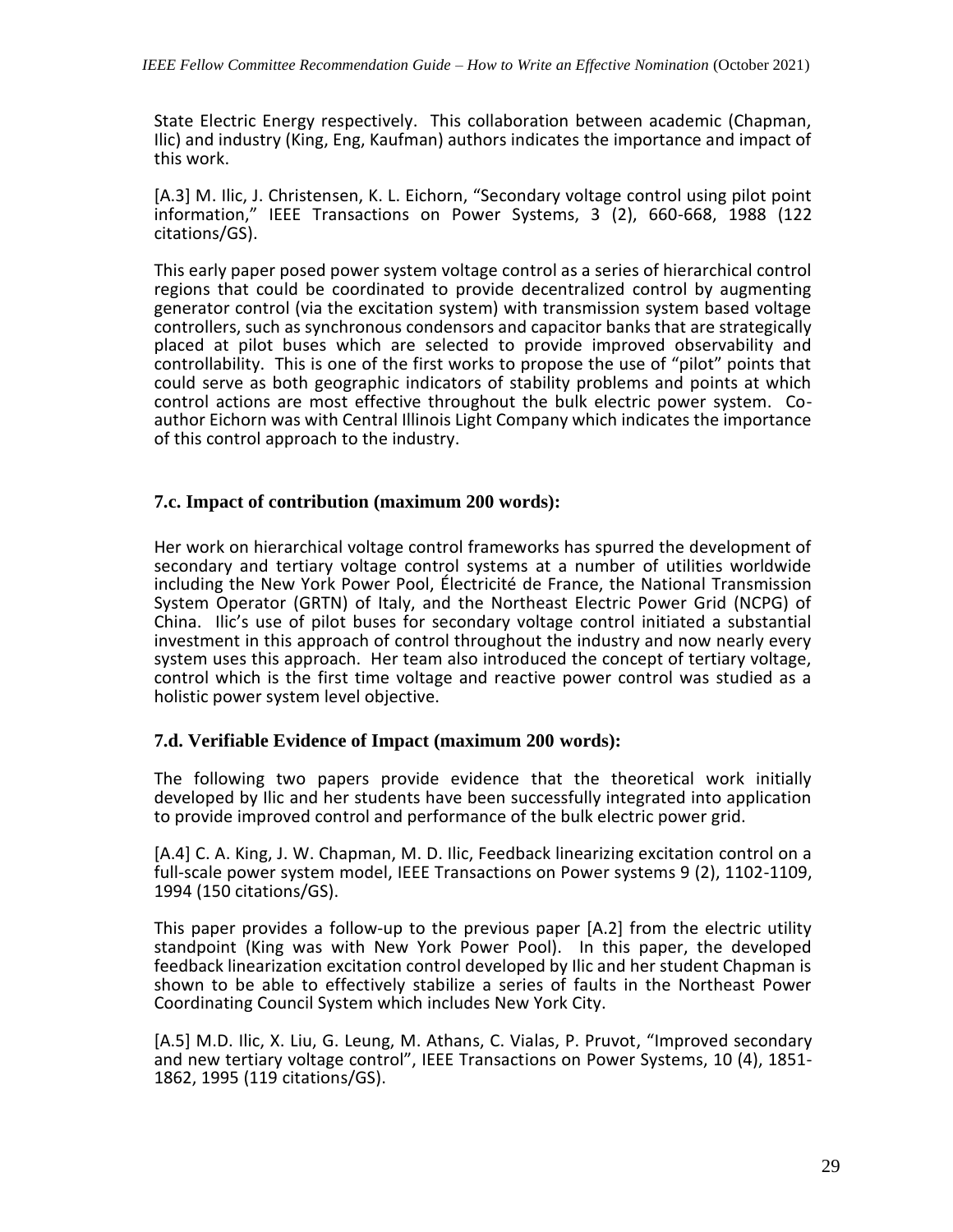This paper, published eight years after the concept of secondary voltage control (in [A.3]), provides an example of the application of the developed control in the French electric power grid. The co-authors Viaslas and Pruvot are with Electricite de France.

#### $17.3.2$ **Example B of Research Engineer/Scientist Nomination**

#### **7.a. Identify the first individual contribution which qualifies the Nominee for Fellow grade (maximum 200 words).**

Dr. Yifeng Wu has made fundamental contributions to GaN RF power transistors for high-performance wireless communications.

As a Ph.D. student, Dr. Wu began the groundwork on developing GaN transistors. Working to develop the GaN epitaxial structures and exploring a new device fabrication process, Dr. Wu achieved a breakthrough in 1996 by demonstrating GaN high-electronmobility transistors (HEMTs) with >200V breakdown and high trans-conductance, resulting in an output power of 1.1 Watt/mm. This benchmark was improved to 3 Watt/mm in 1997. This result was a threefold improvement over GaAs transistors, which had been the primary device for wireless communications until this point.

In his career as a device scientist at WideGap Tech and Cree, Dr. Wu continued to move the technology forward. After observing a discrepancy between the dc and ac characteristics of the GaN HEMTs, he traced these differences to electron trapping. He then developed a new surface passivation without plasma damage to resolve the issue, again tripling the performance to 10W/mm. In subsequent efforts on electric field optimization by field plates, Dr. Wu increased the power density to 40W/mm in 2006. These works solidified GaN as the preferred device for RF power devices for generations of wireless communications to come.

#### **7.b. Verifiable Evidence of contribution (maximum 400 words):**

[1] Wu et al, 1996, "Very high breakdown voltage and large transconductance realized on GaN field effect transistors", Applied Physics Letters, 69(10), pp.1438-1440.

As the 1st author and main contributor, Dr. Wu developed GaN high-electron-mobilitytransistors (HEMTs) with breakdown voltages >200V along with a large transconductance, remarkably higher than the 35V value of previous matured devices. This enabled the 1st demonstration of microwave amplification using a GaN transistor with a power density above that of the incumbent GaAs. The importance of this work lies in the device epitaxial structure with its key metrics and the successful fabrication process that preserved the excellent properties of GaN, which serves as fundamental basics for future development work and commercialization of GaN microwave devices today.

This paper and a sister paper in EDL published at the same time [Wu et al, 1996, Measured microwave power performance of AlGaN/GaN MODFET, IEEE Electron Device Letters, 17-9, p. 455-457] were cited 580 times (407+173) per Google Scholar.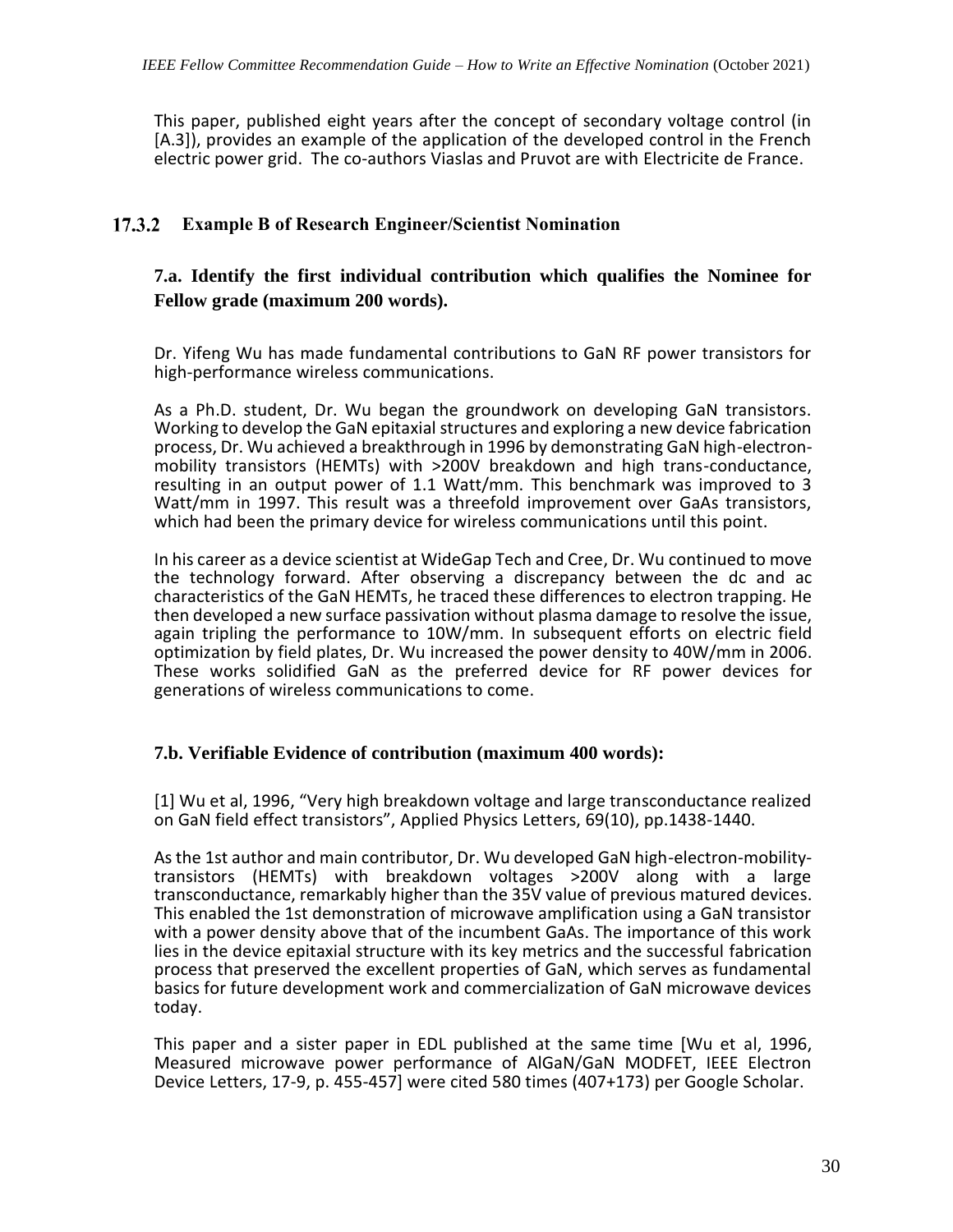[2] US Patent # 6,586,781, Y Wu, N Zhang, J Xu, and L McCarthy, "Group III nitride based FETs and HEMTs with reduced trapping and method for producing the same", Issued on Jul 1, 2003.

Previously unexpected discrepancies between the dc and ac characteristics of the GaN HEMTs were observed and traced it to electron traps in the devices. As the 1st inventor of this utility patent, Dr. Wu and co-workers developed a new SiN passivation method focusing on the least surface damage, effectively resolving this difficult problem. This patent itself is cited 283 times by other patent applications per Google scholar. This patent has been licensed to multiple companies in the GaN device technologies.

[3] Wu et al, 2001, Very-high power density AlGaN/ GaN HEMTs, IEEE Transactions on Electron Devices, 48-3, pp. 586-590, Device work published by Dr. Wu & co-authors using the method described in the patent resulted in 2-3x improvement in power density, reaching 9.8W/mm. This paper was cited 646 times per Google Scholar.

[4] Wu et al, 2004, "30-W/mm GaN HEMTs by field plate optimization", IEEE Electron Device Letters, 25(3), pp.117-119.

This work by Dr. Wu and his co-authors increased the power density of GaN HEMTs to 30W/mm by electric field engineering through optimization of a field plate. The result is 20-30 times that of the incumbent GaAs devices, which also used field plates. This paper was cited 1,150 times per Google Scholar.

#### **7.c. Impact of contribution (maximum 200 words):**

GaN electronics is now under rapid deployment in 4G and 5G wireless base stations. In spite of its excellent electrical properties, it took a significant effort to innovate reliable and efficient GaN transistor designs on a material system that lacked a native substrate. For RF power, demonstrating high power density at high frequency was the "ticket to the game." The impressive progress in power density of Dr. Wu in the early 2000's gave a tremendous impetus to the field. This culminated with the demonstration of a transistor with a power density of 40 W/mm. This was a remarkable achievement and a record that has lasted to this day. There are many technical innovations behind this extraordinary result. Perhaps the most important one was the design of field plates for electric field management. This was also important to achieve the reliability goals, a stumbling block for a long time.

All GaN transistors produced in the world use optimized passivation similar to that developed by Dr. Wu to ensure performance and reliability. Furthermore, all high power GaN transistor products today use field plates, such as those introduced for HEMT by Dr. Wu for optimum performance.

#### **7.d. Verifiable Evidence of Impact (maximum 200 words):**

Strategy Analytics forecasts that the GaN RF device market is projected to break \$1 billion by 2021 (https://news.strategyanalytics.com/press-releases/press-releasedetails/2021/Strategy-Analytics-RF-GaN-Revenue-Pushes-Past-1-Billion-in-2020/default.aspx). Dr. Wu was the first to demonstrate a GaN microwave power

HEMT and has set several world records for the highest power densities of any solid-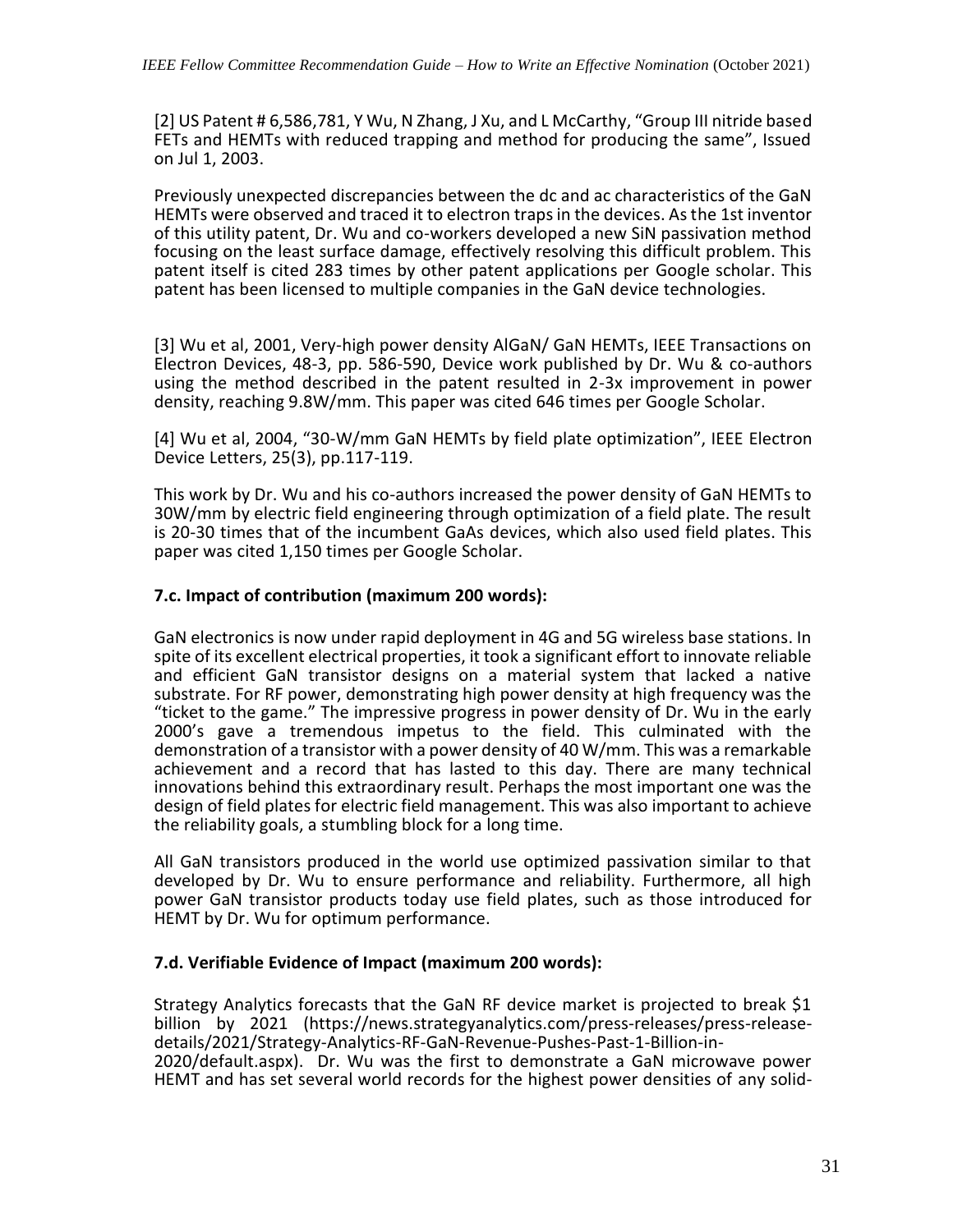state transistor. Many of the developments lauded in the RF GaN field have been directly or indirectly developed by Dr. Wu.

Dr. Wu has written a large number of impactful papers in GaN transistor design for RF applications and has over 100 patents to his name. Dr. Wu's work on pushing the limits of GaN electronics has been cited more than 15000 times, and he has an h-index of 59. His high profile in the field was recognized when he was invited to co-author an IEEE Proceedings paper on GaN devices:

Mishra, U. K., Parikh, P., & Wu, Y. (2002). AlGaN/GaN HEMTs - an overview of device operation and applications. Proceedings of the IEEE, 90(6), 1022-1031. Cited by 1347 (Scopus)

He has also played a key leading role in at least three GaN companies so far: Wi-Tech, Cree, and Transphorm. These companies have led the commercialization of GaN technologies.

## **17.4 Example of Application Engineer/Practitioner Nomination**

#### **Example A of Application Engineer/Practitioner Nomination**  $17.4.1$

### **7.a. Identify the first individual contribution which qualifies the Nominee for Fellow grade (maximum 200 words).**

Dr. Namuduri's contribution to engineering and society is the electrification of several automotive accessories for internal-combustion passenger vehicles to improve fuel economy, safety, and comfort. His primary contributions included electrification of power steering and suspension. He developed a patented method for sinusoidal commutation of permanent magnet brushless motors using low-cost sensors for the fuel-saving electric power steering (EPS) application to achieve smooth, torque-ripplefree (TRF) steering feel. Dr. Namuduri developed analytical models for the parasitic torque ripples in brushless motors and novel control methods to minimize them. In addition, TRF-EPS technology enabled many advanced active safety and convenience features such as lane keeping control, smart parking assist, and autonomous driving. Dr. Namuduri also electrified automobile suspension through a novel, Magneto-Rheological (MR) Fluid-based real time controllable damper having no moving mechanical valves and a high-bandwidth current controller to achieve smooth ride and safe handling. He developed rapid electromagnetic design and multi-objective optimization methods used for materials selection and actuator development. In addition, he developed a 42V brushless motor-based regenerative suspension damper for recuperating damping energy to improve vehicle fuel economy. Both of these inventions have been installed on commercial passenger vehicles.

#### **7.b. Verifiable Evidence of contribution (maximum 400 words):**

Electric Power Steering:

[1] "Torque ripple free electric power steering," US Patent 6498451, 2000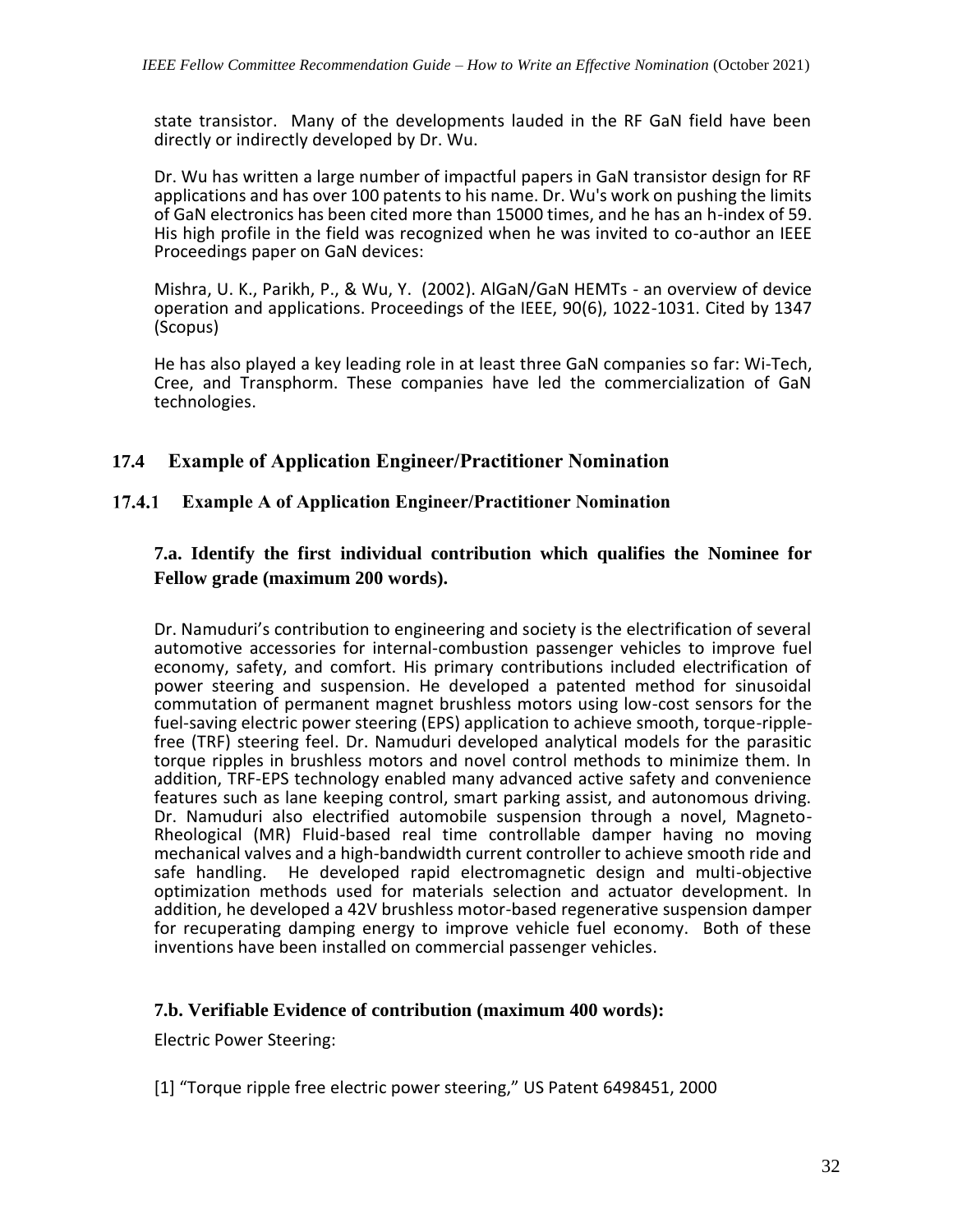Dr. Namuduri quantified the effect of current and position sensor errors on the torque ripple in sinusoidal brushless motors to establish acceptable sensor accuracy for meeting the electric power steering system torque ripple requirements. In the patent Dr. Namuduri contributed the sinusoidal commutation scheme for brushless motors having low-cost, non-absolute position sensors. This invention reduced torque ripple in electric power steering systems from 18% to 3% to keep the oscillations and acoustic noise within acceptable levels.

[2] "Low ripple torque control of a permanent magnet motor without using current sensors," US Patent 6498449, 2000

This patent provided the design to eliminate the parasitic torque ripples in electric power steering system due to motor current sensor errors by adopting voltage-based torque control of the brushless motor.

[3] Shaotang Chen, C. Namuduri and S. Mir, "Controller-induced parasitic torque ripples in a PM synchronous motor," IEEE Transactions on Industry Applications, vol. 38, no. 5, Sept.-Oct. 2002.

This paper provided further elaboration on the systematic analysis of possible sources of torque ripple in a PM synchronous machine drive resulting from limitations in the motor controller. It takes into account the effects of finite encoder resolution, controller CPU word length, current sensing errors, and inverter pulse widthmodulation switching. Approaches for analyzing and calculating torque ripple from each of those sources have been developed. Characteristics of the various parasitic torque ripples are discussed. Experimental and simulation data to verify important results are also presented.

Suspension Damping System:

[4] Magnetorheological Fluid Damper with Optimum Damping, US Patent 6390252, 1999

[5] C. S. Namuduri, M. A. Golden and J. Praeckel, "Concurrent research and development of a magnetic ride control system," IECON'03. 2003, Vol.3.

The patent describes the design features to maximize and shape the controllable range of a Magneto-Rheological (MR) damper that has no moving mechanical valves and provides continuously variable damping. The real time controllable damper has a highbandwidth current controller to achieve smooth vehicle ride and safer handling. Namuduri developed rapid electromagnetic design and multi-objective optimization methods used for materials selection and actuator development. The integrated approach of developing the innovative Magnetic Ride Control system was presented at the 2003 IECON and won the Best Technical Presentation Award in the Automotive Power Electronics and Drives Session.

#### **7.c. Impact of 1st contribution (maximum 200 words):**

Dr. Namuduri was a key member of the team that developed the first commercially produced electric vehicle: the EV1 from General Motors. His innovations enabled production of the fuel-efficient TRF-EPS technology to reduce oil consumption significantly, leading to a cleaner environment. It is also a key enabler for advanced active safety and convenience features such as lane keeping, smart parking assist, and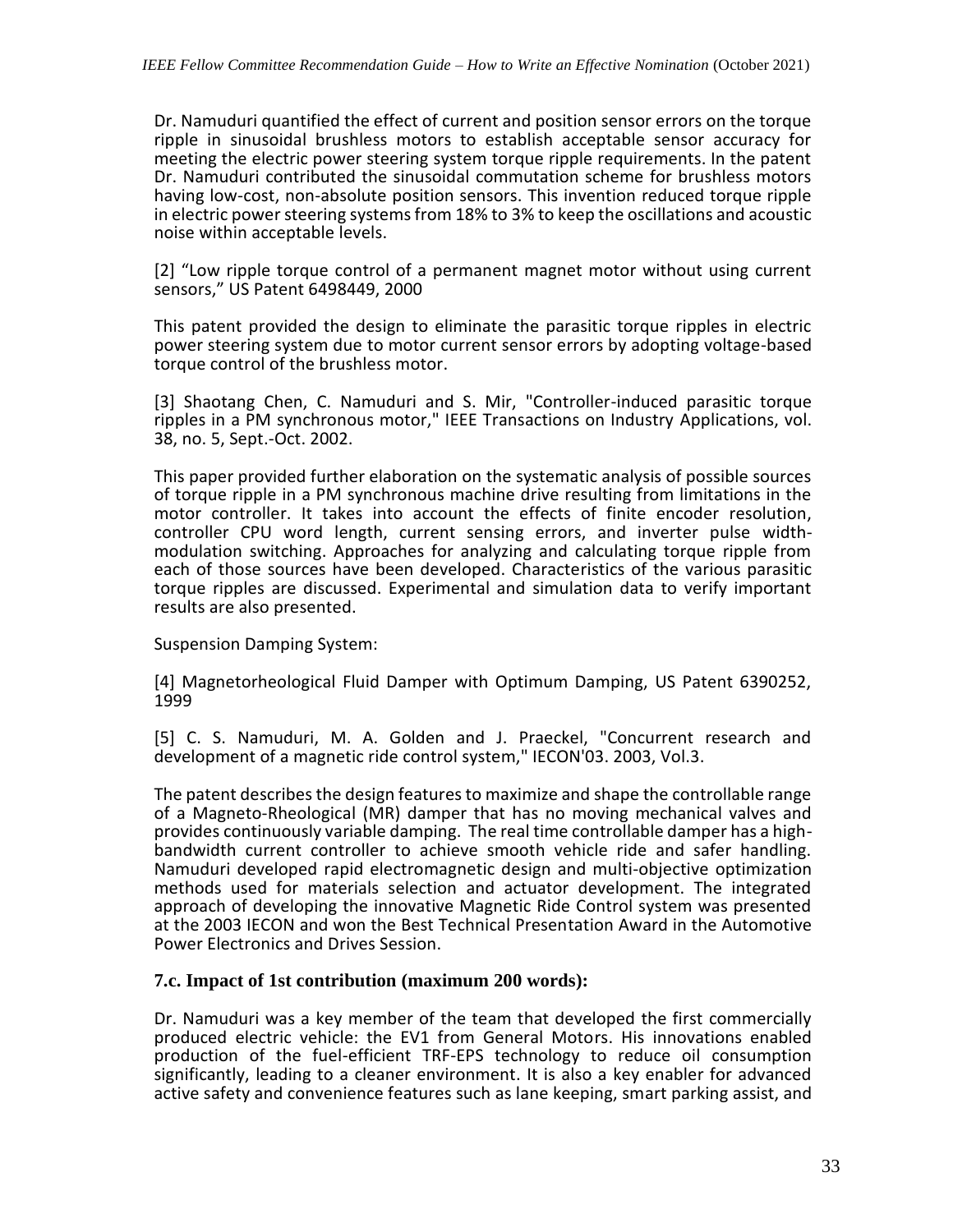autonomous driving. These features are now widely used in several millions of passenger vehicles globally including GM, Audi, etc. in premium, luxury, and performance models. In addition to the mentioned contributions, other examples include the Fast Torque Response MGU for the GM Belt driven Alternator-Starter (BAS) Hybrid (2007); and the Chevrolet VOLT High Voltage PTC Cabin Heating System (2010).

#### **7.d. Verifiable Evidence of Impact (maximum 200 words):**

Chandra Namuduri has been issued 168 US patents (with several more pending) out of which 20 Patents being in actual use in General Motors Global Products. The TRF-EPS technology was transferred to Delphi – Saginaw (now owned by Nexteer), enabling GM to introduce the TRF-EPS systems on the 2002 Opel Meriva and 2003 Chevrolet Malibu. The TRF-EPS system provided a 4 to 5% improvement in fuel economy and was a GM industry first with this system on midsize vehicles in North America. Suspension Damping technology was recognized as the Best New Technology by Popular Science Magazine in 2002 [December 2002, p. 62, "Cadillac's Magnetic Suspension"] and Canadian Automotive Journalists in 2003 ["Best New Technology: MagneRide System" http://www.ajac.ca/car-of-the-year-winners-list.asp#].

Namuduri has received seven GM "Boss" Kettering Awards – GM's highest and most prestigious technical recognition. He has also received Four Charles McCuen Special Achievement Awards, which is GM Global R&D's highest technical honor.

#### 17.4.2 **Example B of Application Engineer/Practitioner Nomination**

#### **7.a. Identify the first individual contribution which qualifies the Nominee for Fellow grade (maximum 200 words).**

Rath Vannithamby at Intel invented and patented a novel device-assisted adaptive transmission-reception cycle technique to improve the device power efficiency that is of paramount importance for smartphones and IoT devices.

His approach differed significantly from the traditional approach of using a fixed transmission-reception cycle. When the device runs QoS applications, it benefits from a shorter cycle, and other times a larger cycle is beneficial to save power. Only the device knows if it is low in battery or running QoS applications. Rath's device-assisted mechanism enables the device to enjoy QoS when needed and save power otherwise. The cellular industry realized the need for this mechanism several years after, and Rath actively worked with other companies, created a study item "enhancements for Diverse Data Applications (eDDA)" in 3GPP to enable the first adaptive transmissionreception cycle mechanism based on device-assistance. Rath generated a series of supplementary patents that are needed to complete the complex cellular system design to provide power-efficiency for both smartphones and IoT devices. This breakthrough technology got adopted in 4G LTE specifications and helps save power in hundreds of millions of devices, and became the foundation for the power save mechanisms for the most recent 5G IoT.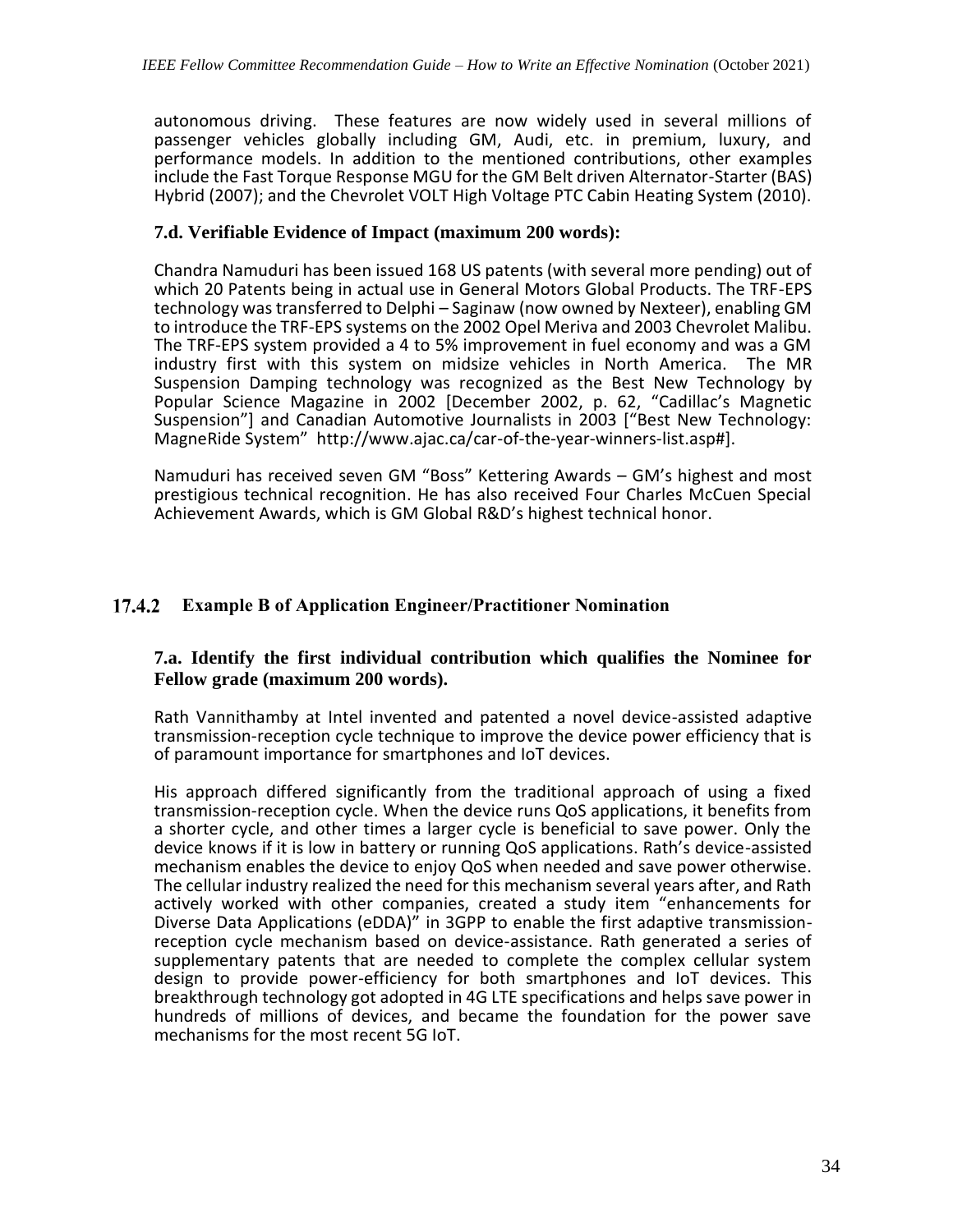#### **7.b. Verifiable Evidence of contribution (maximum 400 words):**

Mustafa Demirhan, Ali Koc, Shweta Shrivastava, Rath Vannithamby, "Adaptive DRX cycle length based on available battery power," Patent No: US 7760676, Filed: 06/20/2006, Issued: 07/20/2010 [153 citations]

Rath invented a new adaptive discontinuous reception (DRX) technology, which has well spread to other companies, and six years later became the standard for adaptive DRX cycle length configuration for LTE. Note that the author list is in alphabetic order and Rath was responsible for claims 1-3, 6-7, 10, 13. His approach differed from traditional approach where the base station directs the device to use fixed DRX cycle without knowing the needs at the device which could lead the device drain battery power faster. A series of complementary inventions of Rath needed for the complete design of the complex LTE infrastructure and procedures for this feature, were covered in US Patents 9042286, 9277440, 9439208 in ISLD-201703-007 and 9007972, 9713164, 9949243 in ISLD-201703-079, that are declared in ETSI database as essential patents.

A.T. Koc, S.C. Jha, R. Vannithamby, M. Torlak, "Device power saving and latency optimization in LTE-A networks through DRX configuration," IEEE Transactions on Wireless Communications, Volume 13, Issue 5, May 2014 [95 citations]

This influential paper demonstrates the necessity of optimizing DRX configuration based on the application traffic running on smartphones with diverse data applications such as Facebook to maintain a tradeoff between QoS and power savings. In the paper, Rath was responsible for the adaptive switching protocol. Rath's US Patent 9538547 declared essential in ETSI database ISLD-201703-007 proposes a cross-layer technique to better support application-traffic while saving power.

X Chen, N Ding, A Jindal, YC Hu, M Gupta, R Vannithamby, "Smartphone energy drain in the wild: Analysis and implications," ACM SIGMETRICS 2015 [86 citations]

This seminal paper produced several unexpected outcomes, e.g., 14.6% of smartphone battery power is wasted just for listening to paging channel. For this paper, Rath was responsible for the cellular functions modeling. The findings have tremendous implications to phone-vendors and application-developers to extend smartphone battery life. To improve device power subject paging, Rath invented extended paging cycle. Rath's US patents 9794876, 9763235 in ISLD-201703-007 and 9294714 in ISLD-201703-176 declared essential in ETSI patent database.

#### **7.c. Impact of contribution (maximum 200 words):**

Rath has made significant contributions to three generations (from 3G to 5G) of cellular systems and networks. In particular his contributions on radio resource allocation techniques to efficiently support diverse internet data applications over cellular data networks are very valuable in solving the vital smartphone power efficiency problem. He is widely recognized as a pioneer of the device-assisted adaptive discontinuous transmission-reception mechanism to optimize and find the best tradeoff between latency and power efficiency based on user preference. His breakthrough technology is a key aspect in efficiently supporting diverse applications including social networking and stock-updates that generate frequent background traffic and consume battery power. He patented his inventions and also published several seminal papers in this